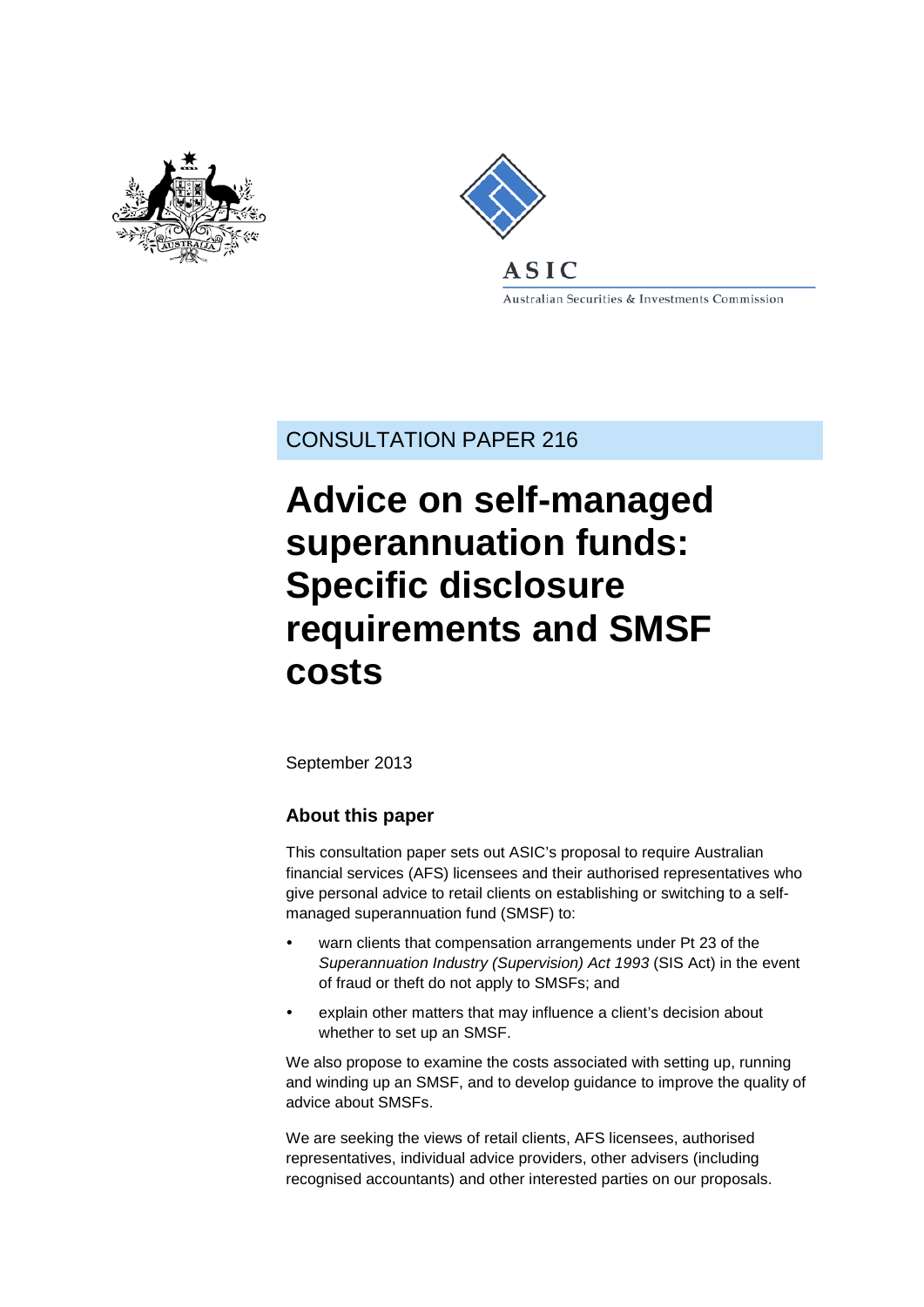#### **About ASIC regulatory documents**

In administering legislation ASIC issues the following types of regulatory documents.

**Consultation papers**: seek feedback from stakeholders on matters ASIC is considering, such as proposed relief or proposed regulatory guidance.

**Regulatory guides**: give guidance to regulated entities by:

- explaining when and how ASIC will exercise specific powers under legislation (primarily the Corporations Act)
- explaining how ASIC interprets the law
- describing the principles underlying ASIC's approach
- giving practical guidance (e.g. describing the steps of a process such as applying for a licence or giving practical examples of how regulated entities may decide to meet their obligations).

**Information sheets**: provide concise guidance on a specific process or compliance issue or an overview of detailed guidance.

**Reports**: describe ASIC compliance or relief activity or the results of a research project.

#### **Document history**

This paper was issued on 16 September 2013 and is based on the *Superannuation Industry (Supervision) Act 1993* (SIS Act) and the *Corporations Act 2001* (Corporations Act) as at the date of issue.

## **Disclaimer**

The proposals and explanations in this paper do not constitute legal advice. They are also at a preliminary stage only. Our conclusions and views may change as a result of the comments we receive or as other circumstances change.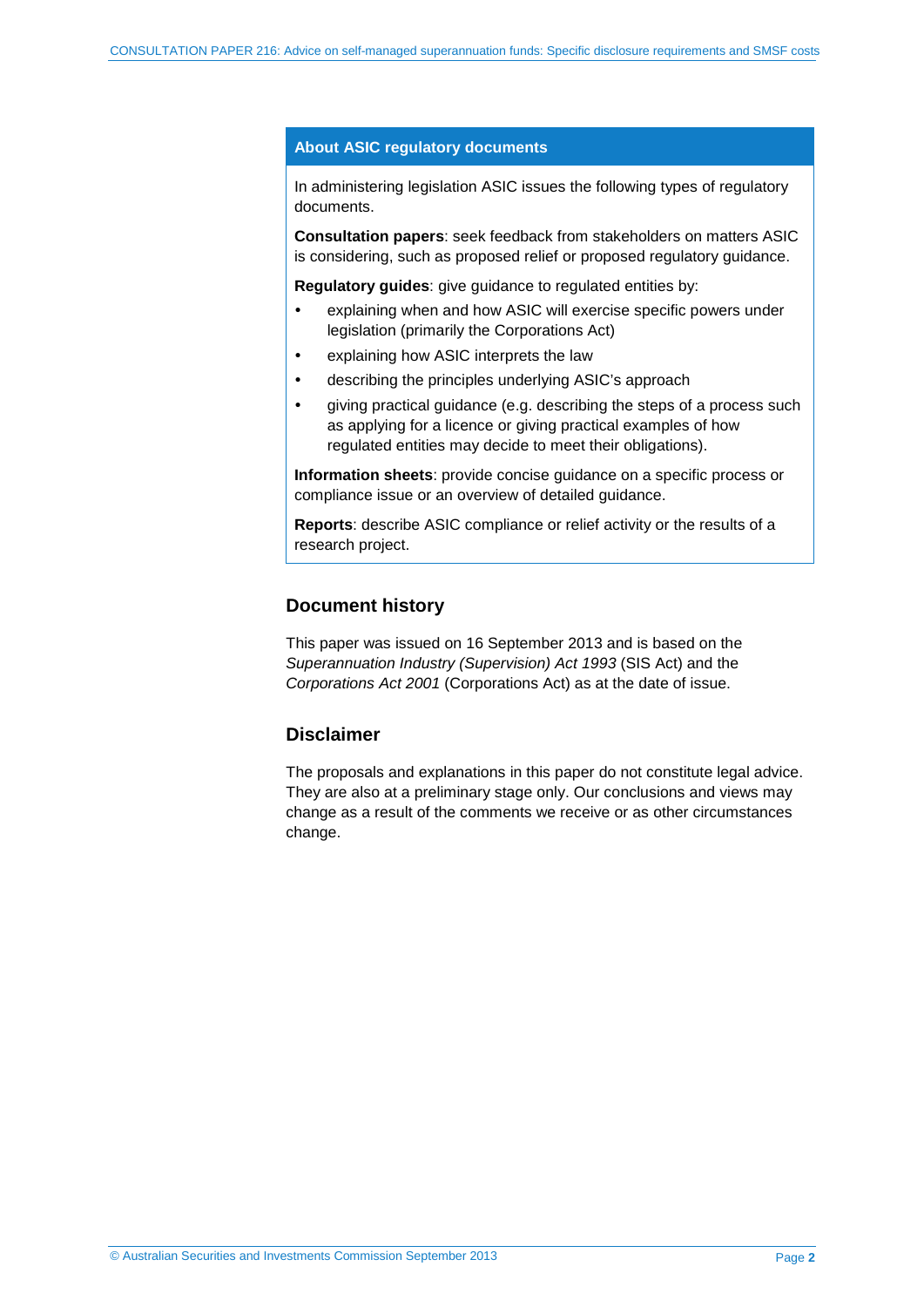# **Contents**

| A |                                                                        |  |
|---|------------------------------------------------------------------------|--|
|   |                                                                        |  |
|   |                                                                        |  |
|   | Government response to the PJC's Trio report and the St John report  7 |  |
|   |                                                                        |  |
|   |                                                                        |  |
|   |                                                                        |  |
|   |                                                                        |  |
|   |                                                                        |  |
|   |                                                                        |  |
| в |                                                                        |  |
|   | Warning clients about lack of statutory compensation for SMSFs 18      |  |
|   |                                                                        |  |
| C |                                                                        |  |
|   |                                                                        |  |
|   |                                                                        |  |
|   |                                                                        |  |
| D |                                                                        |  |
|   |                                                                        |  |
|   |                                                                        |  |
|   |                                                                        |  |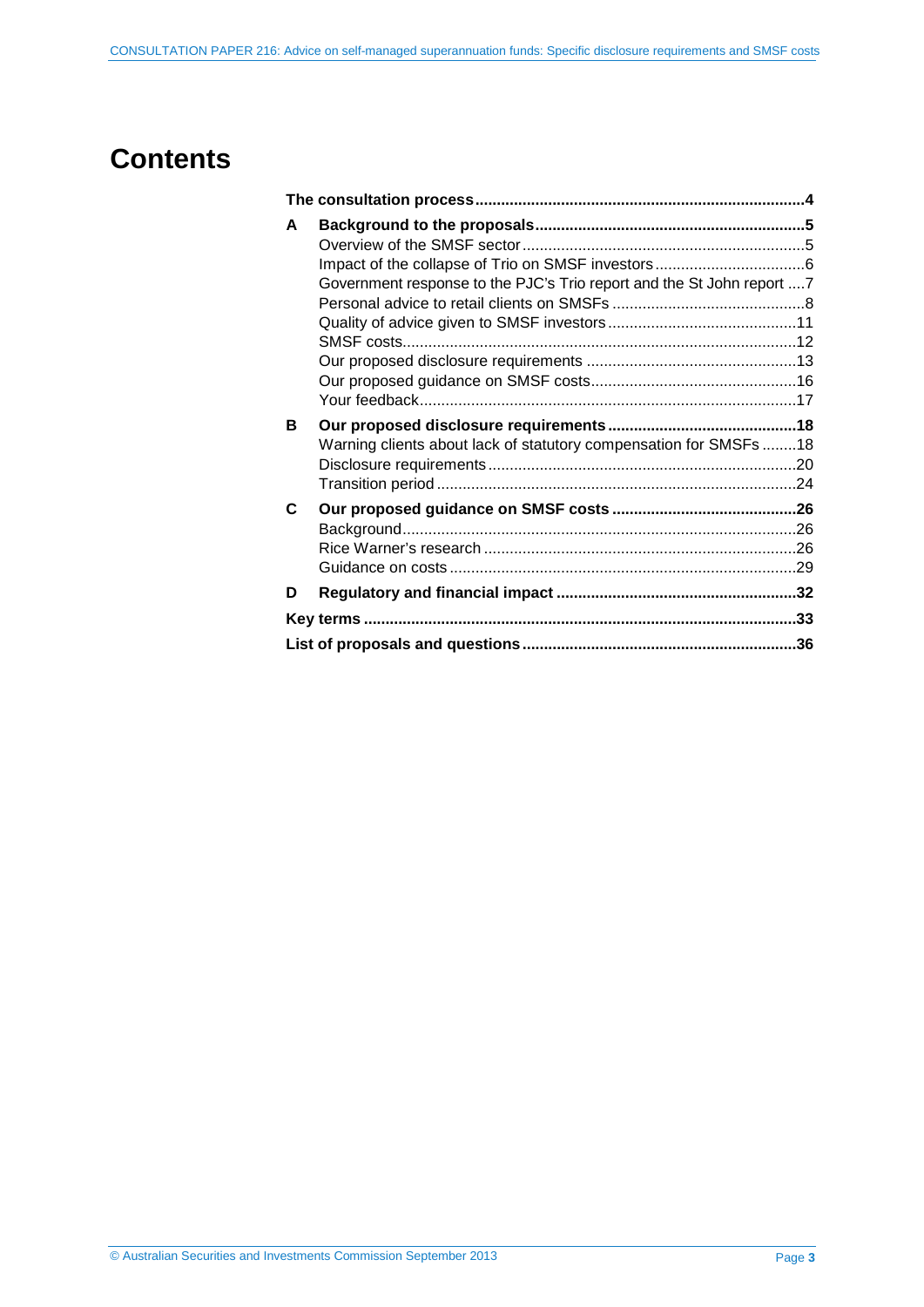# <span id="page-3-1"></span><span id="page-3-0"></span>**The consultation process**

You are invited to comment on the proposals in this paper, which are only an indication of the approach we may take and are not our final policy.

As well as responding to the specific proposals and questions, we also ask you to describe any alternative approaches you think would achieve our objectives.

We are keen to fully understand and assess the financial and other impacts of our proposals and any alternative approaches. Therefore, we ask you to comment on:

- the likely compliance costs;
- the likely effect on competition; and
- other impacts, costs and benefits.

Where possible, we are seeking both quantitative and qualitative information. We are also keen to hear from you on any other issues you consider important.

Your comments will help us develop our policy on improving the quality of advice given to SMSF investors. In particular, any information about compliance costs, impacts on competition and other impacts, costs and benefits will be taken into account if we prepare a Regulation Impact Statement: see Section [D,](#page-31-0) 'Regulatory and financial impact'.

#### **Making a submission**

We will not treat your submission as confidential unless you specifically request that we treat the whole or part of it (such as any financial information) as confidential.

Comments should be sent by 11 November 2013 to:

Ai-Lin Lee Policy Guidance Officer Financial Advisers Australian Securities and Investments Commission GPO Box 9827 Melbourne VIC 3001 facsimile: 03 9280 3306 email: [policy.submissions@asic.gov.au](mailto:policy.submissions@asic.gov.au)

#### **What will happen next?**

| Stage 1                     | 16 September 2013 | ASIC consultation paper released          |
|-----------------------------|-------------------|-------------------------------------------|
| Stage 2<br>11 November 2013 |                   | Comments due on the consultation paper    |
| Stage 3                     | February 2014     | Class order and regulatory guide released |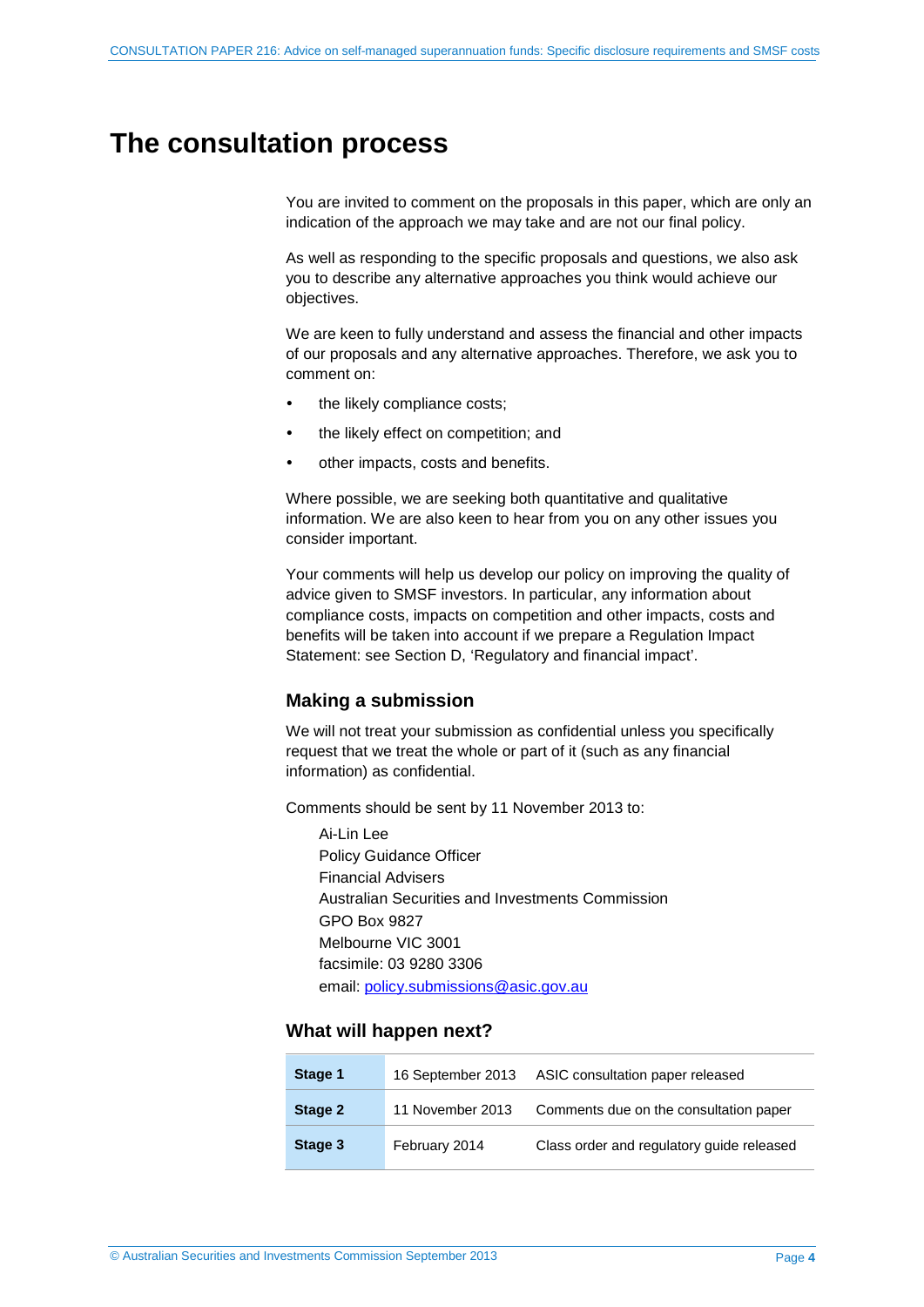# <span id="page-4-0"></span>**A Background to the proposals**

## **Key points**

Becoming a trustee of a self-managed superannuation fund (SMSF) is an important decision that carries certain duties and responsibilities, including the need to manage the fund for the benefit of members in their retirement.

SMSFs are an important part of Australia's superannuation system, and are proving popular and effective for a growing number of retail investors. ASIC wants to help ensure that investors choose to set up an SMSF for the right reasons, that they understand the risks as well as the benefits, and that they can obtain good quality advice.

Unlike members of superannuation funds regulated by the Australian Prudential Regulation Authority (APRA), SMSF investors are not entitled to receive compensation under the *Superannuation Industry (Supervision) Act 1993* (SIS Act) in the event of fraud or theft.

The inquiry of the Parliamentary Joint Committee on Corporations and Financial Services (PJC) into the collapse of Trio Capital Limited (Trio) found that most SMSF investors in Trio were unaware of this and other risks associated with SMSFs. It also found that many SMSF investors in Trio lacked basic knowledge of their responsibilities as SMSF trustees.

Our recent review of SMSF advice also demonstrated a need to improve the quality of advice given to retail clients on SMSFs.

The costs of establishing, running and winding up an SMSF are also an important consideration for clients when deciding whether an SMSF structure is right for them. Industry views vary widely on SMSF costs, and in particular, on the point at which an SMSF will be cost-effective compared with an APRA-regulated fund.

In a report commissioned by ASIC, Rice Warner Actuaries (Rice Warner) found that the cost-effectiveness of an SMSF depends largely on the amount of work the trustee does themselves in administering the fund. As such, there is a range of fund balances at which an SMSF will be costeffective compared with an APRA-regulated fund.

This paper covers two broad issues. It sets out our proposals to:

- require Australian financial services (AFS) licensees and their authorised representatives who give personal advice to retail clients on establishing or switching to an SMSF to make specific disclosures to these clients; and
- give guidance on cost issues to improve the quality of advice on SMSFs.

# <span id="page-4-1"></span>**Overview of the SMSF sector**

<u>.</u>

1 Since their introduction, SMSFs have grown rapidly from a niche product to the largest component of the superannuation system, in terms of total assets. There are \$439 billion of total superannuation assets held by SMSFs.<sup>[1](#page-4-2)</sup> As at

<span id="page-4-2"></span><sup>1</sup> APRA, *Annual superannuation bulletin,* June 2012, issued 9 January 2013, p. 5 and Table 9, p. 40.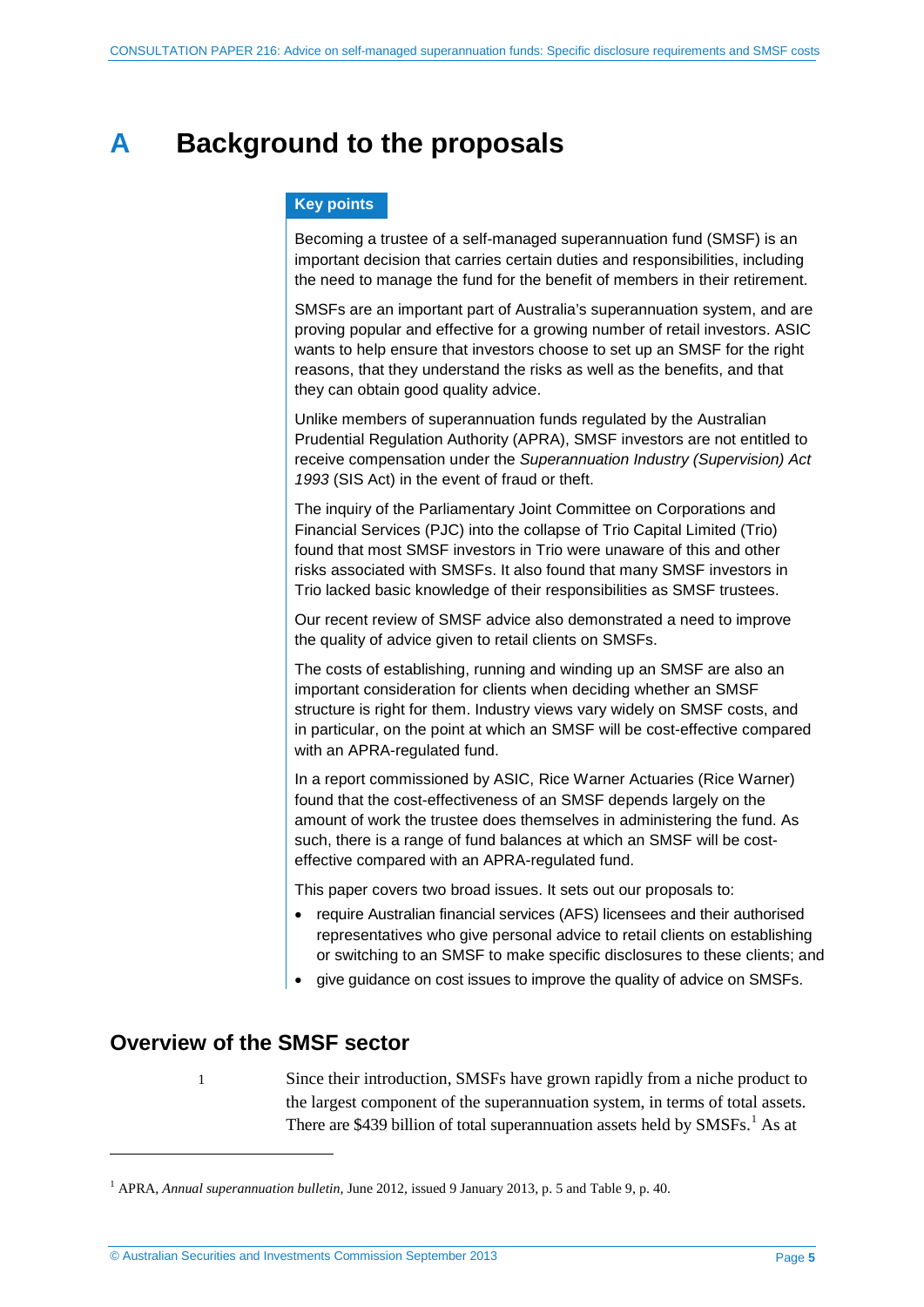30 June 2012, there were approximately 478,263 SMSFs in Australia—an increase of 1[2](#page-5-1)7% since 30 June 2001.<sup>2</sup>

| 2 | There are two key drivers for investors to establish an SMSF—the desire to   |
|---|------------------------------------------------------------------------------|
|   | have greater control over their investments and the desire to save money on  |
|   | fees charged by other superannuation funds. Other motivations for            |
|   | establishing an SMSF include the advice and influence of a third party, such |
|   | as an accountant or financial adviser, and estate planning.                  |

- 3 For many Australians, the decision to set up an SMSF is one of the most significant steps they can take in relation to their retirement savings.
- 4 If investors are considering setting up an SMSF, it is important that they research and understand the risks and obligations associated with these funds.
- 5 We consider that gatekeepers—such as financial planners and accountants provide a critical entry point on the establishment of SMSFs. They have a key role in influencing an investor's decision to set up an SMSF, developing and implementing the fund's investment strategy, and ensuring that the fund's trustee complies with their legal obligations.
- 6 Our role in relation to SMSFs is to regulate the gatekeepers who provide advice and services to SMSF trustees, and to regulate many (but not all) of the financial products that funds invest in.
- 7 In our view, it is important that investors, through their financial planner or accountant, have access to good quality financial advice and information before they decide to set up an SMSF. From that perspective, we are very keen to ensure that investors are better informed about the obligations and risks associated with SMSFs so that they are more equipped to decide whether holding their superannuation investment in an SMSF structure is appropriate in light of their individual circumstances.

# <span id="page-5-0"></span>**Impact of the collapse of Trio on SMSF investors**

- 8 On 16 May 2012, the PJC released its final report on the *Inquiry into the collapse of Trio Capital* (Trio report).
- 9 The PJC found that nearly 6,090 Australians invested in Trio and lost their money. Investors who had invested in Trio through an SMSF were not eligible to receive compensation under Pt 23 of the SIS Act.
- 10 Many SMSFs suffered substantial losses because they were largely limited to pursuing compensation through their adviser's professional indemnity insurance, which in many cases was found to be inadequate.

<u>.</u>

<span id="page-5-1"></span><sup>2</sup> APRA, *Annual superannuation bulletin,* June 2012, issued 9 January 2013, p. 5 and Table 1, p. 32.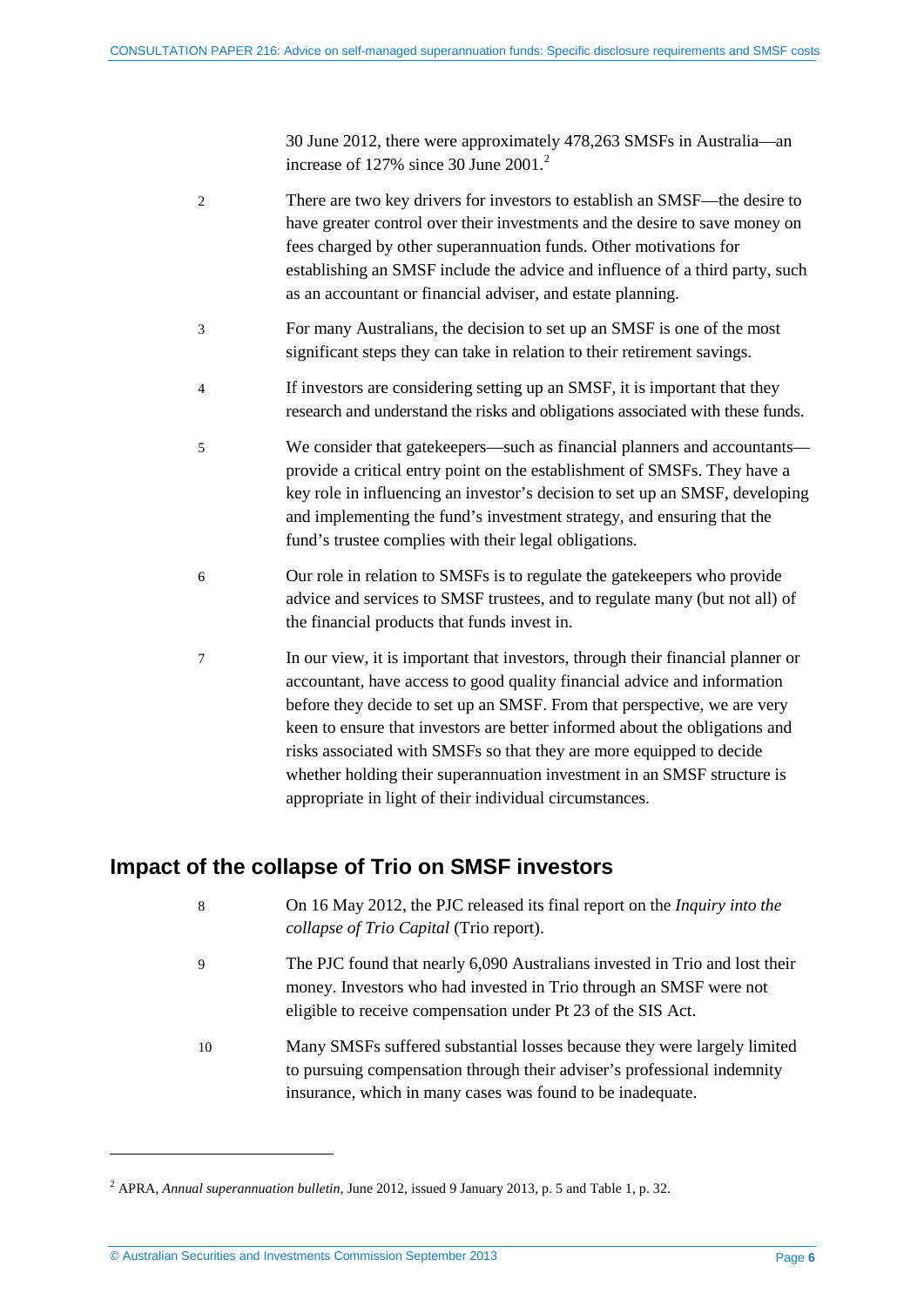<span id="page-6-3"></span><span id="page-6-2"></span><span id="page-6-1"></span>

| 11 | The PJC concluded that most investors in Trio were not aware of the risks<br>associated with investing in SMSFs. The PJC expressed concern about the<br>quality of advice that investors in Trio received from these gatekeepers,<br>commenting, at paragraph 7.16 of its Trio report, that:                                                                                                                         |
|----|----------------------------------------------------------------------------------------------------------------------------------------------------------------------------------------------------------------------------------------------------------------------------------------------------------------------------------------------------------------------------------------------------------------------|
|    | [M]any Trio investors were not aware they were not entitled to<br>compensation. This poses the fundamental question of what advice, if any,<br>was provided by planners and accountants. The committee is particularly<br>interested in establishing what advice was given to SMSF investors in Trio<br>Capital by financial planners and advisers.                                                                  |
| 12 | The PJC also found that many SMSF investors lacked a basic knowledge of<br>their responsibilities as SMSF trustees. The PJC commented, at<br>paragraph 7.58 of its Trio report, that:                                                                                                                                                                                                                                |
|    | Clearly, many SMSF investors in Trio Capital lacked basic knowledge of<br>their responsibilities and the different regulatory settings between SMSF<br>and APRA-regulated funds  [T]he financial advice they received did not<br>draw their attention to either the detail of their investment or the operating<br>environment of SMSFs.                                                                             |
| 13 | The PJC recommended (see Recommendation 5 at paragraph 7.17) that:                                                                                                                                                                                                                                                                                                                                                   |
|    | ASIC conduct a specific and detailed investigation of both planners' and<br>accountants' advice to SMSF investors in Trio Capital. This investigation<br>must examine what information was provided to SMSF investors regarding<br>their duties and responsibilities, and whether they were informed—either<br>verbally or in writing-that they are not entitled to compensation in the<br>event of theft and fraud. |
| 14 | As a consequence of the Trio collapse, we conducted a comprehensive<br>surveillance of financial advisers providing advice on Trio, and took<br>enforcement action against a number of advisers who recommended Trio to<br>investors where we found breaches of the law. We also took enforcement<br>action against the directors of Trio, its investment manager and auditors.                                      |
| 15 | In the course of our investigations, we found no evidence that SMSF investors<br>in Trio received appropriate warnings that they would not be entitled to receive<br>compensation under the SIS Act in the event of fraud or theft, which they might<br>be if investing through an eligible APRA-regulated superannuation fund.                                                                                      |

# <span id="page-6-0"></span>**Government response to the PJC's Trio report and the St John report**

16 On 26 April 2013, the Australian Government released its formal response to the PJC's Trio report, and to the report by Richard St John on *Compensation arrangements for consumers of financial services* (St John report).

> Note: In April 2010, the Australian Government announced that it had engaged Richard St John to undertake a review of the need for a statutory compensation scheme in Australia for financial services. This review was in response to the final report of the PJC *Inquiry into financial products and services in Australia*, which recommended that the Government investigate the costs and benefits of a statutory compensation scheme.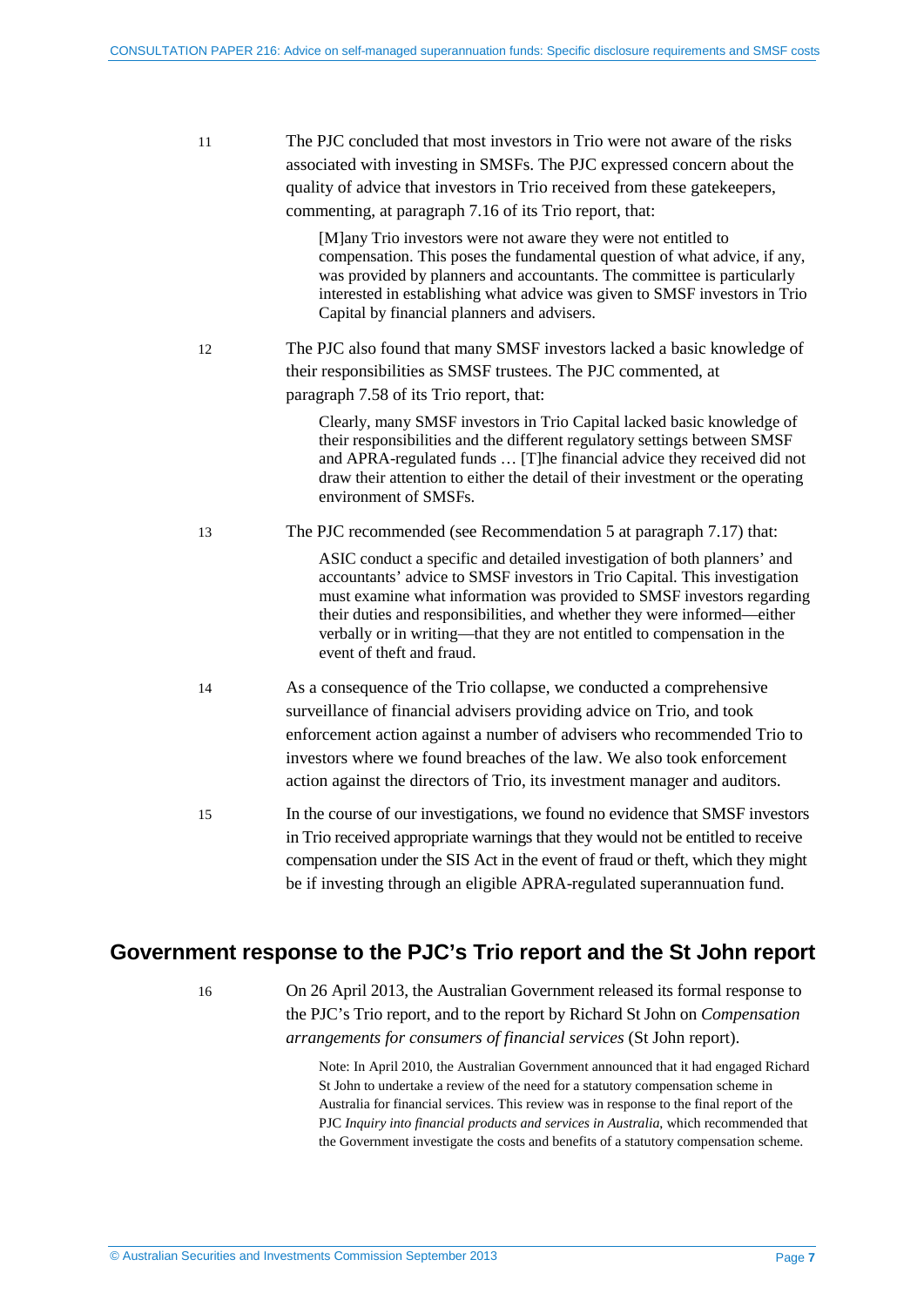17 The Government accepted the vast majority of the recommendations in both reports, noting that its response, together with the recent Future of Financial Advice (FOFA) reforms and Stronger Super reforms, would help to improve the trust and confidence of investors and enhance investor protection.

> Note: The Government's response to the PJC's Trio report and the St John report is set out in the following media release: The Hon Bill Shorten MP, Minister for Financial Services and Superannuation, Media Release No. 028, *Comprehensive response to combating superannuation investment fraud*, 26 April 2013, [http://ministers.treasury.gov.au/DisplayDocs.aspx?doc=pressreleases/2013/028.htm&pa](http://ministers.treasury.gov.au/DisplayDocs.aspx?doc=pressreleases/2013/028.htm&pageID=005&min=brs&Year=&DocType=0) [geID=005&min=brs&Year=&DocType=0](http://ministers.treasury.gov.au/DisplayDocs.aspx?doc=pressreleases/2013/028.htm&pageID=005&min=brs&Year=&DocType=0)

<span id="page-7-2"></span>18 In particular, the Government accepted the PJC's recommendation that ASIC should conduct a detailed investigation of advice provided to SMSF investors in Trio, noting in its response to Recommendation 5 in the PJC's Trio report that:

> <span id="page-7-3"></span>ASIC has already undertaken a detailed and specific risk based investigation of people who provided financial advice relating to Trio.

19 As part of the investigation, ASIC identified inadequate disclosure, including on the relationship between Trio/Astarra, by financial advisers. ASIC has undertaken a range of actions on various financial advisers who advised on Trio, including banning and cancelling their licences. The Government also highlighted in its response to Recommendation 4 in the PJC's Trio report that ASIC would consult on a proposal to require advisers who advise on the establishment of SMSFs to advise retail clients that they do not have access to compensation arrangements under the SIS Act.

> Note: In this document, references to 'client' mean 'retail client' as defined in s761G of the Corporations Act and Div 2 of Pt 7.1 of Ch 7 of the Corporations Regulations.

# <span id="page-7-4"></span><span id="page-7-0"></span>**Personal advice to retail clients on SMSFs**

- 20 The provision of personal advice to retail clients is regulated under the Corporations Act. This includes advice provided to retail clients in relation to establishing or switching to an SMSF.
- 21 Subject to some limited exclusions (see paragraphs [22](#page-7-1)[–24\)](#page-8-0), a person who provides SMSF advice to retail clients must hold an AFS licence and comply with the conduct and disclosure obligations in Pt 7.7 and Pt 7.7A of the Corporations Act. These obligations are designed to ensure that retail clients receive appropriate personal advice that is in their best interests and that should enable them to make an informed decision about whether to establish or switch to an SMSF.
- <span id="page-7-1"></span>22 As part of the FOFA reforms, the existing exemption under reg 7.1.29A of the Corporations Regulations 2001 (Corporations Regulations), which allows recognised accountants to give advice about SMSFs without holding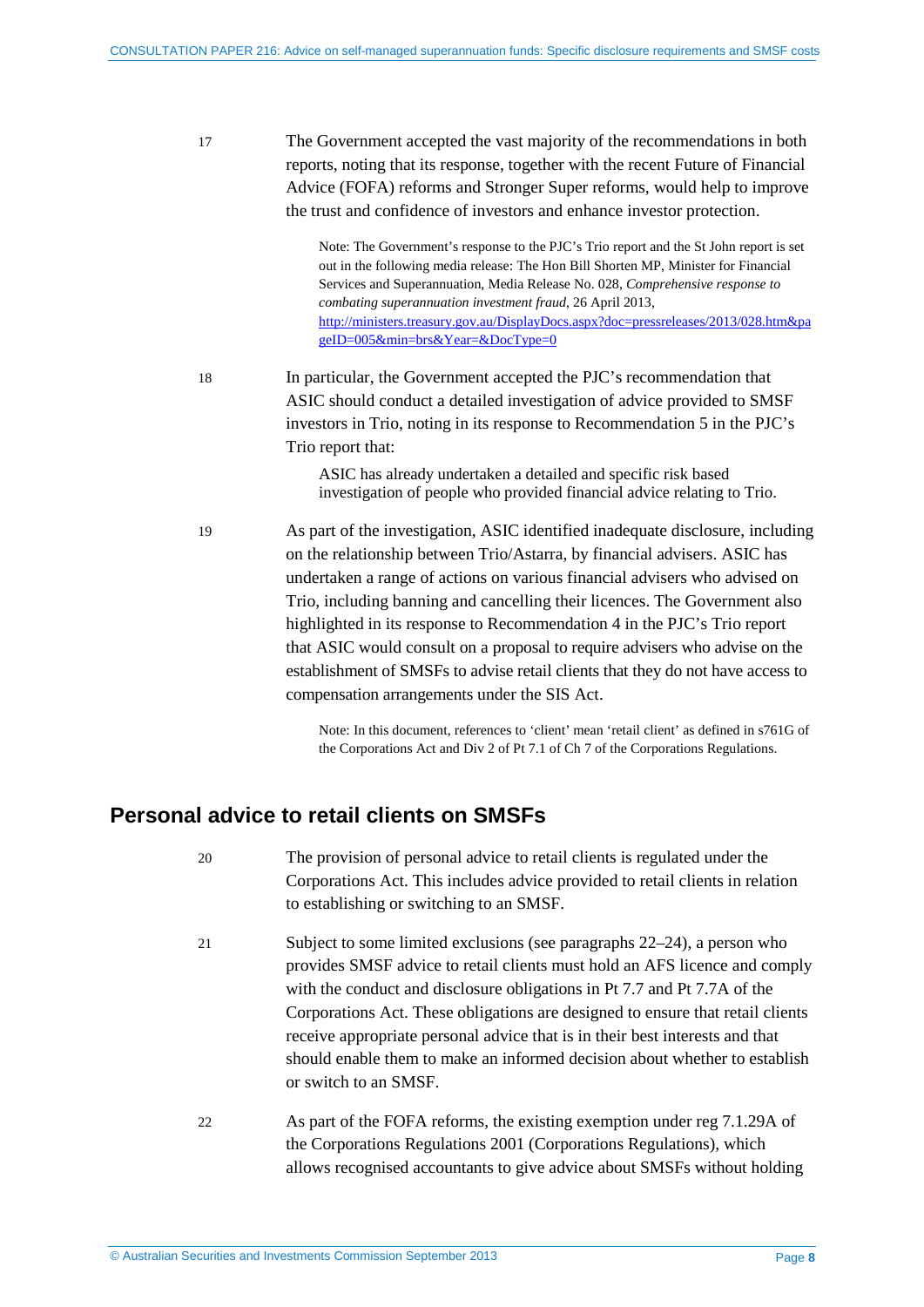an AFS licence, will be repealed on 1 July 2016. This means that recognised accountants who wish to continue giving advice to their clients about SMSFs will need to obtain an AFS licence.

- 23 To facilitate accountants moving into the AFS licensing regime, the Government has amended the Corporations Regulations to create a new form of AFS licence, which is referred to as a 'limited' AFS licence.
- <span id="page-8-0"></span>24 Recognised accountants who are granted a limited AFS licence will need to comply with the financial services laws, which includes complying with the best interests duty and related obligations, and providing clients with a Statement of Advice (SOA), where required.

## **Best interests duty and related obligations**

- 25 The best interests duty and related obligations in Div 2 of Pt 7.7A of the Corporations Act require advice providers, when providing personal advice to retail clients, to:
	- (a) act in the best interests of their clients (s961B);
	- (b) provide appropriate personal advice (s961G);
	- (c) warn the client if advice is based on incomplete or inaccurate information (s961H); and
	- (d) prioritise the interests of the client (s961J).
- 26 The best interests duty and related obligations generally apply to the individual advice provider providing the personal advice. However, if there is no individual that provides the advice, the legal person that provides the advice must comply with the obligations in Div 2 of Pt 7.7A (e.g. the AFS licensee or authorised representative).
- 27 AFS licensees also have an obligation to take reasonable steps to ensure that their representatives comply with the best interests duty and related obligations.

Note: For guidance on an advice provider's obligations to act in the best interests of the client and related obligations, see Section E of Regulatory Guide 175 *Licensing: Financial product advisers—Conduct and disclosure* (RG 175).

## **Statements of advice**

28 The conduct and disclosure obligations in Pt 7.7 and Pt 7.7A generally require AFS licensees and their authorised representatives to give clients an SOA when personal advice is provided. If the SOA is not the means by which personal advice is provided, the SOA must be given as soon as practicable after the advice has been provided but, in any event, before the client acts on the advice: see s946C of the Corporations Act.

29 When an AFS licensee or its authorised representatives recommend that a client establish or switch to an SMSF, the SOA must, among other things,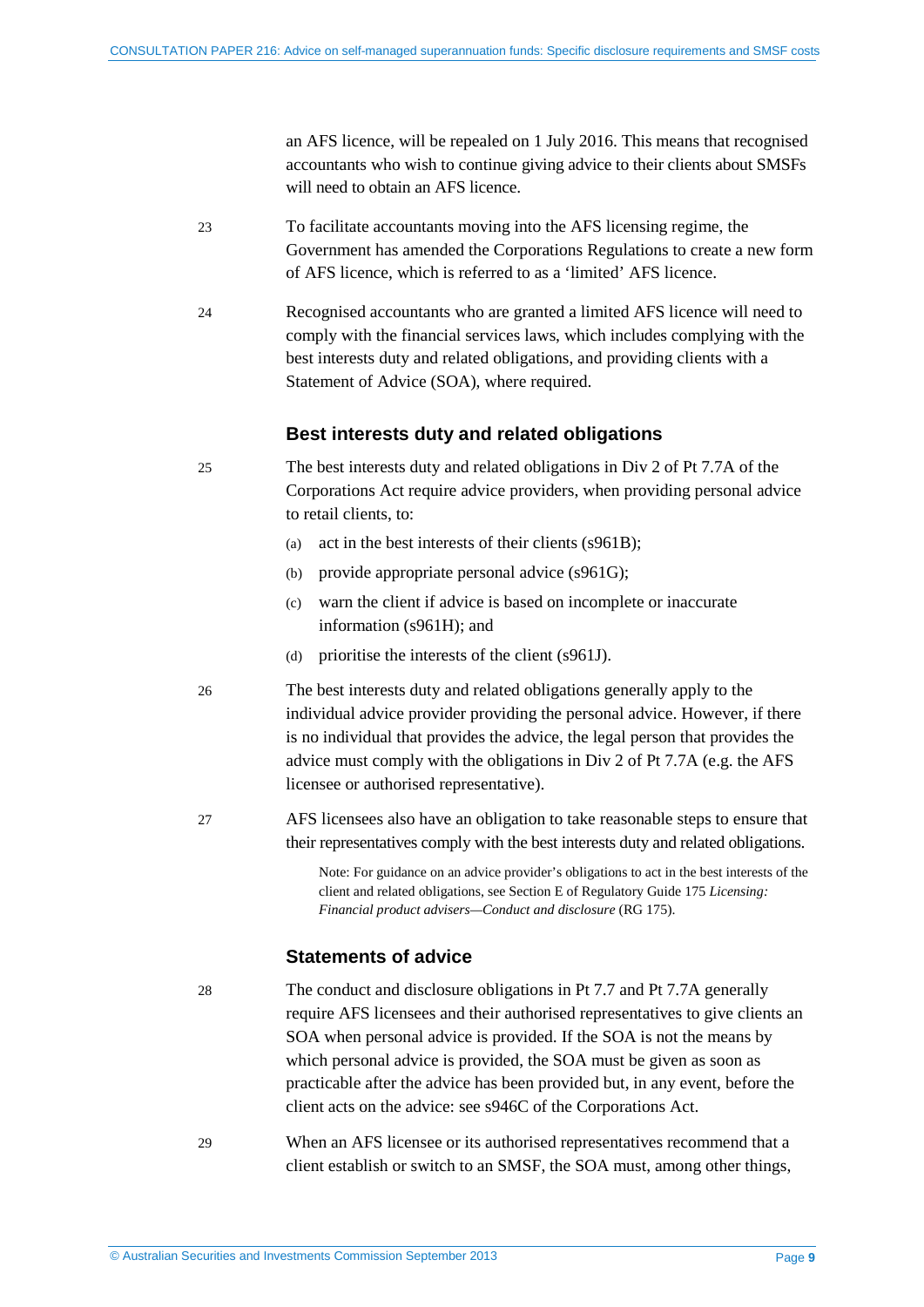set out the advice and the reasoning that led to the advice. The SOA must include as much detail as a person would reasonably require to decide whether they should act on the advice received. This includes information about the costs, loss of benefits, risks and other significant consequences that the AFS licensee or its authorised representatives know, or ought to know, are likely to result from the client taking the recommended action.

Note: Sections 947A, 947B and 947C of the Corporations Act set out the main requirements for the content of an SOA given by an AFS licensee or its authorised representatives. See Section D of RG 175 for our detailed guidance on preparing and providing SOAs to retail clients.

#### **Switching from an APRA-regulated superannuation fund**

<span id="page-9-0"></span>30 Section 947D of the Corporations Act outlines the additional requirements that must be included in an SOA when the advice recommends replacing one product with another.

<span id="page-9-1"></span>31 Where an AFS licensee or its authorised representatives recommend to a client that they switch from an APRA-regulated superannuation fund to an SMSF, the following additional information must be included in the SOA:

- (a) information about the exit fees or any other charges applying to the withdrawal from the APRA-regulated superannuation fund;
- (b) the loss of access to rights or benefits (e.g. insurance cover and compensation);
- (c) the loss of other opportunities, including incidental opportunities associated with the existing product (e.g. rights or opportunities not presently available to the investor, but which may become available in the future);
- (d) the set-up costs and ongoing fees for the SMSF; and
- (e) any other significant consequences for the investor in changing their superannuation to an SMSF: see RG 175.160.

Note: See Information Sheet 182 *Super switching advice: Complying with your obligations* (INFO 182), which provides general information and compliance tips for financial advisers who provide 'super switching advice', and replaces Regulatory Guide 84 *Super switching advice: Questions and answers* (RG 84).

## **Other legal obligations**

<span id="page-9-2"></span>32 A person who provides advice to retail clients about an SMSF may also need to comply with:

> (a) the *Australian Securities and Investments Commission Act 2001* (ASIC Act) (e.g. s12DA, which prohibits misleading or deceptive conduct). When financial services (including financial product advice) are provided to consumers, there is an implied warranty under the ASIC Act that: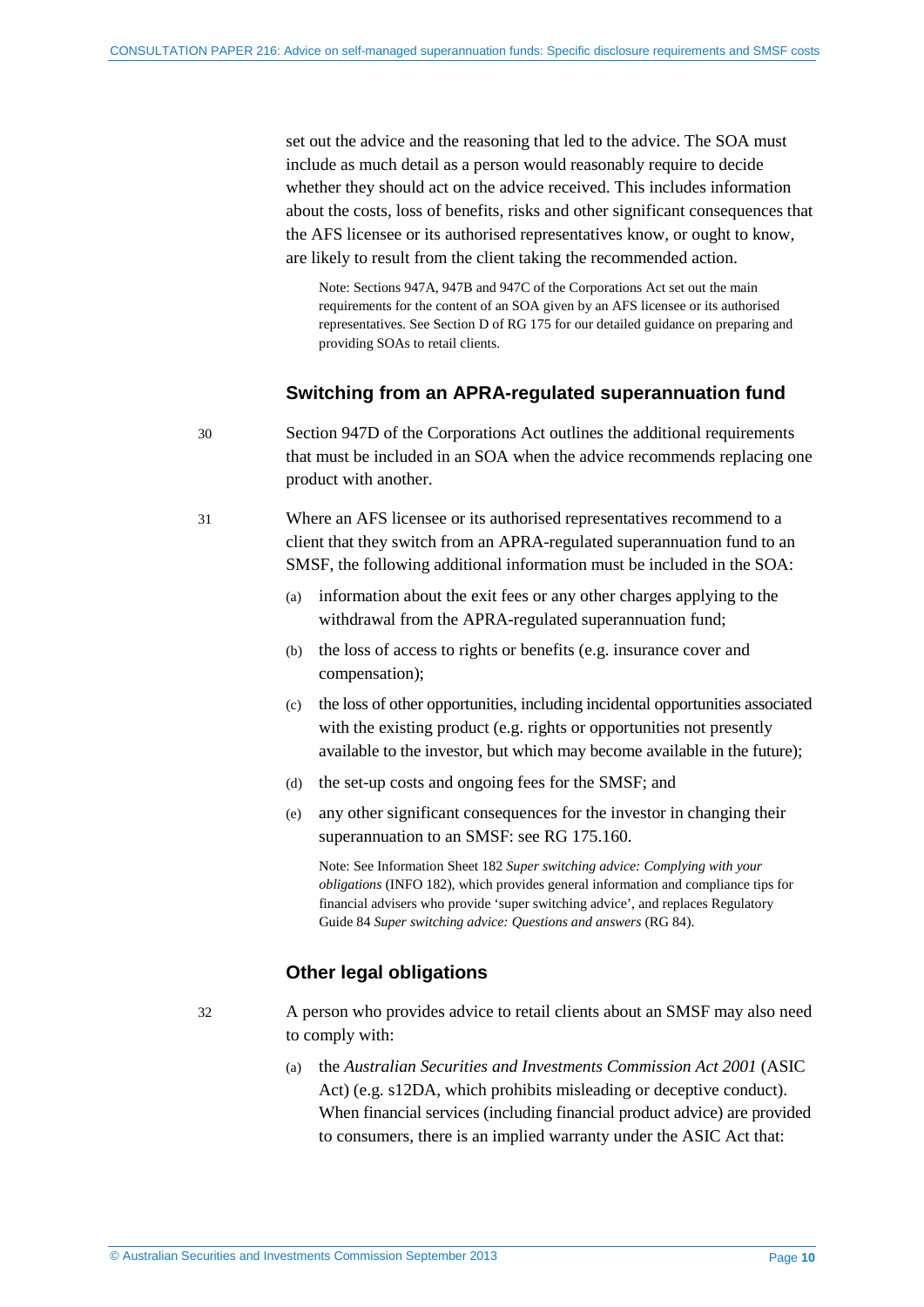- (i) the financial services will be rendered with due care and skill; and
- (ii) if the purpose for which the financial services are being obtained is made known, the financial services will be reasonably fit for that purpose (s12ED of the ASIC Act); and
- (b) the common law obligations that apply to the provision of advice. Depending on the context in which the advice is given, these obligations may include:
	- (i) a duty to disclose any conflicts of interest that may affect the advice they provide;

Note: AFS licensees are subject to a statutory obligation to manage conflicts of interest under s912A(1)(aa) of the Corporations Act. For guidance on complying with this obligation, see Regulatory Guide 181 *Licensing: Managing conflicts of interest* (RG 181).

- (ii) a duty to adopt due care, diligence and competence in preparing advice; and
- (iii) fiduciary duties.

# <span id="page-10-0"></span>**Quality of advice given to SMSF investors**

33 On 18 April 2013, we released Report 337 *SMSFs: Improving the quality of advice given to investors* (REP 337), which sets out the results of our 2012 review into the quality of advice provided by financial planners and accountants to some lower-balance SMSFs (i.e. funds with a balance of \$150,000 or less). 34 While REP 337 found that the majority of advice provided to SMSF clients as part of our file review was of an adequate quality, the report did highlight that 28% of the advice examples were poor. 35 Our report demonstrated that there was significant room for improvement in the quality of SMSF advice that clients receive. The problems we identified in the advice-giving process tended to involve areas where: (a) the advice was not sufficiently tailored to the investor's circumstances (i.e. the advice provider was not able to demonstrate that they prioritised the goals and objectives of the investor); (b) insurance recommendations were absent or inadequate; (c) an inappropriate single asset class was recommended to clients; (d) disclosure about product replacement was absent or inadequate; (e) suitable alternatives to an SMSF were not considered; and (f) there was inadequate consideration of the investor's long-term retirement planning objectives.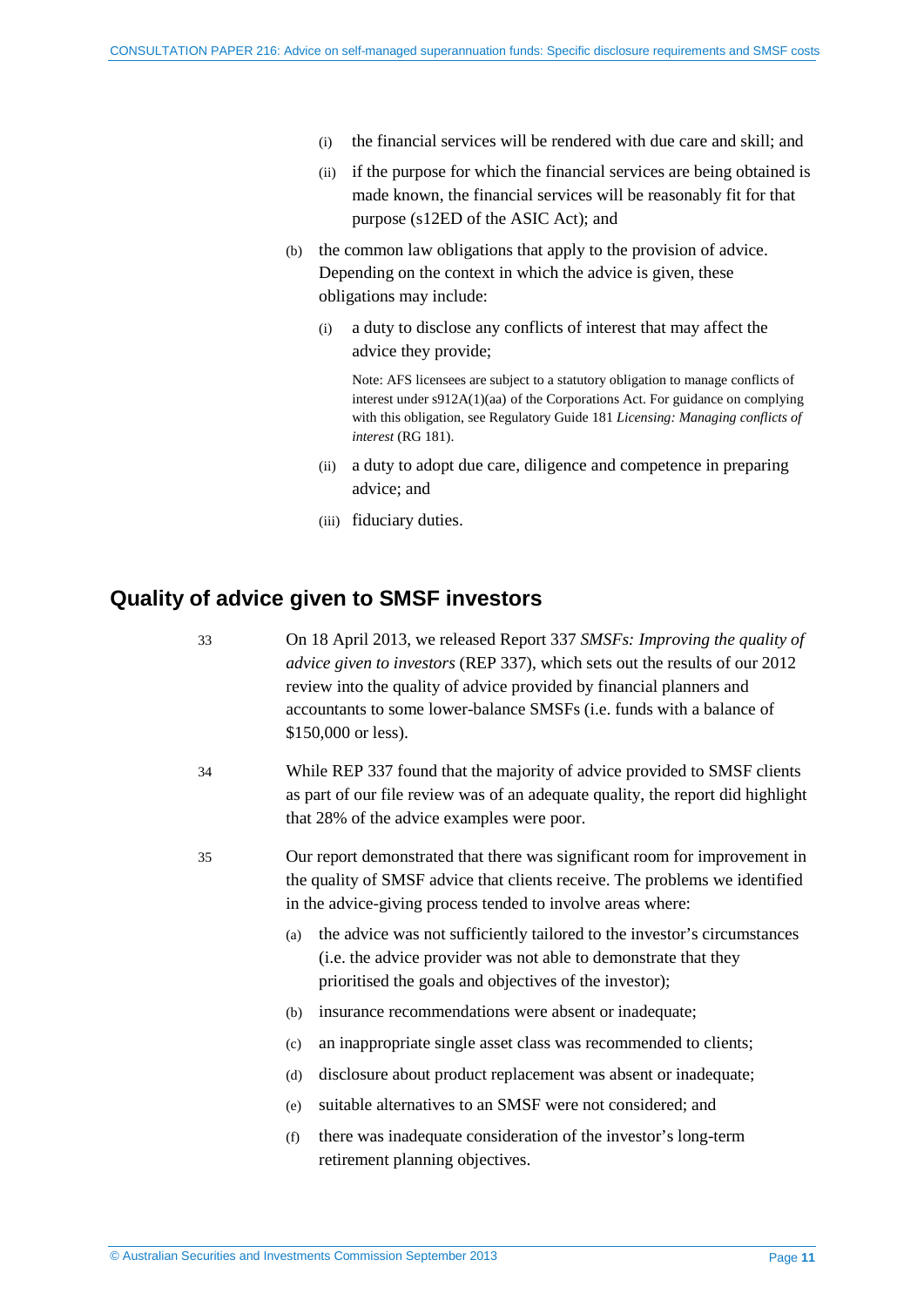| 36                                                                                                                                                                                                                                                           | As part of our surveillance activity, we found—among other things—that in<br>some of the files reviewed:                                                                                                                                                                                                                                                                                                                                                                        |  |
|--------------------------------------------------------------------------------------------------------------------------------------------------------------------------------------------------------------------------------------------------------------|---------------------------------------------------------------------------------------------------------------------------------------------------------------------------------------------------------------------------------------------------------------------------------------------------------------------------------------------------------------------------------------------------------------------------------------------------------------------------------|--|
|                                                                                                                                                                                                                                                              | the duties and obligations of an SMSF trustee were discussed by advice<br>(a)<br>providers to varying degrees—for example, some clients were not told that:<br>trustees are required to develop, implement and regularly review an<br>(i)<br>investment strategy for the fund; and                                                                                                                                                                                              |  |
|                                                                                                                                                                                                                                                              | trustees remain responsible for managing the fund even if they<br>(ii)<br>outsource some or all of their responsibilities;                                                                                                                                                                                                                                                                                                                                                      |  |
|                                                                                                                                                                                                                                                              | the risks associated with an SMSF were discussed by advice providers<br>(b)<br>to varying degrees—for example, some clients were not warned that,<br>compared with members of an APRA-regulated superannuation fund:                                                                                                                                                                                                                                                            |  |
|                                                                                                                                                                                                                                                              | an SMSF has limited access to external dispute resolution (EDR)<br>(i)<br>schemes;                                                                                                                                                                                                                                                                                                                                                                                              |  |
|                                                                                                                                                                                                                                                              | an SMSF does not have access to statutory compensation under the<br>(ii)<br>SIS Act in the event of fraud or theft; and                                                                                                                                                                                                                                                                                                                                                         |  |
|                                                                                                                                                                                                                                                              | (iii) managing an SMSF requires time, commitment and skills;                                                                                                                                                                                                                                                                                                                                                                                                                    |  |
|                                                                                                                                                                                                                                                              | insurance issues were either inappropriately included or excluded from<br>(c)<br>the scope of the advice provided; and                                                                                                                                                                                                                                                                                                                                                          |  |
|                                                                                                                                                                                                                                                              | when the advice provider recommended that a client switch from an<br>(d)<br>APRA-regulated superannuation fund to an SMSF, there was a<br>significant lack of disclosure about product replacement, or disclosure<br>was found to be inadequate.                                                                                                                                                                                                                                |  |
| To improve the quality of advice provided to clients, REP 337 identifies<br>37<br>some practical tips for giving advice to clients on SMSFs. These practical<br>tips have been developed based on the problems we identified as part of our<br>file reviews. |                                                                                                                                                                                                                                                                                                                                                                                                                                                                                 |  |
| 38                                                                                                                                                                                                                                                           | More generally, ASIC is also experiencing an increase in reports of<br>misconduct about aggressive marketing of investments, notably direct<br>property, through SMSFs. These reports have come both from retail<br>investors and from professional associations. We are concerned to highlight<br>the risks of inappropriate advice to SMSF trustees or investors who may be<br>considering an SMSF, and we will work with industry participants to<br>improve advice quality. |  |
| <b>SMSF costs</b>                                                                                                                                                                                                                                            |                                                                                                                                                                                                                                                                                                                                                                                                                                                                                 |  |
| 30                                                                                                                                                                                                                                                           | Whether there should be a minimum fund balance size for SMSEs has long been                                                                                                                                                                                                                                                                                                                                                                                                     |  |

<span id="page-11-1"></span><span id="page-11-0"></span>39 Whether there should be a minimum fund balance size for SMSFs has long been an issue of debate. Many industry participants question whether an SMSF with assets of less than \$200,000 can be cost-effective when compared with an APRA-regulated fund. Within industry, there is also a lack of consensus on the costs associated with setting up, running and eventually winding up an SMSF.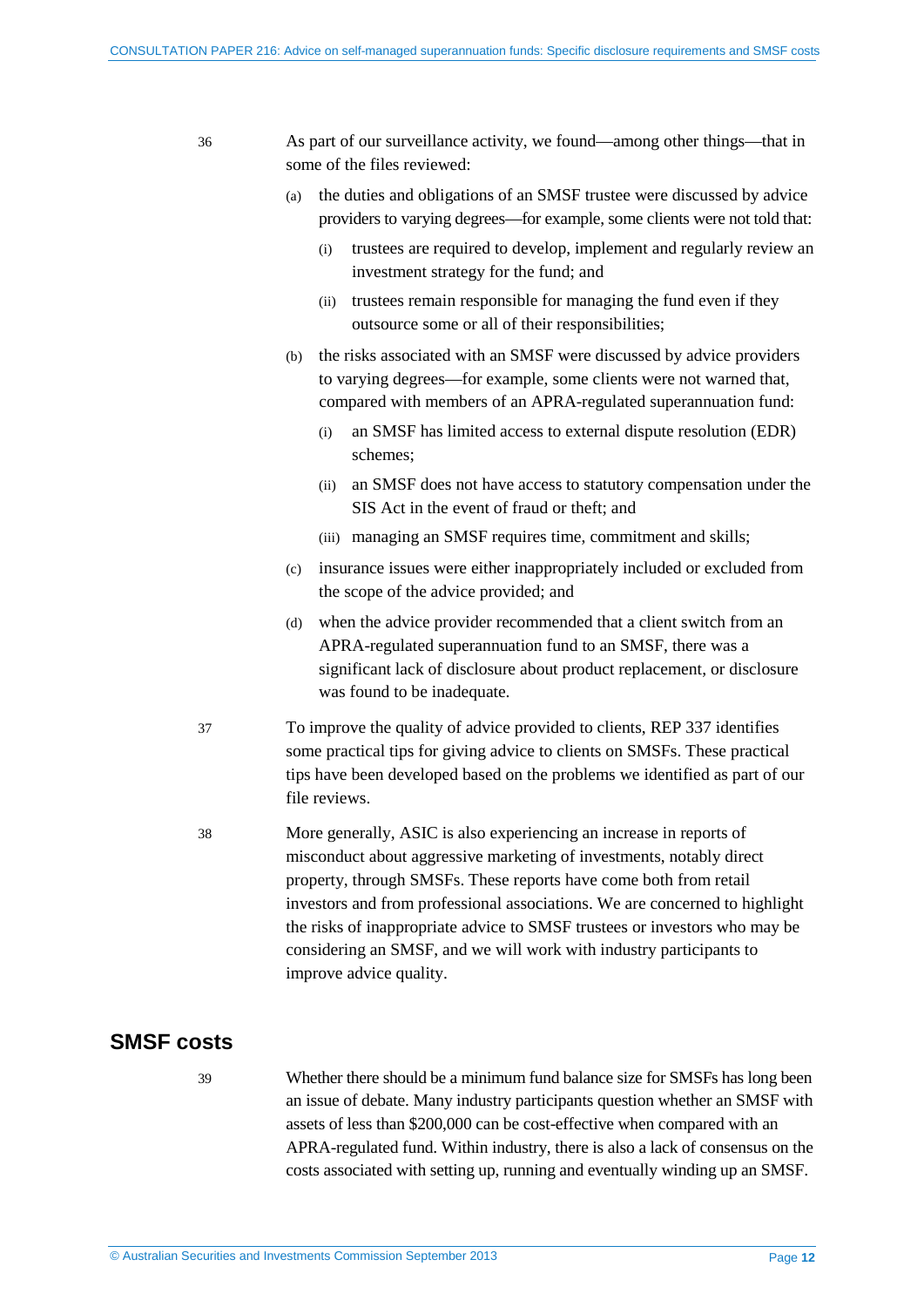| 40 | While there may be benefits for some investors in establishing an SMSF, the  |
|----|------------------------------------------------------------------------------|
|    | costs associated with an SMSF can be significant. It is important to discuss |
|    | these costs with clients before making a recommendation to establish or      |
|    | switch to an SMSF.                                                           |

- 41 Providing accurate information on SMSF costs will help clients to make an informed decision about whether an SMSF structure is right for them.
- <span id="page-12-1"></span>42 Direct financial cost is only one of the many factors that need to be considered when deciding whether an SMSF is an appropriate retirement savings vehicle for an investor. Other factors that are equally relevant include whether the investor is comfortable with taking on the responsibility, time commitment and risks associated with managing their own superannuation.
- 43 For many investors, including those with high superannuation balances, an APRA-regulated superannuation fund may be a more appropriate superannuation vehicle than an SMSF.

## **Rice Warner's research**

- 44 In late 2012, ASIC commissioned Rice Warner to examine the minimum costeffective balance for SMSFs compared with APRA-regulated superannuation funds: see Section [C](#page-25-0) for a summary of Rice Warner's findings.
- 45 A full copy of Rice Warner's report, *Costs of operating SMSFs—May 2013* (Rice Warner report), is attached to this consultation paper.

# <span id="page-12-0"></span>**Our proposed disclosure requirements**

- 46 Given the significance of the decision to establish an SMSF, and the growth of this sector, we think there is a need to improve the quality of advice given to clients when establishing or switching to an SMSF. Furthermore, the findings of the PJC inquiry into the collapse of Trio, together with the Government's response and our own review of the quality of advice provided about SMSFs, suggest that clearer disclosure benchmarks will help to reduce risks for retail investors considering an SMSF.
- 47 We propose to do this by imposing specific disclosure obligations on those who provide advice on SMSFs, to assist clients in making a decision about whether to establish or switch to an SMSF. These disclosures largely reflect the advice on establishing an SMSF that advisers should already be giving to clients.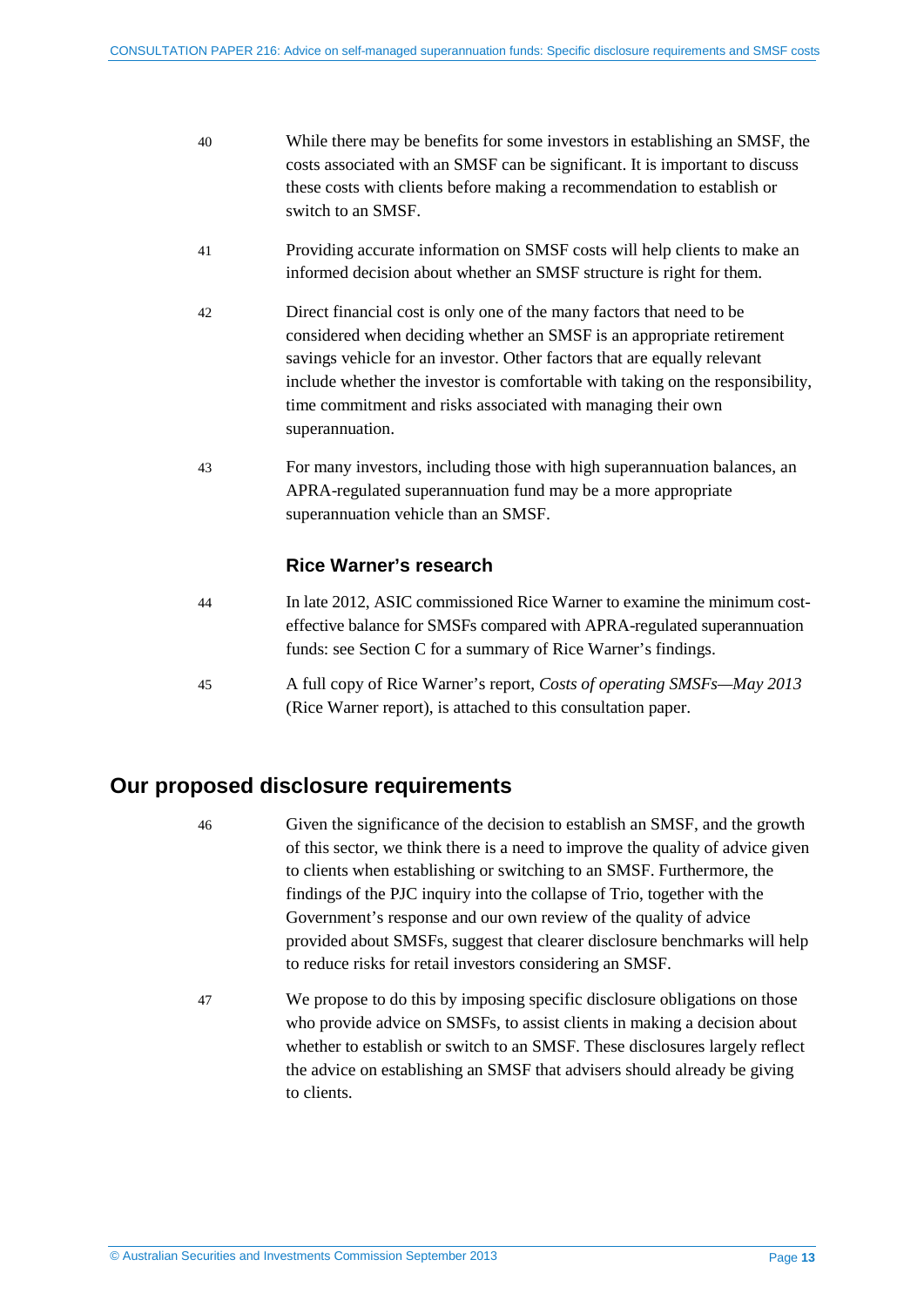#### **Compensation arrangements for SMSFs**

- 48 We propose to modify the law to require AFS licensees and their authorised representatives to warn clients that SMSF investors are not entitled to receive compensation under Pt 23 of the SIS Act for a loss suffered as a result of fraud or theft: see Section [B.](#page-17-0)
- 49 Part 23 of the SIS Act provides that the trustee of an APRA-regulated superannuation fund, or approved deposit fund, may apply to the Minister for financial assistance if the fund suffers loss because of fraudulent conduct or theft, and the loss has resulted in a substantial reduction of the fund which makes it difficult for the fund to pay its members' benefits: see s229 of the SIS Act. Any financial assistance paid under Pt 23 of the SIS Act is funded through a levy imposed on APRA-regulated superannuation funds and approved deposit funds by the *Superannuation (Financial Assistance Funding) Levy Act 1993*.
- 50 SMSFs are not eligible to receive compensation under Pt 23 of the SIS Act. An SMSF that suffers loss as a result of fraud or theft may still, for example, claim compensation through a professional indemnity insurance claim against the AFS licensee on whose advice it relied. However, there is no guarantee that the SMSF will be compensated for the loss suffered. Depending on the circumstances, the SMSF may receive no compensation or limited compensation.

Note: Section 912B of the Corporations Act requires AFS licensees providing financial services to retail clients to have arrangements to compensate clients for loss or damage suffered as a result of a breach of a Ch 7 obligation. Regulatory Guide 126 *Compensation and insurance arrangements for AFS licensees* (RG 126) states that the requirement to have sufficient compensation arrangements in place is met by an AFS licensee having adequate professional indemnity insurance cover.

- 51 As part of its inquiry, the PJC found that many SMSF investors in Trio were unaware of the lack of compensation available to SMSFs in situations where there is fraud or theft, and recommended that ASIC should undertake a detailed investigation of advice received by SMSF investors in Trio: see paragraphs [11](#page-6-1) an[d 13.](#page-6-2)
- 52 The Government agreed with the PJC's recommendation and noted in its response that ASIC would consult on a proposal to require advice providers to warn SMSF trustees that they do not have access to compensation under the SIS Act: see paragraphs [18–](#page-7-2)[19.](#page-7-3)
- 53 We aim to ensure that clients understand that compensation under the SIS Act is not available to SMSFs in the event of fraud or theft. Therefore, we are seeking in this consultation paper feedback on whether clients should be required to sign a document, acknowledging that they understand this risk before they decide to set up or switch to an SMSF.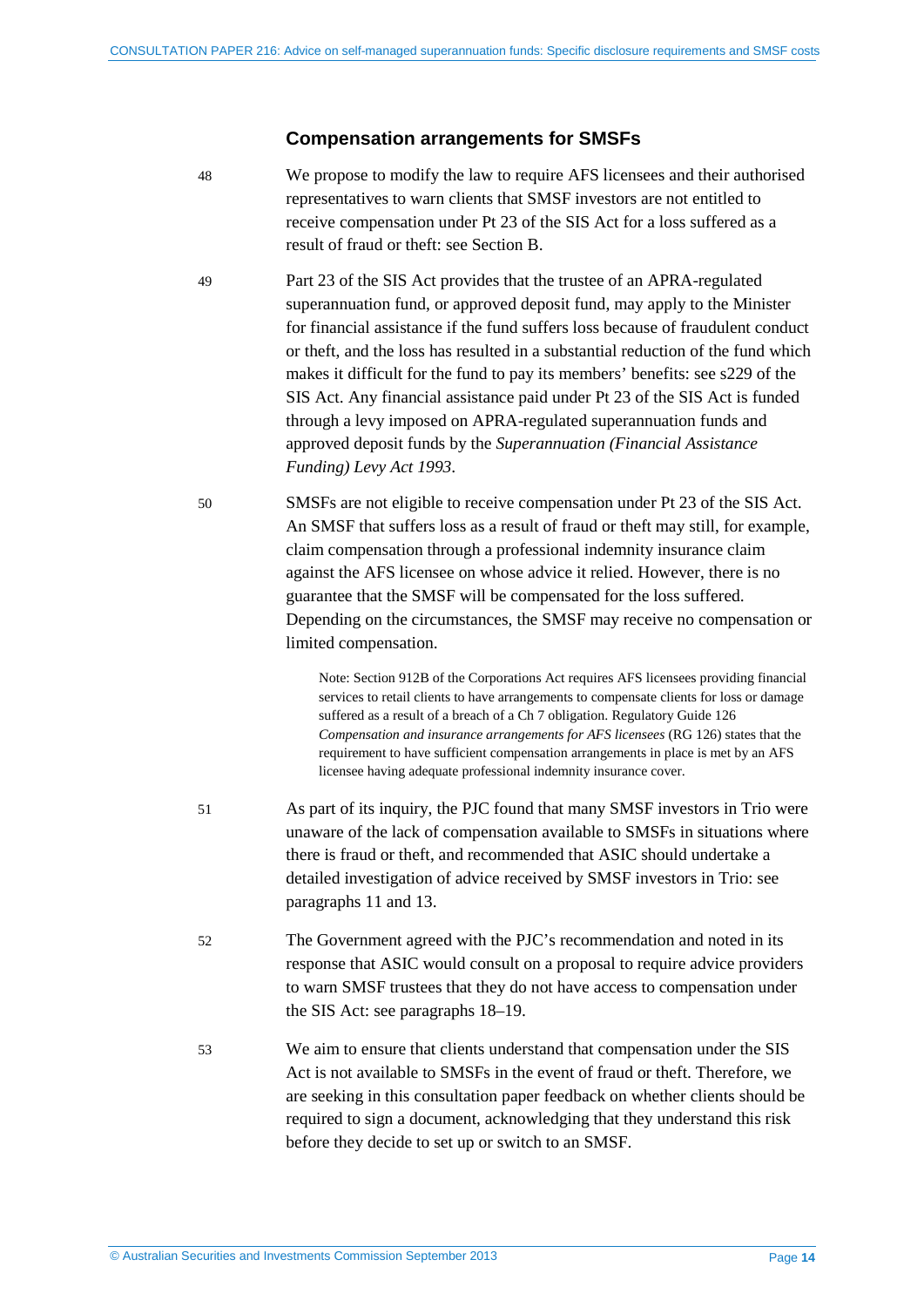# **Disclosure requirements**

| 54 | We propose to modify the law to impose specific disclosure requirements on<br>AFS licensees and their authorised representatives who give personal advice<br>to clients on SMSFs to explain certain matters that may influence a client's<br>decision to set up an SMSF. These include:                                                                              |  |
|----|----------------------------------------------------------------------------------------------------------------------------------------------------------------------------------------------------------------------------------------------------------------------------------------------------------------------------------------------------------------------|--|
|    | the duties and obligations associated with running an SMSF, including<br>(a)<br>that trustees remain responsible for managing the fund even if they<br>outsource some or all of their responsibilities;                                                                                                                                                              |  |
|    | the risks associated with running an SMSF;<br>(b)                                                                                                                                                                                                                                                                                                                    |  |
|    | the need to develop and implement an appropriate investment strategy<br>(c)<br>for an SMSF;                                                                                                                                                                                                                                                                          |  |
|    | the time commitment and skills needed to run an SMSF effectively;<br>(d)                                                                                                                                                                                                                                                                                             |  |
|    | the costs associated with setting up, running and winding up an SMSF;<br>(e)                                                                                                                                                                                                                                                                                         |  |
|    | the need to consider and develop an exit strategy for an SMSF; and<br>(f)                                                                                                                                                                                                                                                                                            |  |
|    | the possibility that the laws and policies that affect SMSFs may change:<br>(g)<br>see Table 2 in Section B.                                                                                                                                                                                                                                                         |  |
| 55 | These specific disclosure requirements are in addition to the product<br>replacement disclosure requirements set out in s947D of the Corporations<br>Act: see paragraphs 30–31.                                                                                                                                                                                      |  |
| 56 | As noted above, the PJC found that many SMSF investors in Trio lacked a<br>basic knowledge of their responsibilities as SMSF trustees, and the advice<br>they received did not adequately draw their attention to these<br>responsibilities. The PJC also expressed some concern about the quality of<br>advice received by investors in Trio: see paragraphs 11–12. |  |
| 57 | Our recent review of advice provided also highlighted a need to improve the<br>quality of advice given to clients on establishing or switching to an SMSF. In<br>particular, our surveillance work found that there was room to improve:                                                                                                                             |  |
|    | disclosure to clients about the risks and responsibilities associated with<br>(a)<br>establishing and operating an SMSF; and                                                                                                                                                                                                                                         |  |
|    | disclosure about product replacement when an advice provider<br>(b)<br>recommends that a client switch to an SMSF.                                                                                                                                                                                                                                                   |  |
| 58 | These proposals build on the key findings of our surveillance activity and<br>should be considered in conjunction with the practical tips that we have set<br>out in Section C of REP 337.                                                                                                                                                                           |  |
|    | When disclosures should be given                                                                                                                                                                                                                                                                                                                                     |  |

59 We propose to require AFS licensees and their authorised representatives to provide these disclosures to clients: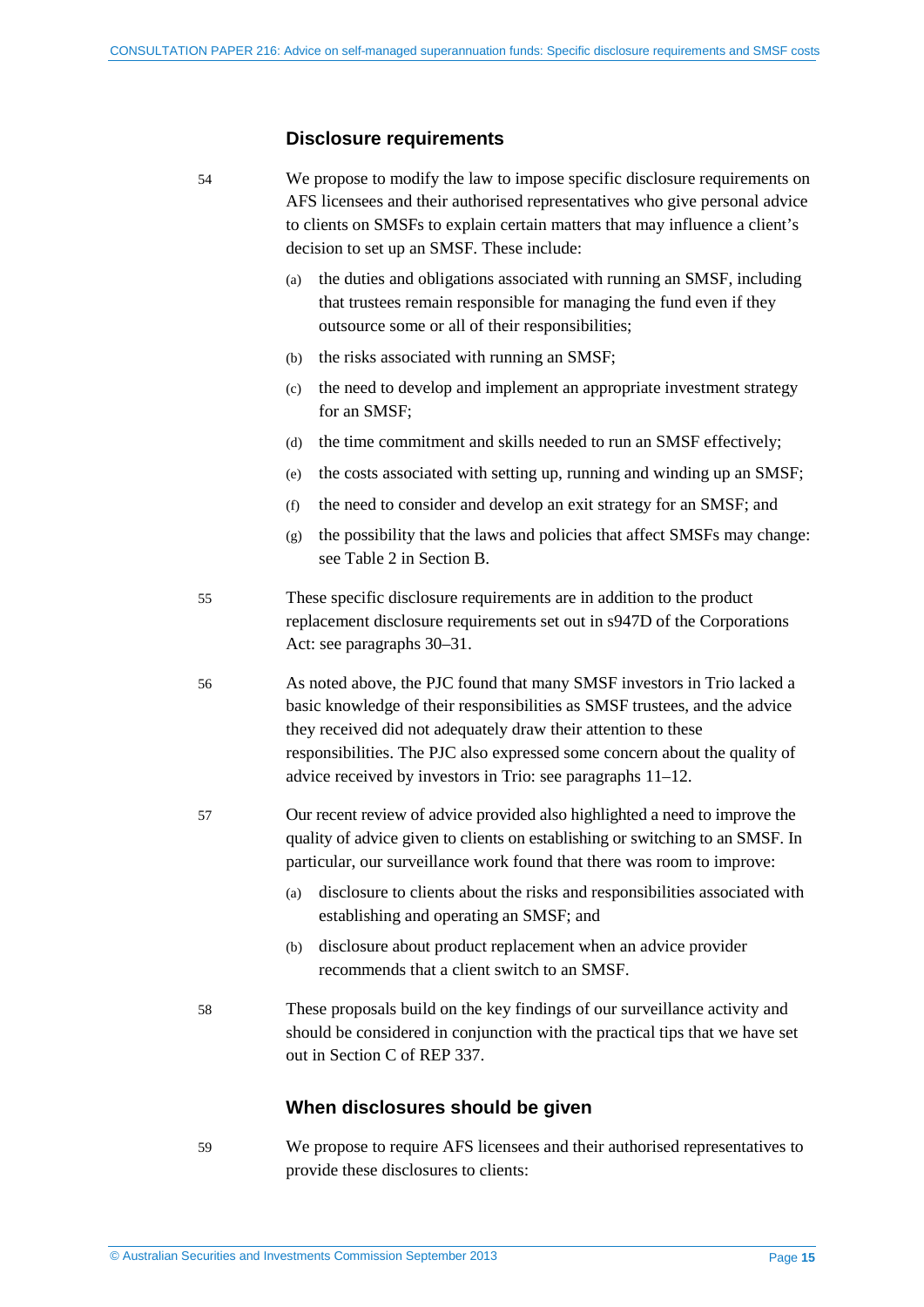- (a) where an SOA is the means by which the advice is given—in the SOA itself; and
- (b) where an SOA is not the means by which the advice is given—at the time the advice is provided, and in the SOA when it is later given to clients: see Sectio[n B.](#page-17-0)
- 60 As a matter of best practice, we think that AFS licensees and their authorised representatives should give the disclosures in person at the time the advice is provided, regardless of whether the advice is (or will be) set out in the SOA.
- 61 As a condition of their AFS licence, we note that AFS licensees are required to keep a copy of every SOA provided by the AFS licensee or its representatives to a retail client for at least seven years from the date that the SOA is provided to the client.

Note: For details of these record-keeping AFS licence conditions, see condition 57 of PF 209, and RG 175.191–RG 175.192.

# **Proposed transition period**

62 We propose that AFS licensees and their authorised representatives who provide personal advice to clients on establishing or switching to an SMSF should be required to make the specific disclosures six months after our class order is made: see Section [B.](#page-17-0)

# <span id="page-15-0"></span>**Our proposed guidance on SMSF costs**

63 As discussed in paragraphs [39–](#page-11-1)[42,](#page-12-1) we consider that the costs associated with managing an SMSF are potentially significant. These costs include:

- (a) the costs of setting up an SMSF;
- (b) the ongoing costs associated with running an SMSF;
- (c) the costs of winding up an SMSF;
- (d) the time costs associated with managing an SMSF; and
- (e) the insurance costs.
- 64 In our view, it is important to consider these costs when making a recommendation to establish or switch to an SMSF.
- 65 We therefore propose to provide guidance on this issue. We think this will include an assessment of whether an SMSF is a cost-effective option for the client: see Section [C.](#page-25-0)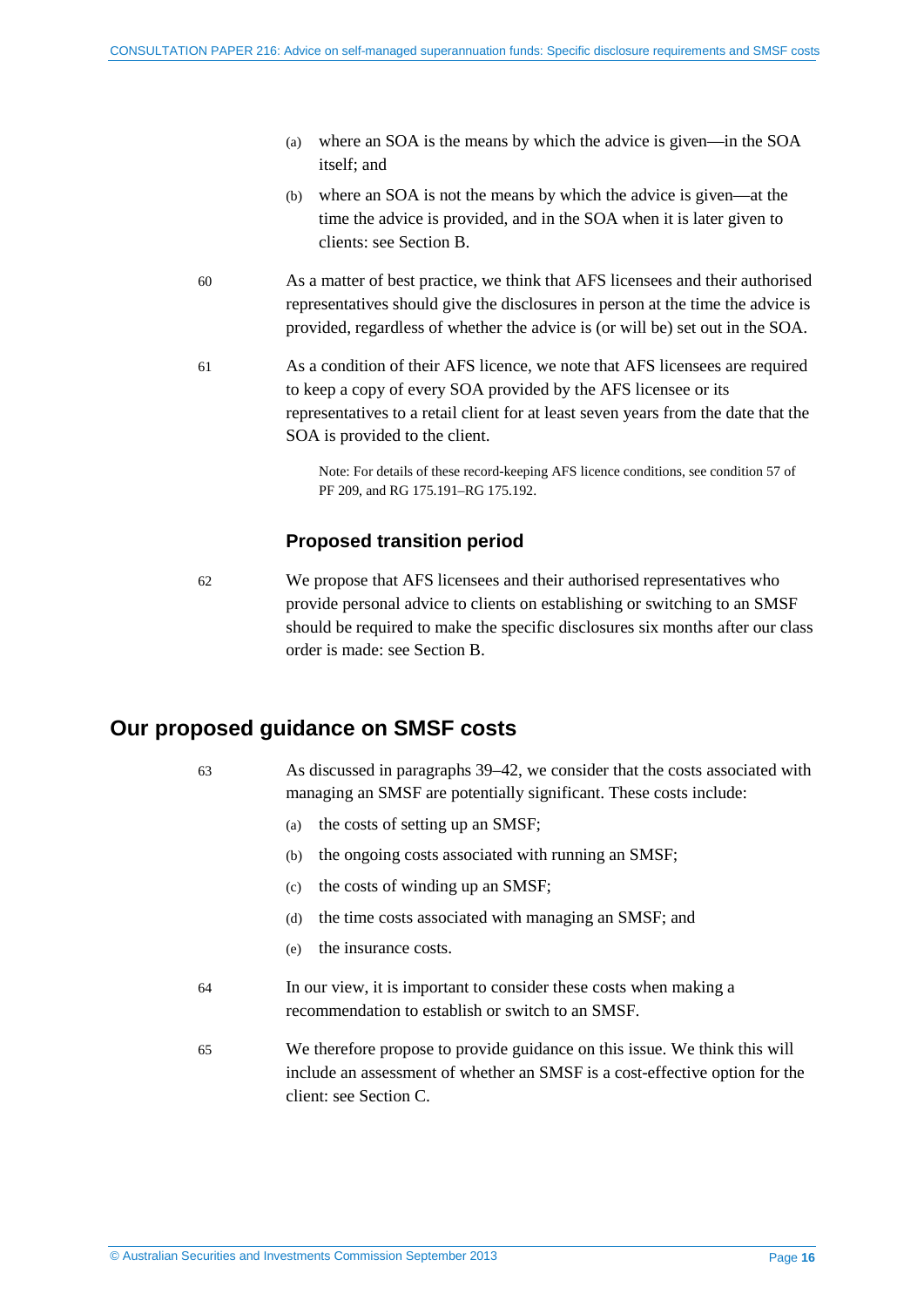# <span id="page-16-0"></span>**Your feedback**

| 66 | We are seeking your feedback on our proposals:                                                                                                                                                                                                    |  |
|----|---------------------------------------------------------------------------------------------------------------------------------------------------------------------------------------------------------------------------------------------------|--|
|    | to improve the quality of advice clients receive by requiring AFS<br>(a)<br>licensees and their authorised representatives to provide specific<br>disclosures that may influence an investor's decision to establish or<br>switch to an SMSF; and |  |
|    | to provide guidance on the importance of considering cost issues when<br>(b)<br>recommending that a client establish or switch to an SMSF.                                                                                                        |  |
| 67 | We will take into account your comments before we release our class order<br>on the specific disclosure requirements and the accompanying regulatory<br>guidance.                                                                                 |  |
| 68 | We will also take into account your feedback when giving guidance on<br>SMSF costs.                                                                                                                                                               |  |
| 69 | Following this consultation paper, we propose to hold some round-table<br>discussions with industry and investor representatives to further explore the<br>issue of SMSF costs.                                                                   |  |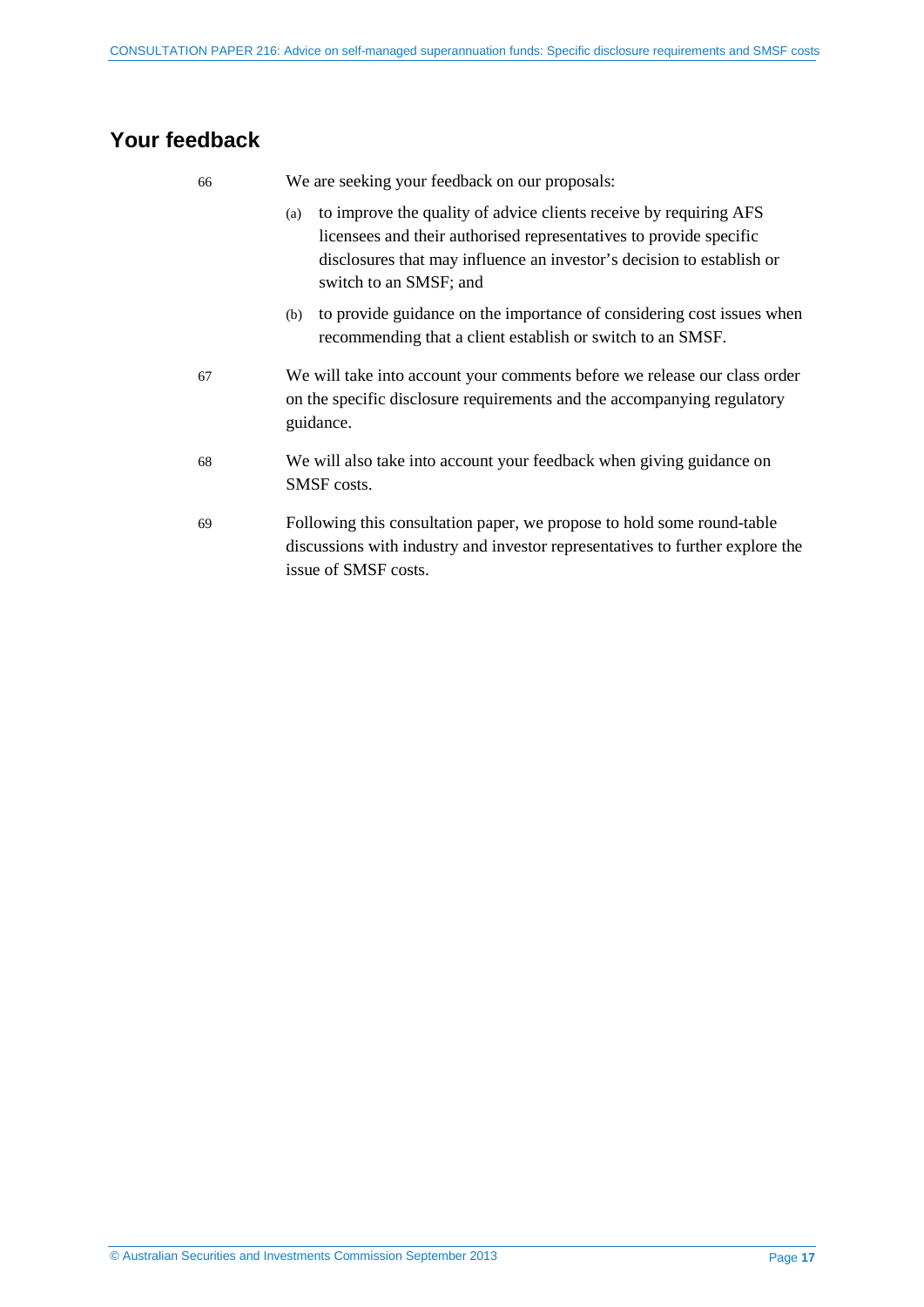# <span id="page-17-0"></span>**B Our proposed disclosure requirements**

#### **Key points**

We propose to modify the law, by way of class order, to impose disclosure requirements on AFS licensees and their authorised representatives who give personal advice to clients on establishing or switching to an SMSF. They include the need to:

- warn clients that SMSFs do not have access to the compensation arrangements under the SIS Act in the event of fraud or theft; and
- explain other matters that may influence the client's decision to set up an SMSF.

We also propose that AFS licensees and their authorised representatives should be required to make these disclosures to clients six months after the class order is made.

# <span id="page-17-1"></span>**Warning clients about lack of statutory compensation for SMSFs**

#### **Proposal**

- **B1** We propose to modify Pt 7.7 of the Corporations Act, by way of class order, to require AFS licensees and their authorised representatives who provide personal advice to clients on establishing or switching to an SMSF:
	- (a) to warn clients that SMSFs do not have access to the compensation arrangements under Pt 23 of the SIS Act in the event of fraud or theft (see [Table 1\)](#page-18-0); and
	- (b) to give clients the warning at the same time, and by the same means, as the advice is provided. If the advice is provided in an SOA, the warning can be given by including it in the SOA. If the advice is not provided in an SOA, we expect the warning to be recorded in the SOA when it is later given to clients.

#### *Your feedback*

- B1Q1 Do you agree with our proposed disclosure requirement in [Table 1?](#page-18-0) If not, why not?
- B1Q2 Do you think that the proposed warning will benefit clients who are considering setting up or switching to an SMSF? If not, what other warnings would help clients decide whether it is appropriate in their circumstances to establish or switch to an SMSF?
- B1Q3 Do you think the proposed warning should be given to clients in a prescribed format? For example, should the warning be given in a stand-alone document, or should it feature more prominently in the SOA? If you do not think the warning should be given in a prescribed format, please explain why.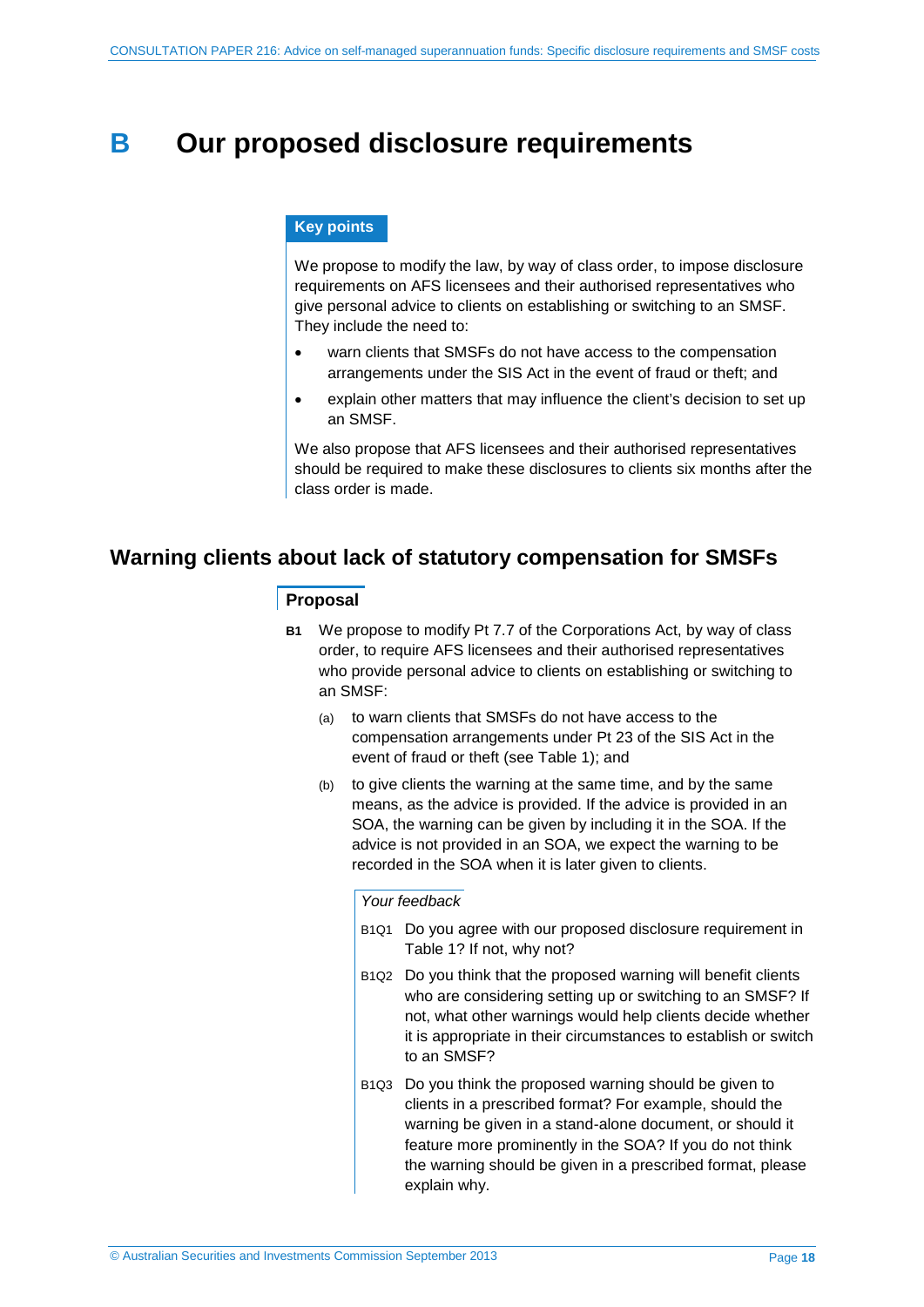|  | B <sub>1Q4</sub> Do you think that clients should be asked to sign a<br>document acknowledging that they understand that SMSFs<br>are not entitled to receive compensation under the SIS<br>Act? Are there any alternatives to obtaining client<br>acknowledgement that will help to ensure that investors<br>understand the lack of compensation available to SMSFs?<br>If so, please provide details. |
|--|---------------------------------------------------------------------------------------------------------------------------------------------------------------------------------------------------------------------------------------------------------------------------------------------------------------------------------------------------------------------------------------------------------|
|  | B1Q5 Are our proposed disclosure requirements likely to result in<br>additional compliance costs for AFS licensees and their<br>authorised representatives? Please give details, including<br>figures and reasons.                                                                                                                                                                                      |

B1Q6 Are there any practical problems with the implementation of this proposal? Please give details.

| <b>Disclosure requirement</b>            | <b>Explanation</b>                                                                                                            |
|------------------------------------------|-------------------------------------------------------------------------------------------------------------------------------|
| Lack of compensation under the           | SMSFs are not eligible to receive compensation under the SIS Act for                                                          |
| <b>SIS Act for SMSF investors</b>        | any loss suffered as a result of fraud or theft.                                                                              |
| Advisers must warn clients that an       | In contrast, members of an APRA-regulated superannuation fund may                                                             |
| SMSF is not entitled to receive          | apply to the Minister for financial assistance under Pt 23 of the SIS Act if                                                  |
| compensation under Pt 23 of the SIS      | the fund suffers loss because of fraud or theft, and the loss has resulted                                                    |
| Act for any loss suffered as a result of | in a substantial reduction of the fund which makes it difficult for the fund                                                  |
| fraud or theft.                          | to pay its members' benefits.                                                                                                 |
|                                          | Clients need to consider this risk when determining whether or not an<br>SMSF is the right superannuation structure for them. |

#### <span id="page-18-0"></span>**Table 1: Proposed requirement to warn clients about lack of statutory compensation for SMSFs**

# **Rationale**

| 70 | Given the significance of the decision to invest in an SMSF, we consider it is<br>important for investors to be warned about the lack of compensation available<br>to SMSFs under Pt 23 of the SIS Act for any loss suffered as a result of fraud<br>or theft.                                                                                                                                                                                                          |
|----|-------------------------------------------------------------------------------------------------------------------------------------------------------------------------------------------------------------------------------------------------------------------------------------------------------------------------------------------------------------------------------------------------------------------------------------------------------------------------|
| 71 | As part of its formal response to the PJC's Trio report, the Government<br>accepted the PJC's recommendation that ASIC investigate the advice<br>provided to SMSF investors in Trio and whether these investors were<br>informed that they were not entitled to receive compensation in the event of<br>fraud or theft. The Government also highlighted that ASIC would consult on<br>a proposal to require advisers to give retail clients a warning about this issue. |
| 72 | Our investigations into the advice provided to SMSF investors in Trio and,<br>more recently, the findings of our review of SMSF advice in REP 337,<br>highlighted that it is not current industry practice to warn clients that SMSF<br>investors are not entitled to receive statutory compensation under the SIS Act.                                                                                                                                                 |
| 73 | If advice is given verbally to clients, advisers should discuss the effect of the<br>lack of compensation for SMSF investors under the SIS Act with their clients<br>before recommending that they establish or switch to an SMSF.                                                                                                                                                                                                                                      |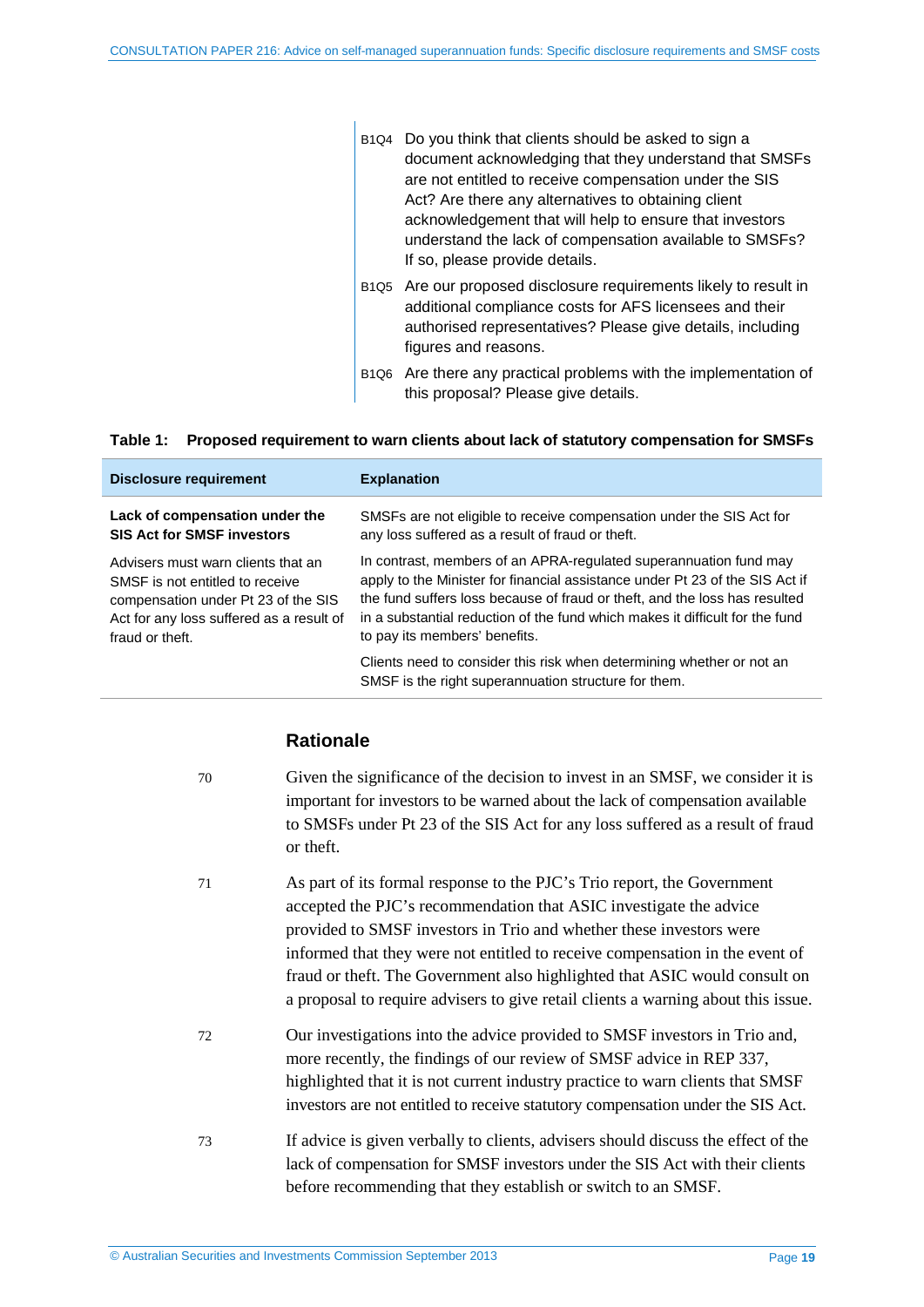# <span id="page-19-0"></span>**Disclosure requirements**

## **Proposal**

- **B2** We propose to modify Pt 7.7 of the Corporations Act, by way of class order, to require AFS licensees and their authorised representatives who provide personal advice to clients on establishing or switching to an SMSF:
	- (a) to disclose to clients the matters set out in [Table 2.](#page-20-0) The level of detail about a matter that is required is such as a client would reasonably require to decide whether it is appropriate in their circumstances to establish or switch to an SMSF; and
	- (b) to give clients the disclosures at the same time, and by the same means, as the advice is provided. If the advice is provided in an SOA, the disclosures can be given by including them in the SOA. If the advice is not provided in an SOA, we expect the disclosures to be recorded in the SOA when it is later given to clients.

#### *Your feedback*

- B2Q1 Do you agree with our proposed disclosure requirements in [Table 2?](#page-20-0) If not, why not?
- B2Q2 Do you think the proposed disclosure requirements will benefit clients who are considering setting up or switching to an SMSF? If not, what other disclosures do you think would help clients decide whether it is appropriate in their circumstances to establish or switch to an SMSF?
- B2Q3 Do you think that the proposed disclosure requirements in [Table 2](#page-20-0) should be given to clients in a prescribed format? If not, why not?
- B<sub>2Q4</sub> Do you think that clients should also be asked to sign a document acknowledging the responsibilities and risks associated with running an SMSF? Are there any alternatives to obtaining client acknowledgement that will help to ensure that clients understand the risks associated with SMSFs? If so, please provide details.
- B2Q5 Are our proposed disclosure requirements likely to result in additional compliance costs for AFS licensees and their authorised representatives? Please give details, including figures and reasons.
- B2Q6 Are there any practical problems with the implementation of this proposal? Please give details.
- B2Q7 Do you think we should provide further guidance on the disclosure obligations? If so, please provide details.

74 The first column i[n Table 2](#page-20-0) sets out the proposed disclosure requirements for AFS licensees and their authorised representatives when giving advice to clients about establishing or switching to an SMSF. The second column in [Table 2](#page-20-0) sets out additional background and explanation. The level of detail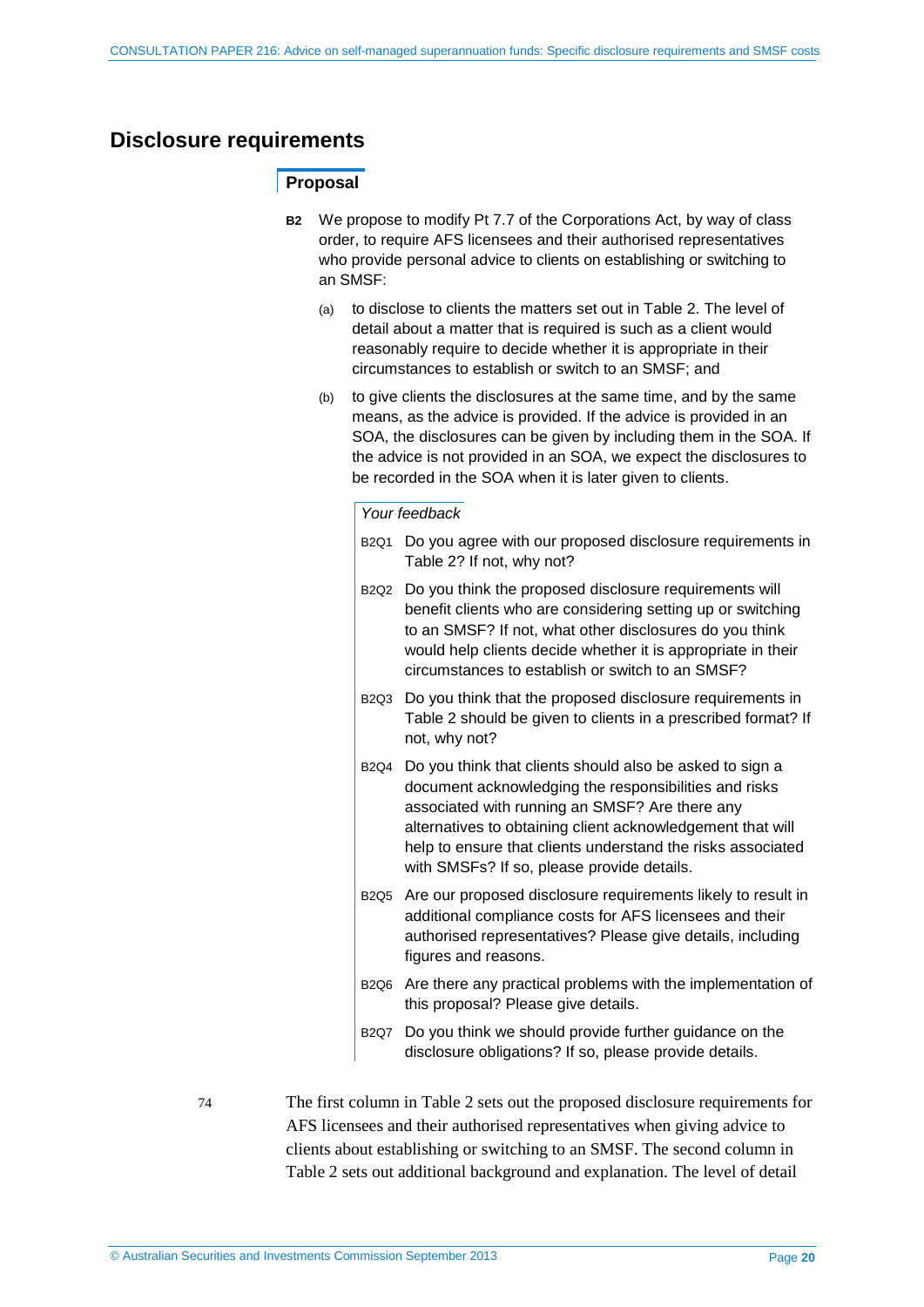in which these matters need to be explained to clients will depend on the client's relevant circumstances.

#### <span id="page-20-0"></span>**Table 2: Proposed disclosure requirements**

| <b>Disclosure requirement</b> |                                                                                                                                                                   | <b>Background and explanation</b>                                                                                                                                                                                                                                                                                                                                                                                                     |
|-------------------------------|-------------------------------------------------------------------------------------------------------------------------------------------------------------------|---------------------------------------------------------------------------------------------------------------------------------------------------------------------------------------------------------------------------------------------------------------------------------------------------------------------------------------------------------------------------------------------------------------------------------------|
|                               | 1 Responsibilities and obligations<br>for SMSF trustees associated<br>with running an SMSF<br>Advisers must explain the role,<br>responsibilities and obligations | SMSF trustees need to comply with a number of obligations under the<br>superannuation and taxation laws, as well as the trust deed. There may<br>be various consequences-for example, loss of taxation concessions-if<br>an SMSF trustee fails to comply with their obligations. Even if one trustee<br>is less actively involved, all trustees are equally liable for the fund's<br>compliance with the superannuation and tax laws. |
|                               | of an SMSF trustee in running<br>an SMSF.                                                                                                                         | The Australian Taxation Office (ATO) requires new trustees to make a<br>declaration that they understand their responsibilities and obligations as<br>an SMSF trustee, including to:                                                                                                                                                                                                                                                  |
|                               |                                                                                                                                                                   | • ensure that the SMSF is managed in compliance with the relevant laws<br>and be responsible for and control the SMSF;                                                                                                                                                                                                                                                                                                                |
|                               |                                                                                                                                                                   | • maintain the fund for the sole purpose of providing retirement benefits<br>to SMSF members, or to their dependants if a member dies before<br>retirement:                                                                                                                                                                                                                                                                           |
|                               |                                                                                                                                                                   | • accept contributions and pay benefits (pension or lump sums) to<br>members and their beneficiaries in accordance with superannuation and<br>taxation laws and the SMSF trust deed:                                                                                                                                                                                                                                                  |
|                               |                                                                                                                                                                   | • value the fund's assets at market value for the purposes of preparing<br>financial accounts and statements;                                                                                                                                                                                                                                                                                                                         |
|                               |                                                                                                                                                                   | • have the financial accounts and statements for the SMSF audited each<br>year by an approved SMSF auditor; and                                                                                                                                                                                                                                                                                                                       |
|                               |                                                                                                                                                                   | • meet the reporting and administration obligations imposed by the ATO.                                                                                                                                                                                                                                                                                                                                                               |
|                               |                                                                                                                                                                   | It is important that clients understand that they remain responsible for<br>managing the fund even if they outsource some or all of their<br>responsibilities to external service providers.                                                                                                                                                                                                                                          |
|                               |                                                                                                                                                                   |                                                                                                                                                                                                                                                                                                                                                                                                                                       |

#### **2 Risks associated with an SMSF**

*Lack of insurance for SMSFs*

Advisers must discuss insurance issues with clients because this may influence an investor's decision to establish or switch to an SMSF.

*Other risks associated with an SMSF structure*

There may be additional risks that advisers need to discuss with the investor, depending on their individual circumstances.

Unlike APRA-regulated funds, SMSFs do not come with insurance. The potential loss of insurance benefits as a result of switching from an APRAregulated fund to an SMSF is an important issue that advisers should discuss with their clients. SMSF trustees should consider whether it is appropriate to take out separate life insurance for members, including income and total and permanent disability cover, as part of the fund's investment strategy. Although taking out this insurance will be at an additional cost to the SMSF, the risk of not having appropriate insurance is that it may leave members worse off in retirement.

Note: REP 337 sets out some practical tips for advisers on the types of insurance issues they should raise with clients: see C17–C18.

There may be risks, for example, associated with:

- a lack of access to the Superannuation Complaints Tribunal to resolve SMSF complaints;
- using individual trustees as opposed to a corporate trustee; and
- a breakdown in the relationship of fund members, especially in circumstances where the membership structure of the SMSF is unusual.

Note: REP 337 sets out some practical tips for advisers on the other risks associated with an SMSF structure: see C13–C16.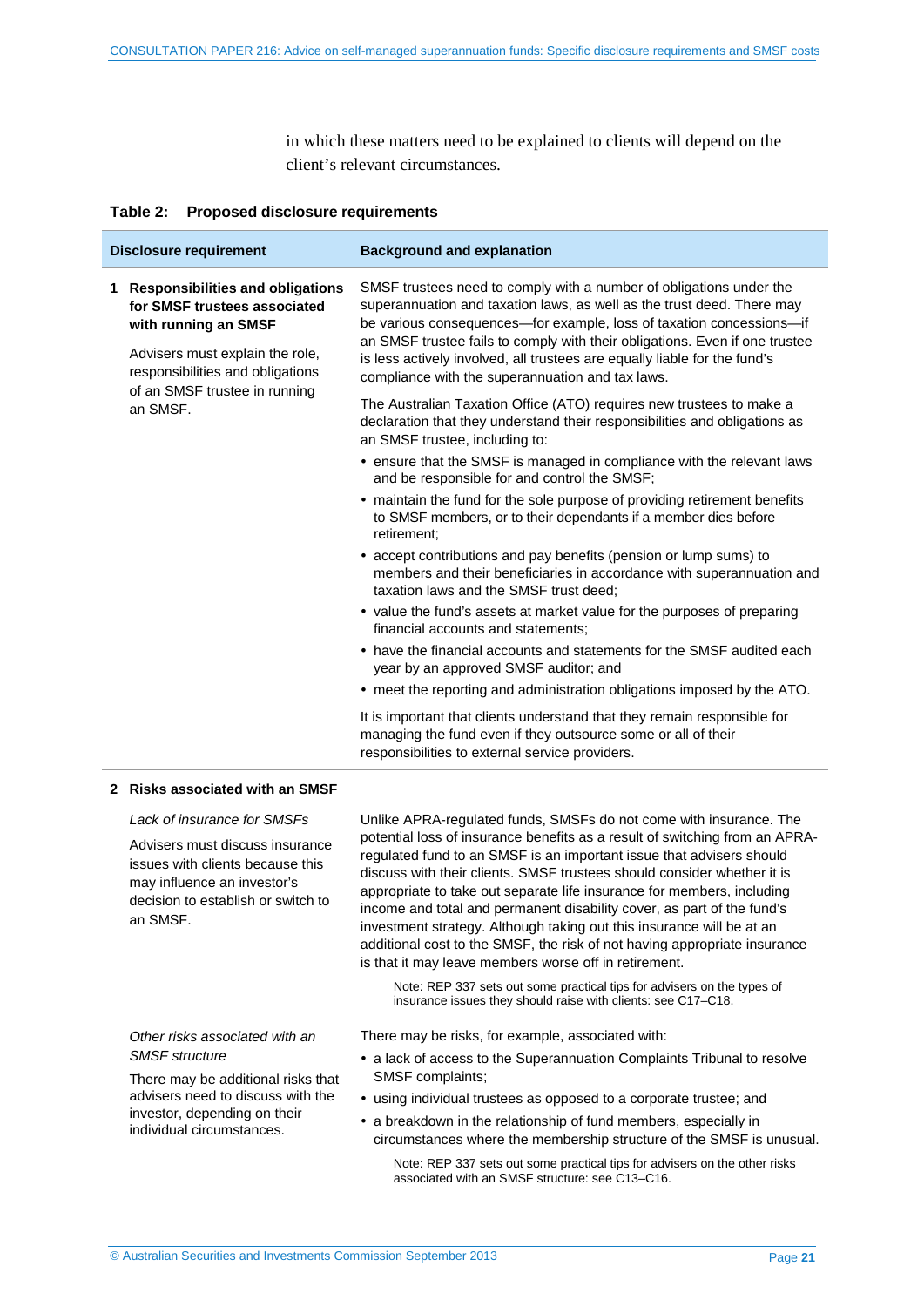| <b>Disclosure requirement</b> |                                                                                                                                                                                                                                                                                                                                                                                                                                                                 | <b>Background and explanation</b>                                                                                                                                                                                                                                                                                                                                                 |  |  |
|-------------------------------|-----------------------------------------------------------------------------------------------------------------------------------------------------------------------------------------------------------------------------------------------------------------------------------------------------------------------------------------------------------------------------------------------------------------------------------------------------------------|-----------------------------------------------------------------------------------------------------------------------------------------------------------------------------------------------------------------------------------------------------------------------------------------------------------------------------------------------------------------------------------|--|--|
|                               | 3 The need to develop and<br>implement an appropriate<br>investment strategy for an SMSF<br>Advisers must explain that SMSF<br>trustees must set and follow an<br>investment strategy that ensures<br>the fund is likely to meet the<br>members' retirement needs<br>(e.g. deliver an adequate level of<br>income) with respect to<br>superannuation and taxation laws.<br>Trustees must also conduct a<br>regular review of the fund's<br>investment strategy. | Developing and implementing an appropriate investment strategy is a<br>serious responsibility for SMSF trustees. The trustee will ultimately remain<br>responsible for the fund's investment strategy even if they seek<br>investment advice from an adviser.                                                                                                                     |  |  |
|                               |                                                                                                                                                                                                                                                                                                                                                                                                                                                                 | It is important that clients understand:                                                                                                                                                                                                                                                                                                                                          |  |  |
|                               |                                                                                                                                                                                                                                                                                                                                                                                                                                                                 | • the benefits associated with asset diversification and investing across a<br>number of asset classes (e.g. shares, real property and fixed interest<br>products) in a long-term investment strategy, such as improving the risk<br>and return profile of an SMSF fund;                                                                                                          |  |  |
|                               |                                                                                                                                                                                                                                                                                                                                                                                                                                                                 | • there are some restrictions on SMSF investments and, as part of their<br>obligations, trustees are prohibited from entering into certain<br>transactions, such as lending the fund's money, or providing financial<br>assistance to a member of the fund or their relatives; and                                                                                                |  |  |
|                               |                                                                                                                                                                                                                                                                                                                                                                                                                                                                 | • they should conduct a regular review of the SMSF's investment strategy<br>to ensure that the investment strategy continues to reflect the purpose<br>and circumstances of the fund and its members.                                                                                                                                                                             |  |  |
|                               |                                                                                                                                                                                                                                                                                                                                                                                                                                                                 | Note: REP 337 sets out some practical tips for advisers on developing an<br>investment strategy and investment diversification: see C19-C26.                                                                                                                                                                                                                                      |  |  |
|                               | 4 The time commitment and skills<br>needed to run an SMSF<br>effectively                                                                                                                                                                                                                                                                                                                                                                                        | Trustees can use external research or advice to develop their financial<br>knowledge over time, but they remain ultimately responsible for ensuring<br>that investment decisions are made and implemented according to the                                                                                                                                                        |  |  |
|                               | Advisers must explain to clients<br>that, to run an SMSF effectively,<br>clients should consider whether<br>they have enough time and the<br>appropriate skills and financial<br>experience to make the best<br>investment decisions for the fund<br>and to meet all of their obligations<br>as an SMSF trustee.                                                                                                                                                | SMSF's investment strategy.<br>Note: REP 337 sets out some practical tips for advisers in determining<br>whether an SMSF is a suitable retirement savings structure for clients:<br>see C7-C9. See also INFO 182.                                                                                                                                                                 |  |  |
|                               | 5 The costs of managing an SMSF<br>Advisers must explain to clients<br>the costs associated with<br>managing an SMSF, and also<br>provide clients with an estimate of<br>these costs.                                                                                                                                                                                                                                                                           | The costs associated with managing an SMSF are potentially significant,<br>and it is important that advisers explain these costs to clients before<br>making a recommendation to establish or switch to an SMSF. This will<br>help to ensure that clients are able to make an informed decision about<br>whether an SMSF structure is a suitable superannuation vehicle for them. |  |  |
|                               |                                                                                                                                                                                                                                                                                                                                                                                                                                                                 | The costs of managing an SMSF include:                                                                                                                                                                                                                                                                                                                                            |  |  |
|                               |                                                                                                                                                                                                                                                                                                                                                                                                                                                                 | • establishment costs (e.g. preparation of a trust deed and development<br>of an investment strategy); and                                                                                                                                                                                                                                                                        |  |  |
|                               |                                                                                                                                                                                                                                                                                                                                                                                                                                                                 | • ongoing costs associated with operating an SMSF (e.g. annual<br>administration and investment costs, the cost of outsourcing the<br>trustee's compliance obligations and statutory charges).                                                                                                                                                                                    |  |  |
|                               |                                                                                                                                                                                                                                                                                                                                                                                                                                                                 | Note: See REP 337 (at paragraphs 86-90) for a discussion of some of the<br>costs of setting up and running an SMSF. REP 337 also provides a practical<br>tip for advisers on discussing the likely costs of operating an SMSF: see C7.<br>See also INFO 182.                                                                                                                      |  |  |
|                               | 6 The need to consider and develop<br>an exit strategy for an SMSF<br>Advisers must provide clients with                                                                                                                                                                                                                                                                                                                                                        | Clients should be made aware that they need to consider and develop an<br>exit strategy for the SMSF in situations, for example, where the compliance<br>requirements become too onerous or costly for the SMSF trustee.                                                                                                                                                          |  |  |
|                               | information about a possible exit<br>strategy for the SMSF.                                                                                                                                                                                                                                                                                                                                                                                                     | It is important that clients are aware of the process for winding up an<br>SMSF and the likely costs associated with that process.                                                                                                                                                                                                                                                |  |  |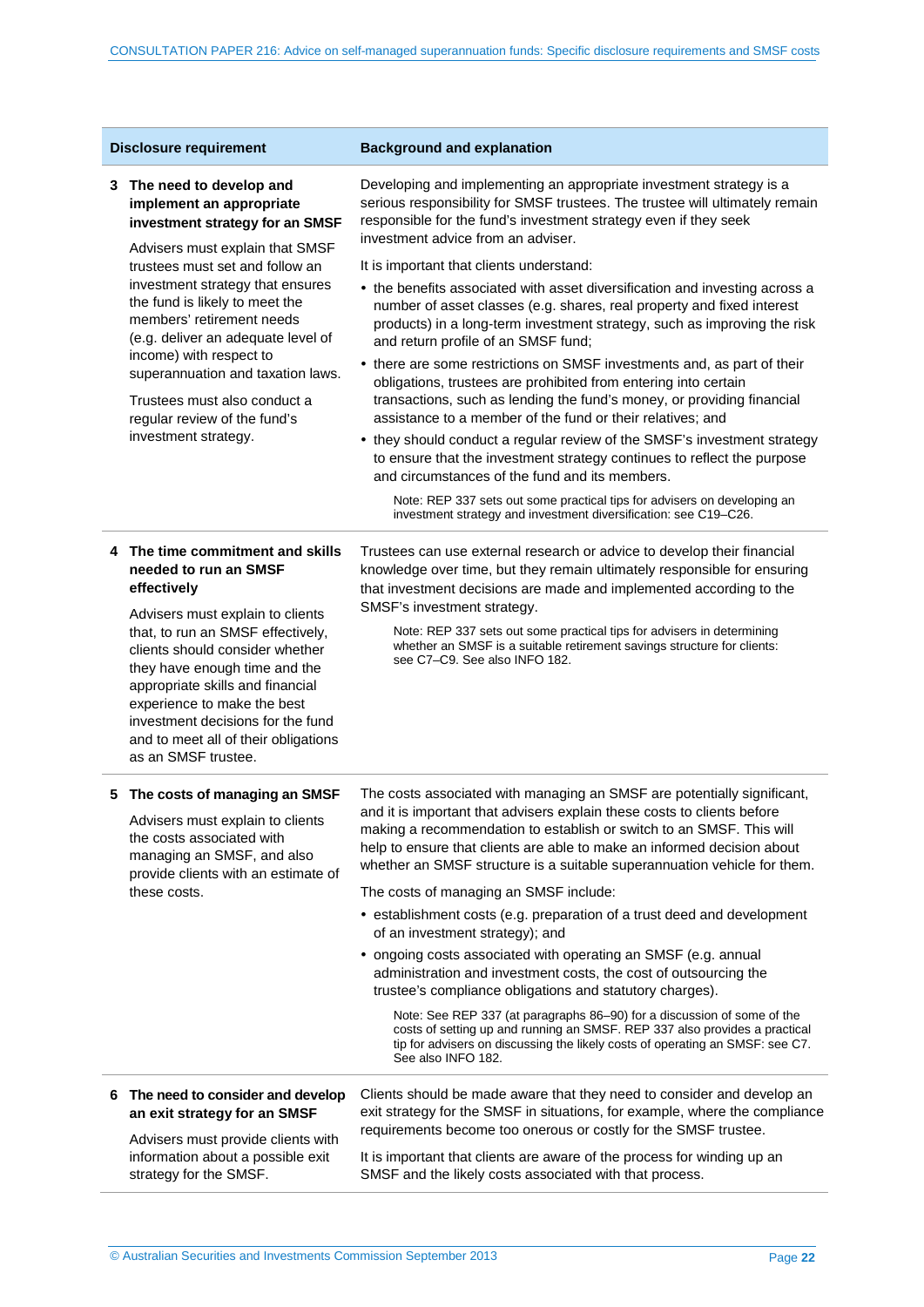#### **Disclosure requirement Background and explanation**

#### **7 The laws and policies that affect SMSFs are subject to change**

Advisers must explain to clients that it is the responsibility of SMSF trustees to update their knowledge on any changes to the law and their compliance obligations.

The taxation and superannuation laws and policies that apply to SMSFs may be subject to continual change, including changes to legislation, and regulatory policies and standards.

#### **Rationale**

- 75 As discussed in paragraphs [20–](#page-7-4)[32,](#page-9-2) when providing personal advice to clients on whether to set up or switch to an SMSF, AFS licensees and their authorised representatives are already required to comply with the conduct and disclosure obligations in Pt 7.7 and Pt 7.7A of the Corporations Act.
- 76 Depending on the circumstances, this includes:
	- (a) for advice about establishing or switching to an SMSF—a requirement that AFS licensees or their authorised representatives set out their advice in an SOA, including information about the basis on which the advice is given, together with as much detail as a person would reasonably require to decide whether they should act on the advice (see s947B and 947C); and
	- (b) for switching advice—an additional requirement that AFS licensees or their authorised representatives give clients information about the costs, loss of benefits and other significant consequences for the client in making the decision to switch to an SMSF in accordance with the product replacement disclosure obligations in s947D.
- 77 However, our recent review of a sample of SMSF advice provided found that there was significant room for improvement in the quality of advice received by clients. In particular, our surveillance work found that there was a need to improve disclosure to clients about:
	- (a) the responsibilities associated with establishing and operating an SMSF;
	- (b) the risks associated with investing in an SMSF, such as the lack of access to EDR schemes; and
	- (c) product replacement when an advice provider recommends a client switch their retirement savings to an SMSF.
- 78 The findings of our surveillance activity also showed that the quality of advice varied significantly. For example, some of the advice samples we reviewed did not clearly set out the disclosures, or the disclosures were buried deep in the SOA.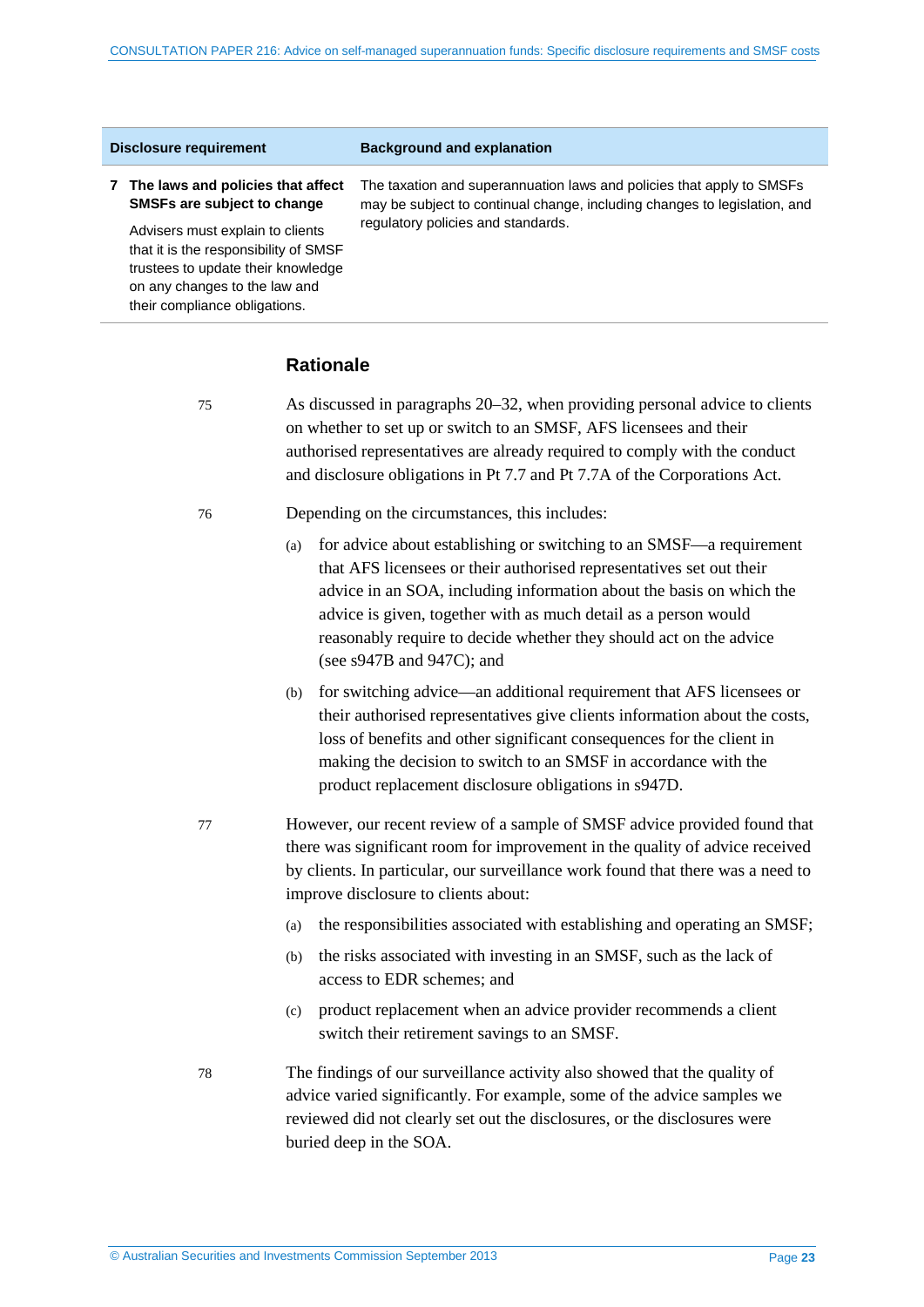- 79 Requiring AFS licensees and their authorised representatives to explain to clients the matters set out in [Table 2](#page-20-0) should ensure that clients are made aware of the risks and responsibilities associated with SMSFs, and allow them to make a more fully informed assessment as to whether they should hold their superannuation investments in this way. The level of detail in which these matters need to be explained to clients will depend on the client's relevant circumstances. We consider this is particularly important given the significance of the decision to invest in an SMSF.
- 80 The specific disclosures we have set out in [Table 2](#page-20-0) should be considered in conjunction with the practical tips for giving advice on SMSFs that we have outlined in Section C of REP 337 and in INFO 182. Depending on the individual circumstances of the client, other disclosures may be required in addition to those set out in this consultation paper.
- 81 The proposed disclosures we have set out in items 1 and 3 o[f Table 2](#page-20-0) are consistent with the obligations and duties set out in the ATO *Trustee declaration*, which SMSF trustees must sign within 21 days of becoming a trustee or a director of a corporate trustee. Given that many trustees sign this declaration after they have received advice about establishing or switching to an SMSF, we think it is important that AFS licensees and their authorised representatives ensure that trustees understand the information contained in the declaration before they set up an SMSF.
- 82 If advice is given verbally to clients, advisers should discuss the specific disclosures with their clients before recommending that they establish or switch to an SMSF.

# <span id="page-23-0"></span>**Transition period**

## **Proposal**

**B3** We propose that an AFS licensee or its authorised representatives that provide personal advice to a client on establishing or switching to an SMSF should be required to make the disclosures in proposals B1 and B2 six months after we release our class order on the disclosure requirements.

#### *Your feedback*

B3Q1 Do you agree with the proposed timeframe for the implementation of proposals B1 and B2? If you think that a transition period of longer or shorter than six months is required, please explain why.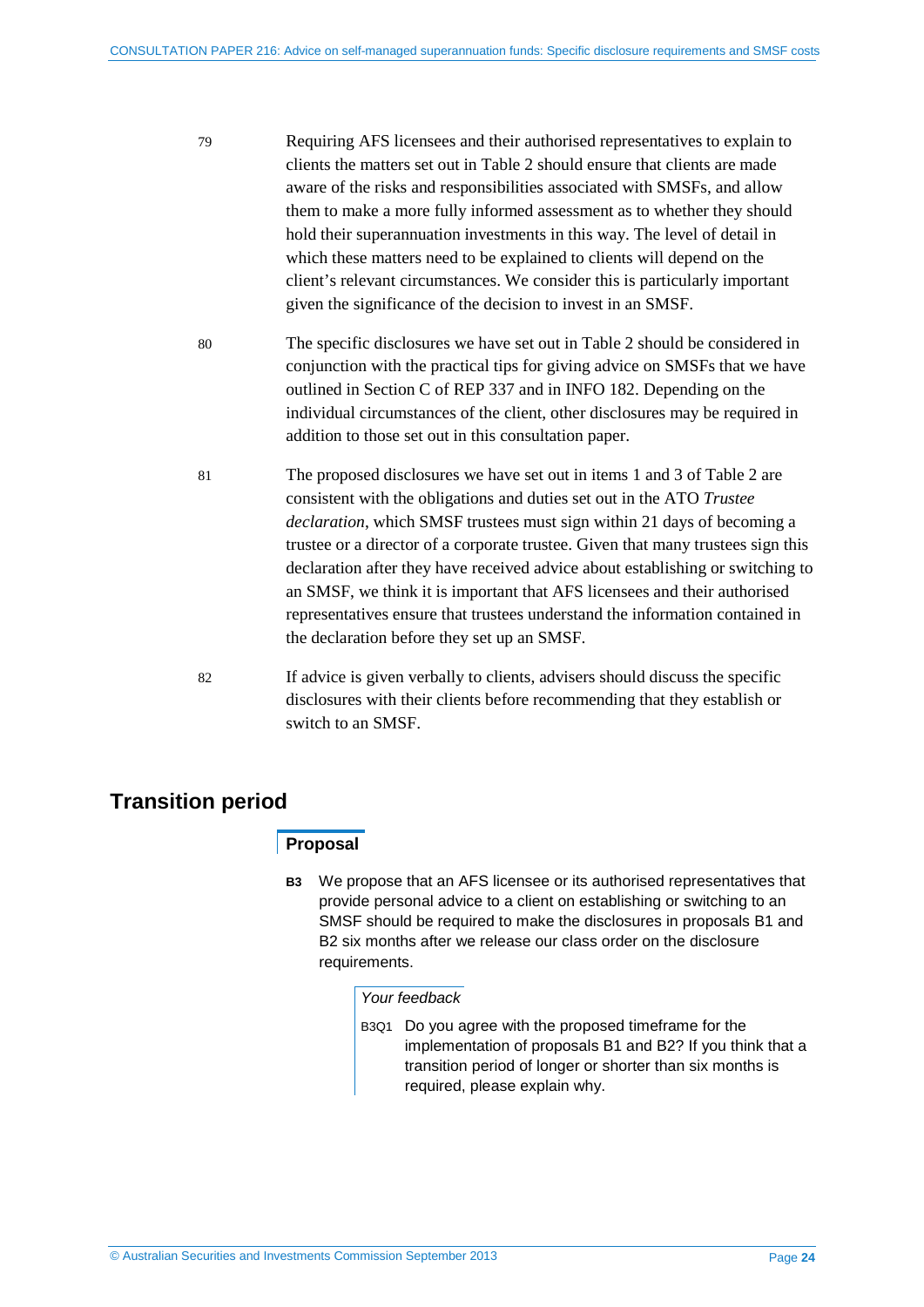## **Rationale**

- 83 We consider it is important to ensure that clients who are thinking about establishing or switching to an SMSF are fully aware of the risks and responsibilities associated with holding their superannuation investments in an SMSF structure. As such, we think that our proposed requirements should be implemented as soon as practicable.
- 84 We recognise, however, that AFS licensees and their authorised representatives may need time to implement these specific disclosures. In some cases, AFS licensees and their authorised representatives may need time to update their systems to take account of the specific disclosures in [Table 1](#page-18-0) and [Table 2.](#page-20-0) We consider that a transitional period of six months is appropriate. The proposed transitional period will allow an adequate period of time for AFS licensees and their authorised representatives to meet the disclosure requirements.
- 85 We plan to implement the proposed disclosure requirements by modifying the law by way of class order.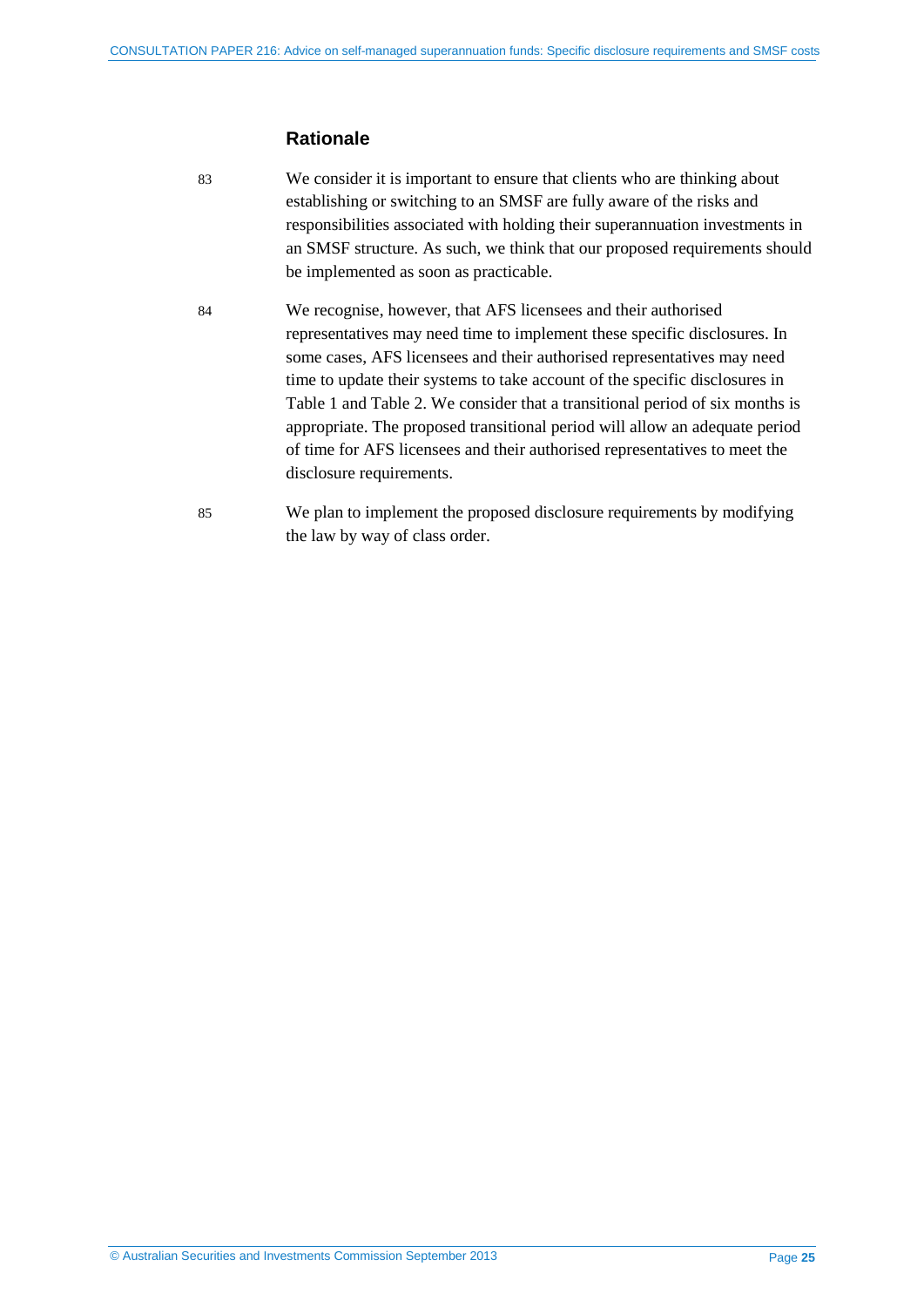# <span id="page-25-0"></span>**C Our proposed guidance on SMSF costs**

#### **Key points**

ASIC commissioned Rice Warner to examine the minimum cost-effective balance for SMSFs compared with APRA-regulated superannuation funds.

We have decided to publish the Rice Warner report and seek feedback on Rice Warner's findings.

We propose to give guidance, informed by Rice Warner's work and the feedback we receive from stakeholders on the report, to improve the quality of advice which recommends that a client establish or switch to an SMSF.

Our proposed guidance includes both direct financial costs, such as those involved in setting up an SMSF, as well as issues around the time that investors devote to running an SMSF. These would include guidance about the need to consider:

- the costs associated with setting up an SMSF;
- the ongoing costs associated with running an SMSF;
- the winding up costs of an SMSF;
- the point at which an SMSF structure is likely to be cost-effective with an APRA-regulated fund for the individual investor;
- any other SMSF costs; and
- whether an SMSF is a cost-effective option.

# <span id="page-25-1"></span>**Background**

| 86 | The question of whether there should be a minimum fund balance size for<br>setting up an SMSF is a contentious issue. Many industry participants        |
|----|---------------------------------------------------------------------------------------------------------------------------------------------------------|
|    | question whether an SMSF with assets of less than \$200,000 could be cost-                                                                              |
|    | effective compared with an APRA-regulated fund. ASIC is not proposing a                                                                                 |
|    | mandated minimum balance, but rather is looking to provide clearer                                                                                      |
|    | guidance on this issue based on research and on industry and investor views.                                                                            |
| 87 | ASIC has previously stated in RG 84 (at page 8) that:                                                                                                   |
|    | It is generally accepted that for a fund balance below around \$200,000, an<br>SMSF is usually not cost-competitive with other available super options. |

Note: RG 84 was published in 2005. It has now been replaced by INFO 182.

# <span id="page-25-2"></span>**Rice Warner's research**

88 ASIC commissioned Rice Warner in late 2012 to examine the minimum cost-effective balance for SMSFs when compared with APRA-regulated superannuation funds.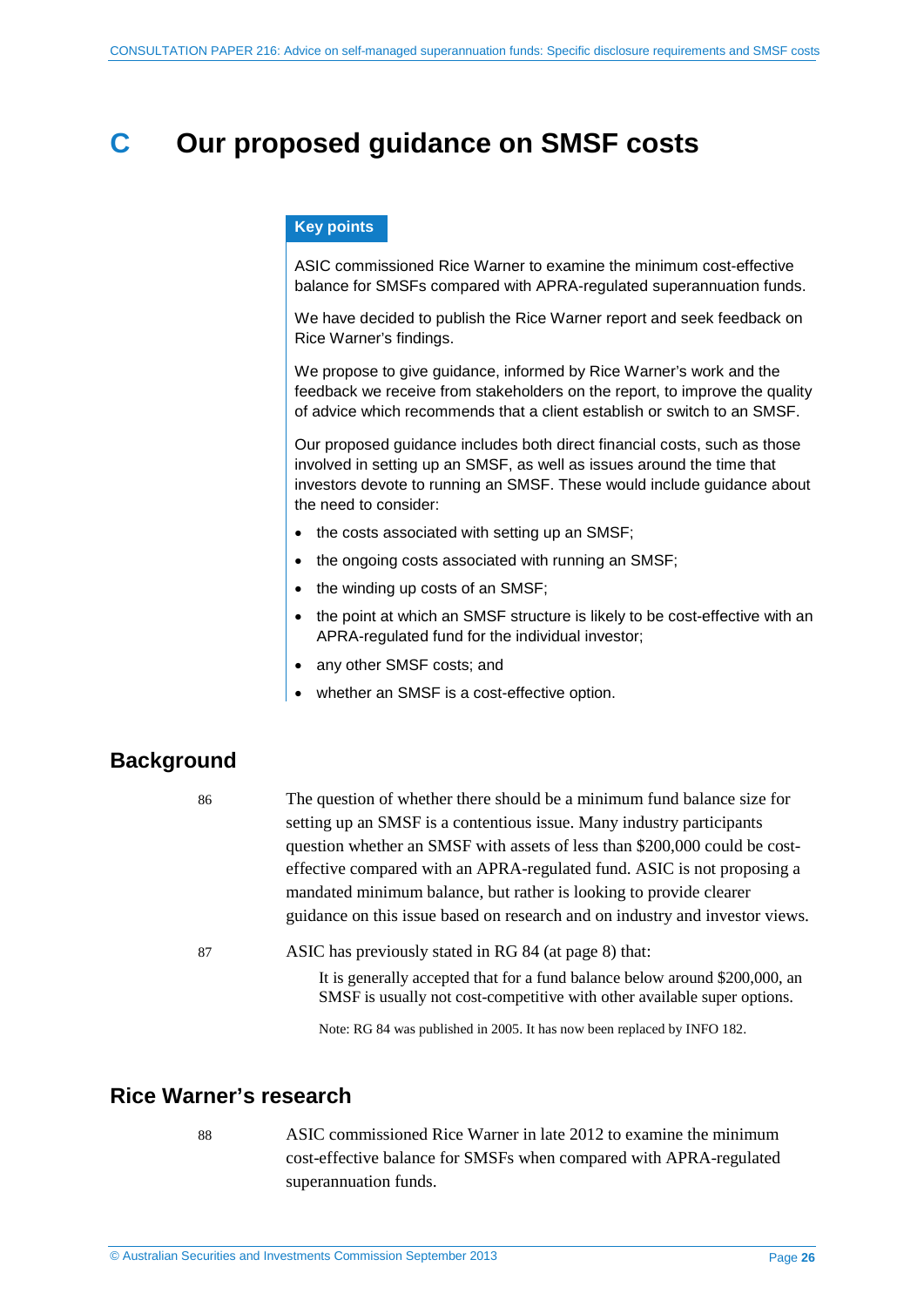| As part of our brief, we asked Rice Warner to specifically consider:<br>89 |                                                                                                                                                                                                                                                                                                                                             |  |
|----------------------------------------------------------------------------|---------------------------------------------------------------------------------------------------------------------------------------------------------------------------------------------------------------------------------------------------------------------------------------------------------------------------------------------|--|
|                                                                            | the comparable costs of holding superannuation in an SMSF or an<br>(a)<br>APRA-regulated fund;                                                                                                                                                                                                                                              |  |
|                                                                            | the various products issued by APRA-regulated funds, including default<br>(b)<br>options and likely MySuper costs;                                                                                                                                                                                                                          |  |
|                                                                            | the situation where there is more than one member in an SMSF, which<br>(c)<br>would result in multiple accounts in an APRA-approved product; and                                                                                                                                                                                            |  |
|                                                                            | the opportunity cost of the time spent by an SMSF trustee in managing<br>(d)<br>the fund.                                                                                                                                                                                                                                                   |  |
| 90                                                                         | Rice Warner delivered its report Costs of operating SMSFs in May 2013. We<br>have decided to release the Rice Warner report and seek industry feedback<br>on it. The purpose of this is to encourage further debate and explore the<br>issues relating to SMSF costs.                                                                       |  |
| 91                                                                         | In assessing the minimum balance size of an SMSF, Rice Warner considered<br>a number of factors, including:                                                                                                                                                                                                                                 |  |
|                                                                            | the likely pattern of future contributions (nil once all members are in the<br>(a)<br>pension phase), including any large non-concessional amounts;                                                                                                                                                                                         |  |
|                                                                            | the current size of the fund and future cash flows (earnings plus<br>(b)<br>contributions less expenses, tax and withdrawals);                                                                                                                                                                                                              |  |
|                                                                            | the asset allocation—and whether this can be replicated more cost-<br>(c)<br>effectively in an APRA-regulated fund; and                                                                                                                                                                                                                     |  |
|                                                                            | whether the trustee(s) is self-directed or will rely on external advice<br>(d)<br>(which will add to costs).                                                                                                                                                                                                                                |  |
| 92                                                                         | Rice Warner separated the SMSF segment into funds of different types,<br>including separating funds by:                                                                                                                                                                                                                                     |  |
|                                                                            | the number of members;<br>(a)                                                                                                                                                                                                                                                                                                               |  |
|                                                                            | the accumulation phase and/or pension phase; and<br>(b)                                                                                                                                                                                                                                                                                     |  |
|                                                                            | the size of investments.<br>(c)                                                                                                                                                                                                                                                                                                             |  |
| 93                                                                         | Rice Warner estimated the range of costs for setting up and running SMSFs<br>through the marketing material of and interviews with a number of SMSF<br>administration services suppliers, accountants and auditors. Rice Warner<br>found that there was a range of costs that reflected the range of complexity<br>of the SMSFs themselves: |  |

Costs for simple funds with little complexity and the trustee seeking only transactional services will generally be at the low end of the range. Funds with more complexity and/or where the trustee required more assistance will generally be at the high end of the range.<sup>[3](#page-26-0)</sup>

<u>.</u>

<span id="page-26-0"></span><sup>3</sup> Rice Warner, *Costs of operating SMSFs*, May 2013, p. 18.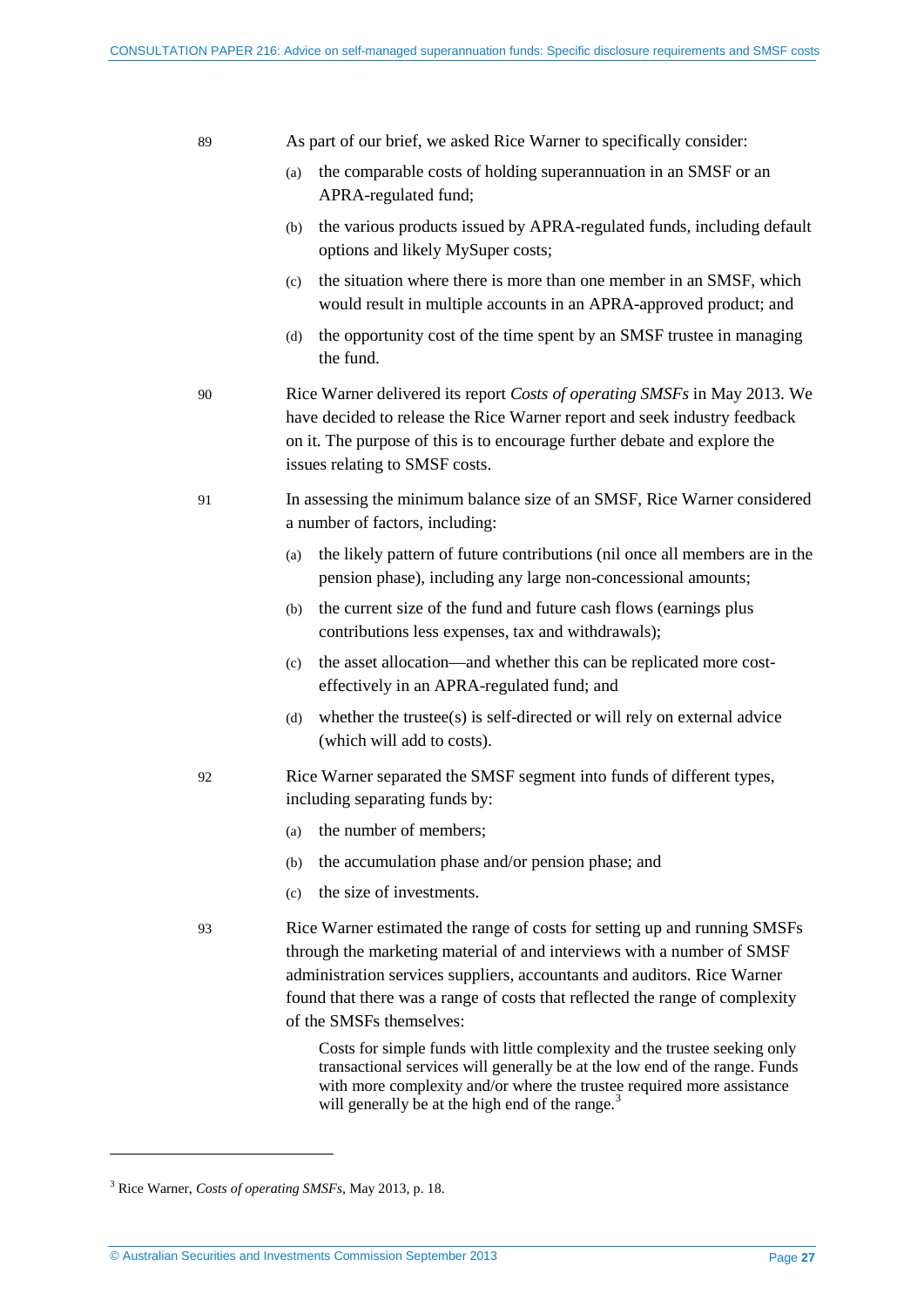94 Rice Warner's report *Superannuation fees research—June 2012*, prepared for and published by the Financial Services Council, provided a detailed overview of the level of fees charged by APRA-regulated funds. Rice Warner relied on this report to provide a comparison of these costs with the costs of operating SMSFs.

- 95 Rice Warner found that, as there was a range of costs for all fund types, the costs for each type overlapped with the costs of the others. Rice Warner therefore presented the range of costs for SMSFs of various size balances and determined whether the fee is:
	- (a) above the range of fees for equivalent balances held in APRA-regulated funds—that is, above the high fee for that account balance;
	- (b) within the range of fees for equivalent balances held in APRA-regulated funds—that is, between the low and high fee for that account balance; or
	- (c) below the range of fees for equivalent balances held in APRA-regulated funds—that is, below the low fee for that account balance.
- <span id="page-27-0"></span>96 [Table 3](#page-27-0) sets out a summary of Rice Warner's findings comparing the cost of SMSFs with the cost of APRA-regulated funds.

| <b>SMSF balances</b>   | <b>Findings</b>                                                                                                                                                                                                                                                                                                                                                                     |
|------------------------|-------------------------------------------------------------------------------------------------------------------------------------------------------------------------------------------------------------------------------------------------------------------------------------------------------------------------------------------------------------------------------------|
| Less than \$100,000    | Are not competitive in comparison to APRA-regulated<br>funds. SMSFs of this size would only be appropriate if<br>they are expected to grow to a competitive size within a<br>reasonable time.                                                                                                                                                                                       |
| \$100,000 to \$200,000 | Can be competitive with more expensive APRA-regulated<br>funds if the trustees undertake the broader investment<br>and administration functions. For example, SMSFs of this<br>size may be competitive with more expensive APRA-<br>regulated funds if the trustees outsource transactional<br>services, but undertake other investment and<br>administration functions themselves. |
| \$200,000 to \$500,000 | Can provide equivalent value with APRA-regulated funds<br>provided the trustees undertake some of the administration.                                                                                                                                                                                                                                                               |
| \$500,000 or more      | Can provide equivalent value to APRA-regulated funds<br>on a full service basis.                                                                                                                                                                                                                                                                                                    |

#### **Table 3: Summary of Rice Warner's findings comparing the cost of SMSFs with the cost of APRA-regulated funds**

Source: Rice Warner report.

- 97 The Rice Warner report also discusses:
	- (a) the costs of establishing an SMSF;
	- (b) the annual compliance costs associated with running an SMSF;
	- (c) the costs associated with non-standard assets;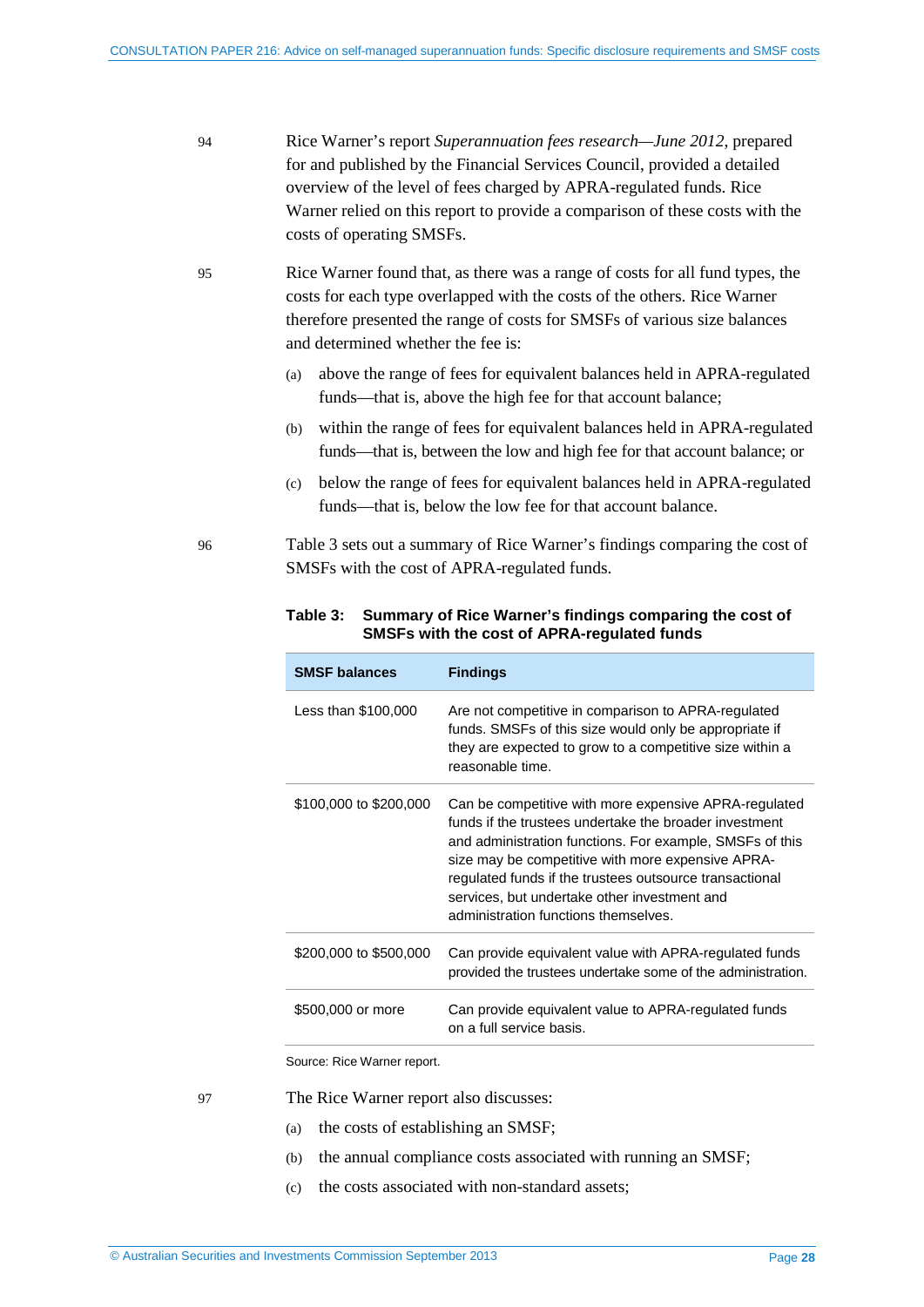- (d) the costs associated with full administration of an SMSF; and
- (e) the costs of winding up an SMSF.

# <span id="page-28-0"></span>**Guidance on costs**

## **Proposal**

**C1** We propose to provide guidance that, when giving advice to clients on establishing or switching to an SMSF, advisers must consider and be able to show that they have informed clients of each of the SMSF cost issues set out in [Table 4.](#page-29-0)

Our proposed guidance will take into account Rice Warner's findings and the feedback received in response to it.

#### *Your feedback*

- C1Q1 Do you agree with Rice Warner's findings? In particular, do you agree with:
	- (a) the way that Rice Warner has described SMSF costs in its report? If not, why not?
	- (b) Rice Warner's analysis about the points at which an SMSF becomes cost-effective compared with an APRA-regulated fund? If not, why not?
- C1Q2 Do you agree that we should provide guidance on the costs associated with setting up, managing and winding up an SMSF? If not, why not? If yes:
	- (a) what are the costs associated with setting up, running and winding up an SMSF?
	- (b) is insurance purchased through an SMSF cost-effective compared with insurance through an APRA-regulated fund? If not, why not?
	- (c) do you think we should provide actual dollar costs (or a range of dollar costs) for the following SMSF costs? If not, why not?
		- (i) the costs associated with setting up, running and winding up an SMSF;
		- (ii) the time cost associated with managing an SMSF;
		- (iii) the cost of an SMSF not having access to compensation under the SIS Act; and
		- (iv) the cost of obtaining insurance; and
	- (d) what are the costs or benefits of SMSF structures compared with other superannuation vehicles? Please provide details.
- C1Q3 Should advisers be required to consider and inform clients of the costs in [Table 4](#page-29-0) before establishing an SMSF? If not, why not?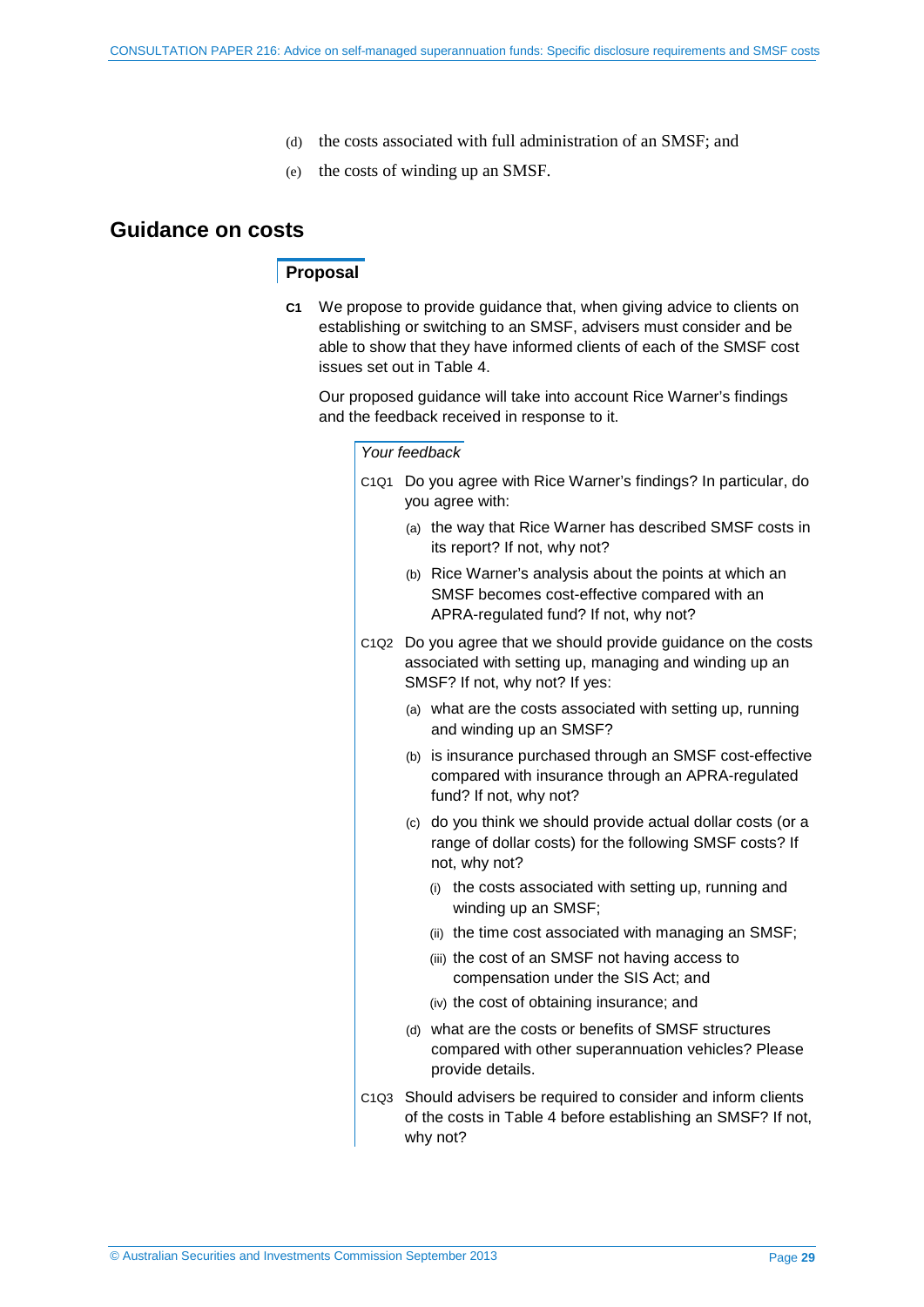|  | C <sub>104</sub> Are there any other SMSF costs that need to be disclosed<br>to clients? If so, should they be disclosed in actual dollar<br>costs (or a range of costs)? Please provide details.        |
|--|----------------------------------------------------------------------------------------------------------------------------------------------------------------------------------------------------------|
|  | C <sub>1Q5</sub> Do you think that any other disclosures about the costs of<br>setting up, running and winding up an SMSF need to be<br>made to clients before establishing an SMSF? If not, why<br>not? |
|  | C <sub>106</sub> Is our proposed guidance likely to result in additional<br>compliance costs for advisers? Please give details,<br>including figures and reasons.                                        |
|  | C1Q7 Are there any practical problems with the implementation of<br>this proposal? Please give details.                                                                                                  |

#### <span id="page-29-0"></span>**Table 4: SMSF costs that we propose advisers should explain to clients**

| <b>Cost type</b>                                 |                                                                                                   | <b>Explanation</b>                                                                                                                                                                                                                                                                                                                                                                                                                                  |  |  |  |
|--------------------------------------------------|---------------------------------------------------------------------------------------------------|-----------------------------------------------------------------------------------------------------------------------------------------------------------------------------------------------------------------------------------------------------------------------------------------------------------------------------------------------------------------------------------------------------------------------------------------------------|--|--|--|
| Costs associated with<br>1<br>setting up an SMSF |                                                                                                   | There are a number of costs associated with setting up an SMSF. Some of these<br>costs are unavoidable (e.g. having a trust deed), while other costs may not be<br>incurred in all situations (e.g. having a corporate trustee).                                                                                                                                                                                                                    |  |  |  |
| $\mathbf{2}$                                     | Ongoing costs<br>associated with<br>running an SMSF                                               | There are a number of ongoing costs associated with the running of an SMSF.<br>Some of these costs are unavoidable (e.g. having the SMSF audited annually),<br>while other costs may not be incurred in all situations (e.g. fees for professional<br>investment advice).                                                                                                                                                                           |  |  |  |
| 3                                                | Costs associated with<br>winding up an SMSF                                                       | An SMSF may be wound up in a number of situations.                                                                                                                                                                                                                                                                                                                                                                                                  |  |  |  |
|                                                  | 4 Point at which an<br>SMSF becomes cost-<br>effective compared with<br>an APRA-regulated<br>fund | There has been considerable debate within industry about whether there should be<br>a minimum balance for SMSFs.                                                                                                                                                                                                                                                                                                                                    |  |  |  |
| 5                                                | Time cost associated<br>with managing an SMSF                                                     | The time associated with managing an SMSF is often overlooked as one of the<br>costs associated with an SMSF structure.                                                                                                                                                                                                                                                                                                                             |  |  |  |
| 6                                                | Insurance costs                                                                                   | An employer's default fund must offer a minimum level of life insurance so that<br>most investors will have some insurance cover through their APRA-regulated<br>superannuation fund.                                                                                                                                                                                                                                                               |  |  |  |
|                                                  |                                                                                                   | Because of their size, most APRA-regulated superannuation funds are able to<br>access competitive insurance premium rates, such as group insurance policies and<br>discounts. These rates may be unavailable to members of an SMSF and may mean<br>that each SMSF member needs to be individually assessed for insurance<br>purposes. This may lead to potentially higher premiums, loadings, exclusions or<br>refusals of insurance for investors. |  |  |  |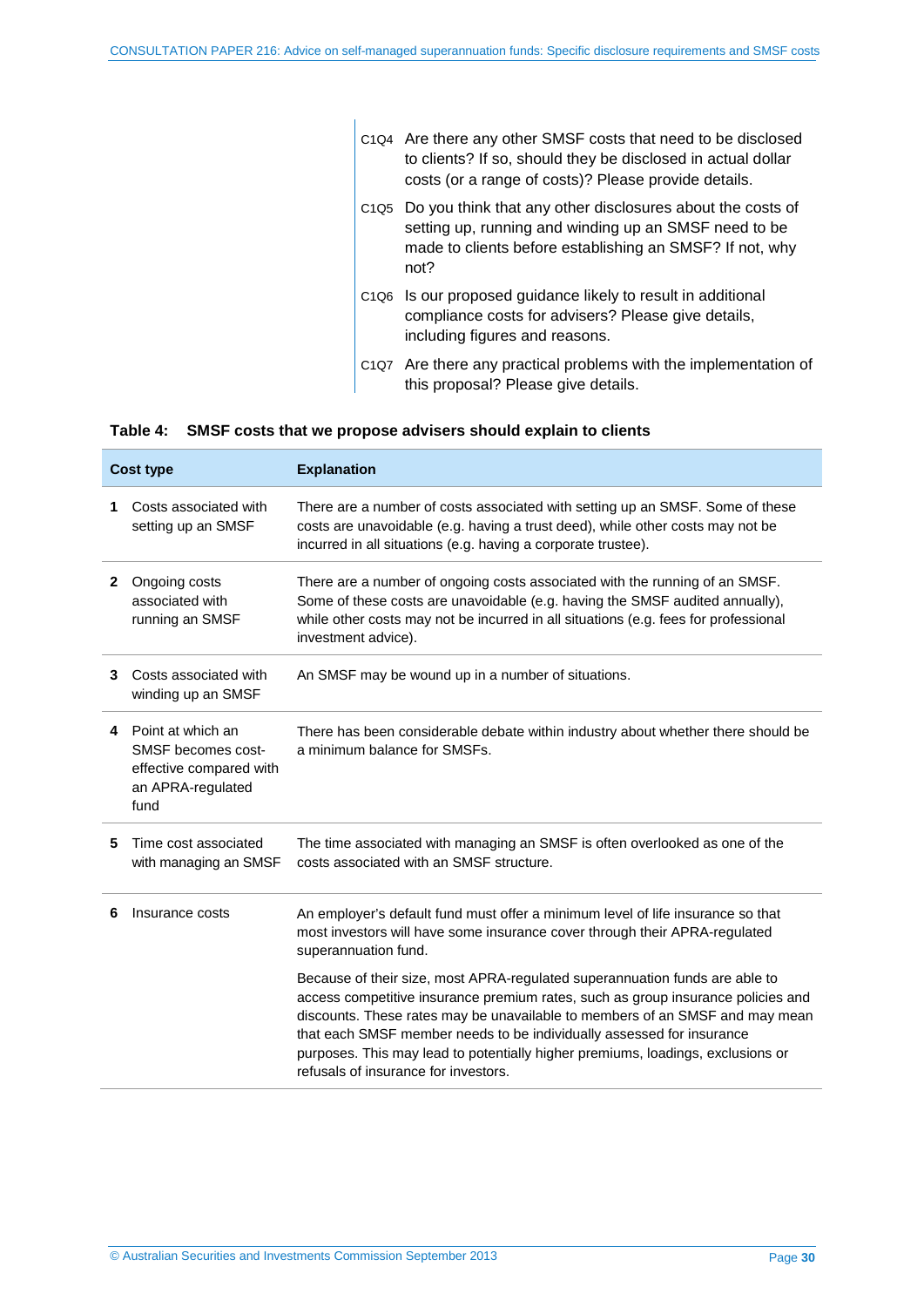# **Rationale**

| 98  | As discussed in paragraphs 20–32, when providing personal advice to<br>retail clients on whether to set up an SMSF, AFS licensees and their<br>representatives are already required to comply with the conduct and         |
|-----|----------------------------------------------------------------------------------------------------------------------------------------------------------------------------------------------------------------------------|
|     | disclosure obligations in Pt 7.7 and Pt 7.7A of the Corporations Act.                                                                                                                                                      |
| 99  | We think that, when considering whether to recommend that a client<br>establish an SMSF, AFS licensees and their representatives should consider<br>whether an SMSF is a cost-effective option for the client.             |
| 100 | This includes considering the costs associated with setting up, running and<br>winding up an SMSF, and whether the SMSF will be cost-effective for the<br>client when compared with an APRA-regulated superannuation fund. |
| 101 | We will hold round-table discussions with industry and investor<br>representatives to consider Rice Warner's findings.                                                                                                     |
| 102 | We propose to give guidance, informed by the Rice Warner report and the<br>feedback in response to it at round-table discussions and in the submissions<br>we receive on this consultation paper.                          |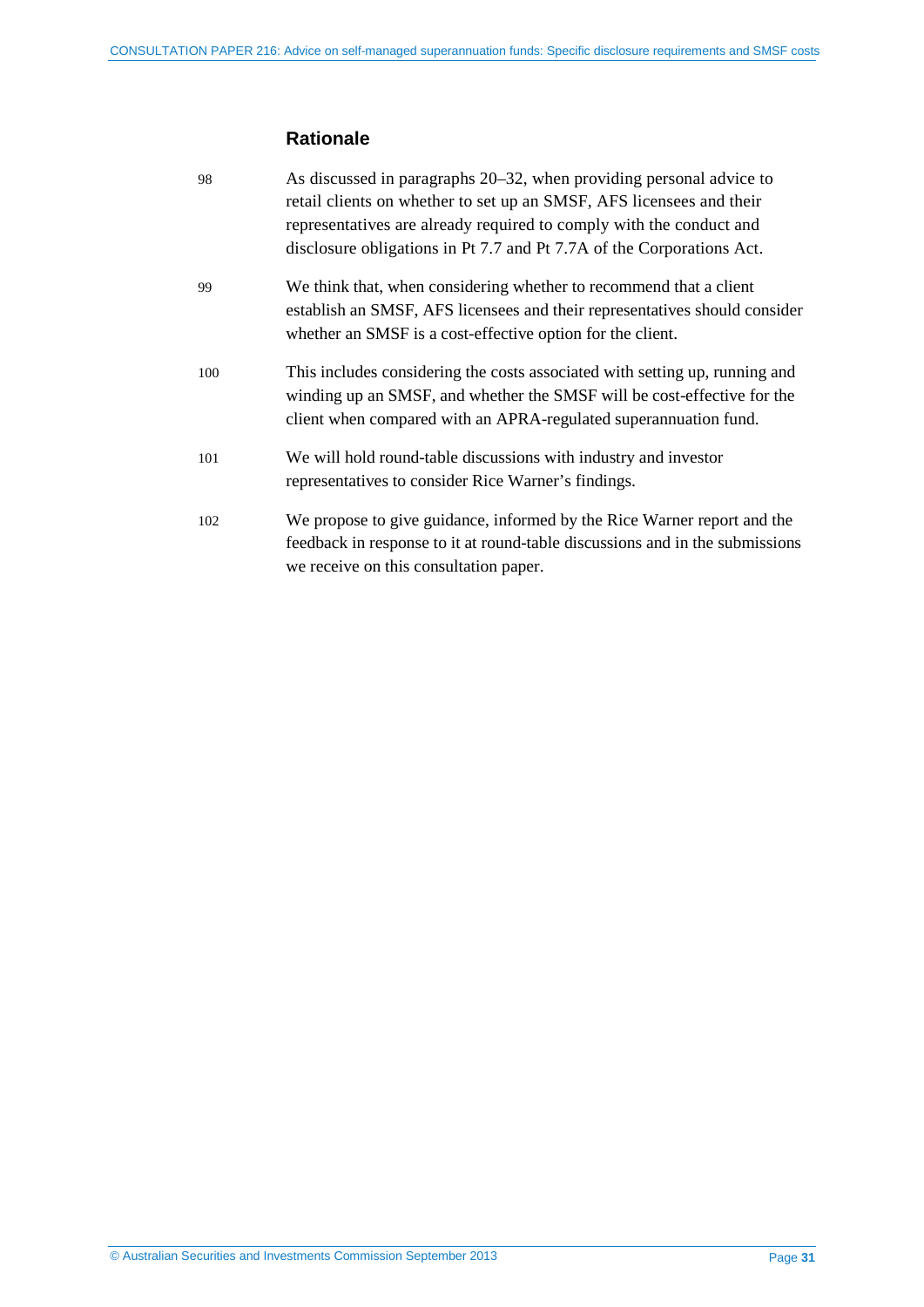# <span id="page-31-0"></span>**D Regulatory and financial impact**

| 103 | In developing the proposals in this paper, we have carefully considered their<br>regulatory and financial impact. On the information currently available to us<br>we think they will strike an appropriate balance between:                             |  |  |
|-----|---------------------------------------------------------------------------------------------------------------------------------------------------------------------------------------------------------------------------------------------------------|--|--|
|     | ensuring that clients who are thinking about establishing or switching to<br>(a)<br>an SMSF are aware of the responsibilities and key risks of holding their<br>superannuation investments in an SMSF structure; and                                    |  |  |
|     | not causing AFS licensees and their authorised representatives to incur<br>(b)<br>unreasonable costs in ensuring that these matters are explained to clients.                                                                                           |  |  |
| 104 | Before settling on a final policy, we will comply with the Australian<br>Government's regulatory impact analysis (RIA) requirements by:                                                                                                                 |  |  |
|     | considering all feasible options, including examining the likely impacts<br>(a)<br>of the range of alternative options which could meet our policy<br>objectives;                                                                                       |  |  |
|     | if regulatory options are under consideration, notifying the Office of<br>(b)<br>Best Practice Regulation (OBPR); and                                                                                                                                   |  |  |
|     | if our proposed option has more than minor or machinery impact on<br>(c)<br>business or the not-for-profit sector, preparing a Regulation Impact<br>Statement (RIS).                                                                                    |  |  |
| 105 | All RISs are submitted to the OBPR for approval before we make any final<br>decision. Without an approved RIS, ASIC is unable to give relief or make<br>any other form of regulation, including issuing a regulatory guide that<br>contains regulation. |  |  |
| 106 | To ensure that we are in a position to properly complete any required RIS,<br>please give us as much information as you can about our proposals or any<br>alternative approaches, including:                                                            |  |  |
|     | the likely compliance costs;<br>(a)                                                                                                                                                                                                                     |  |  |
|     | the likely effect on competition; and<br>(b)                                                                                                                                                                                                            |  |  |
|     | other impacts, costs and benefits.<br>(c)                                                                                                                                                                                                               |  |  |
|     | See 'The consultation process', p. 4.                                                                                                                                                                                                                   |  |  |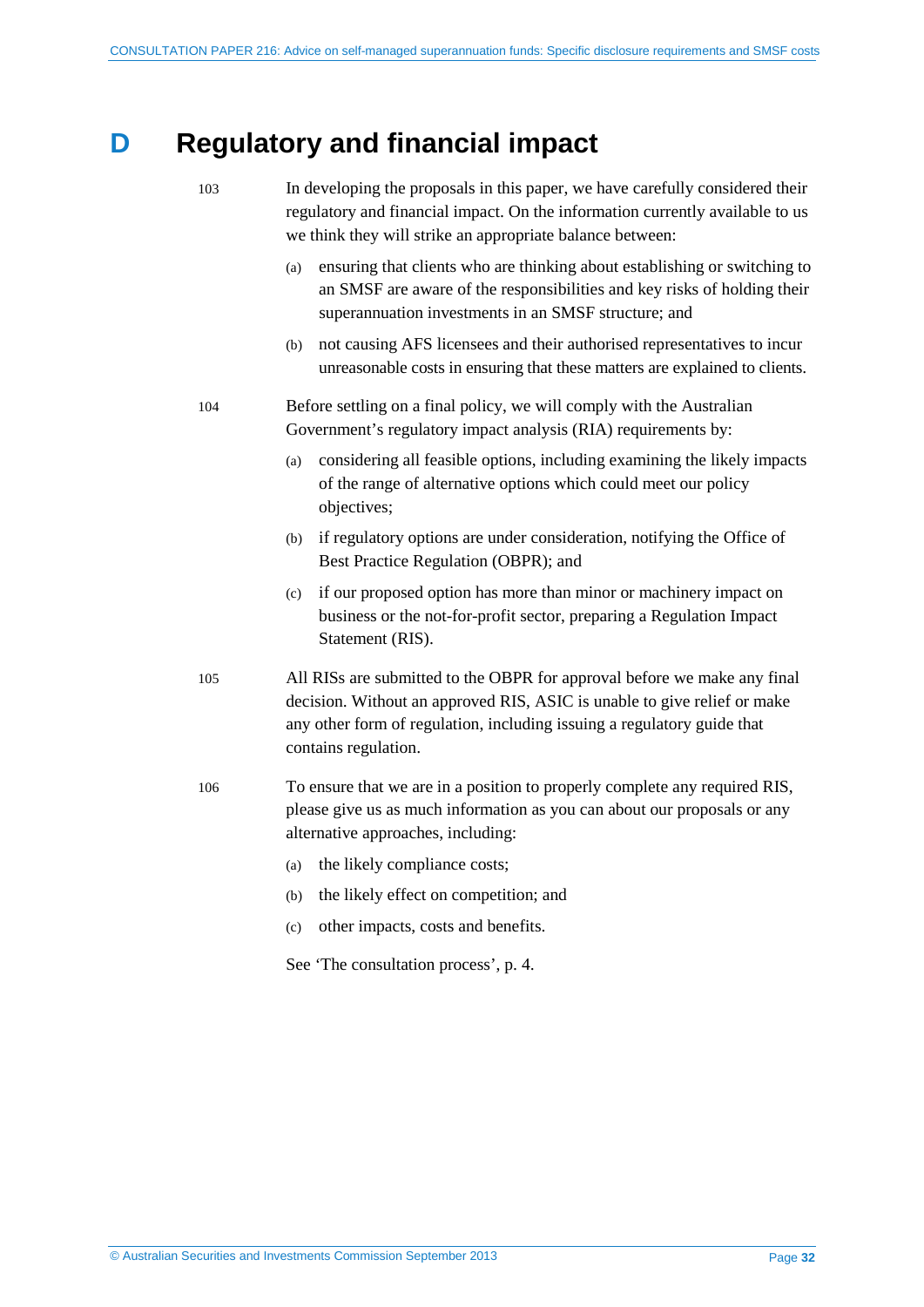# <span id="page-32-0"></span>**Key terms**

| Term                         | <b>Meaning in this document</b>                                                                                                                                                                                                                                                                                                                                                                                                                                                                                |  |  |  |
|------------------------------|----------------------------------------------------------------------------------------------------------------------------------------------------------------------------------------------------------------------------------------------------------------------------------------------------------------------------------------------------------------------------------------------------------------------------------------------------------------------------------------------------------------|--|--|--|
| advice providers             | A person to whom the obligations in Div 2 of Pt 7.7A of<br>the Corporations Act apply when providing personal<br>advice to a client. This is generally the individual who<br>provides the personal advice. However, if there is no<br>individual that provides the advice, which may be the<br>case if advice is provided through a computer program,<br>the obligations in Div 2 of Pt 7.7A apply to the legal<br>person that provides the advice (e.g. a corporate licensee<br>or authorised representative) |  |  |  |
| AFS licence                  | An Australian financial services licence under s913B of the<br>Corporations Act that authorises a person who carries on<br>a financial services business to provide financial services<br>Note: This is a definition contained in s761A.                                                                                                                                                                                                                                                                       |  |  |  |
| AFS licensee                 | A person who holds an AFS licence under s913B of the<br><b>Corporations Act</b>                                                                                                                                                                                                                                                                                                                                                                                                                                |  |  |  |
|                              | Note: This is a definition contained in s761A.                                                                                                                                                                                                                                                                                                                                                                                                                                                                 |  |  |  |
| approved SMSF<br>auditor     | Has the meaning given in s10(1) of the SIS Act                                                                                                                                                                                                                                                                                                                                                                                                                                                                 |  |  |  |
| APRA                         | Australian Prudential Regulation Authority                                                                                                                                                                                                                                                                                                                                                                                                                                                                     |  |  |  |
| ASIC                         | Australian Securities and Investments Commission                                                                                                                                                                                                                                                                                                                                                                                                                                                               |  |  |  |
| ASIC Act                     | Australian Securities and Investments Commission Act<br>2001, including regulations made for the purpose of that<br>Act                                                                                                                                                                                                                                                                                                                                                                                        |  |  |  |
| ATO                          | <b>Australian Taxation Office</b>                                                                                                                                                                                                                                                                                                                                                                                                                                                                              |  |  |  |
| ATO Trustee<br>declaration   | ATO's Trustee declaration, published in December 2012<br>(NAT 71089-12.2012). The trustee declaration must be:<br>• completed by new trustees (or directors of corporate<br>trustees) of a new SMSF or an existing SMSF; and<br>• signed within 21 days of becoming a trustee (or director                                                                                                                                                                                                                     |  |  |  |
|                              | of a corporate trustee) of an SMSF                                                                                                                                                                                                                                                                                                                                                                                                                                                                             |  |  |  |
| authorised<br>representative | A person authorised by an AFS licensee, in accordance<br>with s916A or 916B of the Corporations Act, to provide a<br>financial service or services on behalf of the licensee                                                                                                                                                                                                                                                                                                                                   |  |  |  |
|                              | Note: This is a definition contained in s761A.                                                                                                                                                                                                                                                                                                                                                                                                                                                                 |  |  |  |
| client                       | A retail client                                                                                                                                                                                                                                                                                                                                                                                                                                                                                                |  |  |  |
| <b>Corporations Act</b>      | Corporations Act 2001, including regulations made for the<br>purposes of that Act                                                                                                                                                                                                                                                                                                                                                                                                                              |  |  |  |
| Corporations<br>Regulations  | <b>Corporations Regulations 2001</b>                                                                                                                                                                                                                                                                                                                                                                                                                                                                           |  |  |  |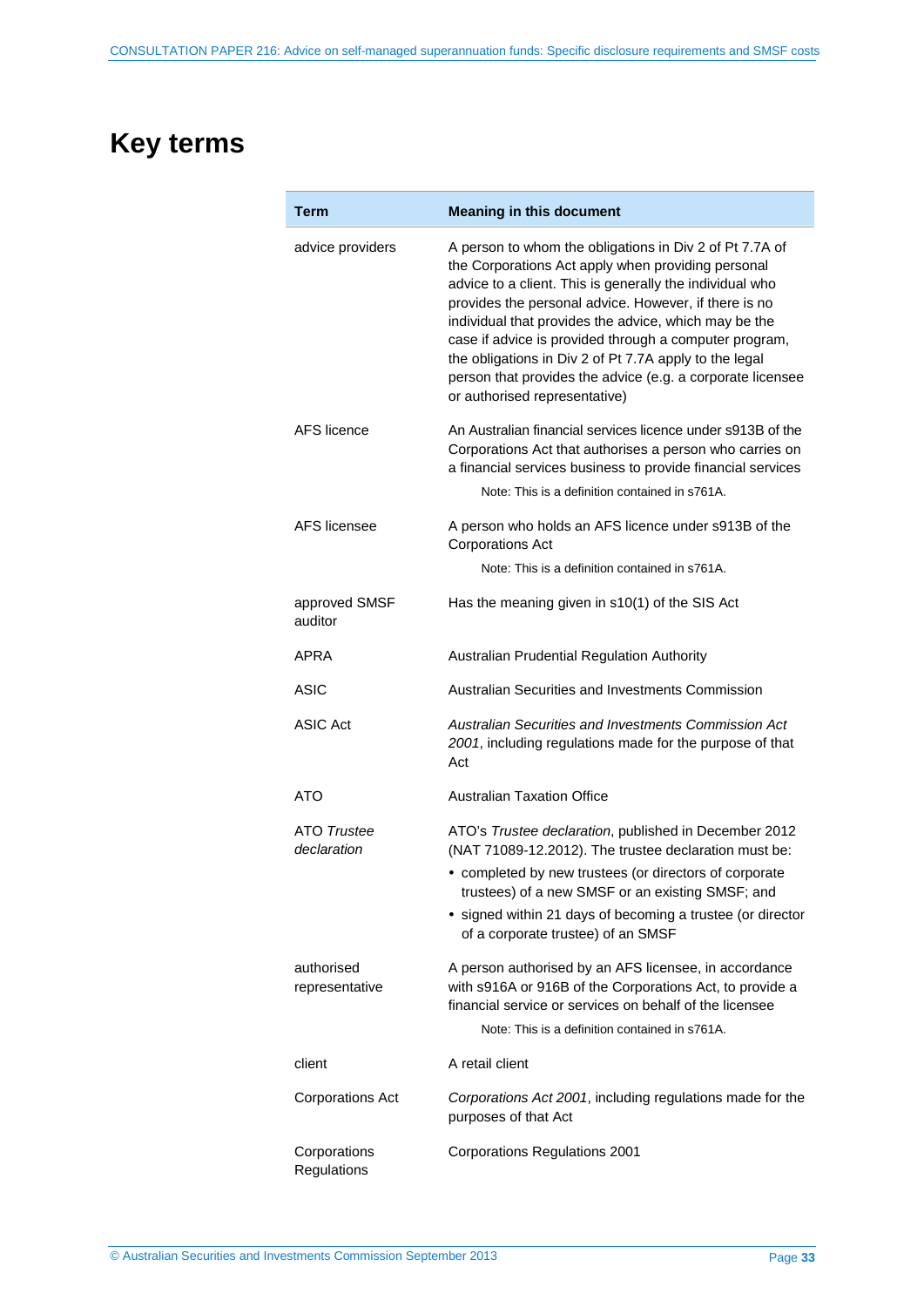| Term                            | <b>Meaning in this document</b>                                                                                                                                                                                                     |  |  |  |
|---------------------------------|-------------------------------------------------------------------------------------------------------------------------------------------------------------------------------------------------------------------------------------|--|--|--|
| EDR                             | External dispute resolution                                                                                                                                                                                                         |  |  |  |
| financial product               | A facility through which, or through the acquisition of<br>which, a person does one or more of the following:<br>• makes a financial investment (see s763B);                                                                        |  |  |  |
|                                 | • manages financial risk (see s763C);                                                                                                                                                                                               |  |  |  |
|                                 | • makes non-cash payments (see s763D)                                                                                                                                                                                               |  |  |  |
|                                 | Note: This is a definition contained in s763Aof the<br>Corporations Act: see also s763B-765A.                                                                                                                                       |  |  |  |
| financial product<br>advice     | A recommendation or a statement of opinion, or a report<br>of either of these things, that:                                                                                                                                         |  |  |  |
|                                 | • is intended to influence a person or persons in making<br>a decision about a particular financial product or class<br>of financial product, or an interest in a particular<br>financial product or class of financial product; or |  |  |  |
|                                 | • could reasonably be regarded as being intended to<br>have such an influence.                                                                                                                                                      |  |  |  |
|                                 | This does not include anything in an exempt document                                                                                                                                                                                |  |  |  |
|                                 | Note: This is a definition contained in s766B of the<br>Corporations Act.                                                                                                                                                           |  |  |  |
| <b>FOFA</b>                     | <b>Future of Financial Advice</b>                                                                                                                                                                                                   |  |  |  |
| gatekeepers                     | Advisers, approved SMSF auditors, and providers of<br>products to SMSFs                                                                                                                                                             |  |  |  |
| investor                        | Has the same meaning as client                                                                                                                                                                                                      |  |  |  |
| personal advice                 | Financial product advice given or directed to a person<br>(including by electronic means) in circumstances where:                                                                                                                   |  |  |  |
|                                 | • the provider of the advice has considered one or more of<br>the client's objectives, financial situation and needs; or                                                                                                            |  |  |  |
|                                 | • a reasonable person might expect the provider to have<br>considered one or more of these matters                                                                                                                                  |  |  |  |
|                                 | Note: This is a definition contained in s766B(3) of the<br>Corporations Act.                                                                                                                                                        |  |  |  |
| <b>PJC</b>                      | Parliamentary Joint Committee on Corporations and<br><b>Financial Services</b>                                                                                                                                                      |  |  |  |
| recognised<br>accountant        | A member of the Institute of Chartered Accountants in<br>Australia, CPA Australia or the Institute of Public<br>Accountants who complies with the professional<br>education requirements of their membership                        |  |  |  |
|                                 | Note: See reg 7.1.29A(2) of the Corporations Regulations<br>for the exact definition.                                                                                                                                               |  |  |  |
| <b>REP 337 (for</b><br>example) | An ASIC report (in this example numbered 337)                                                                                                                                                                                       |  |  |  |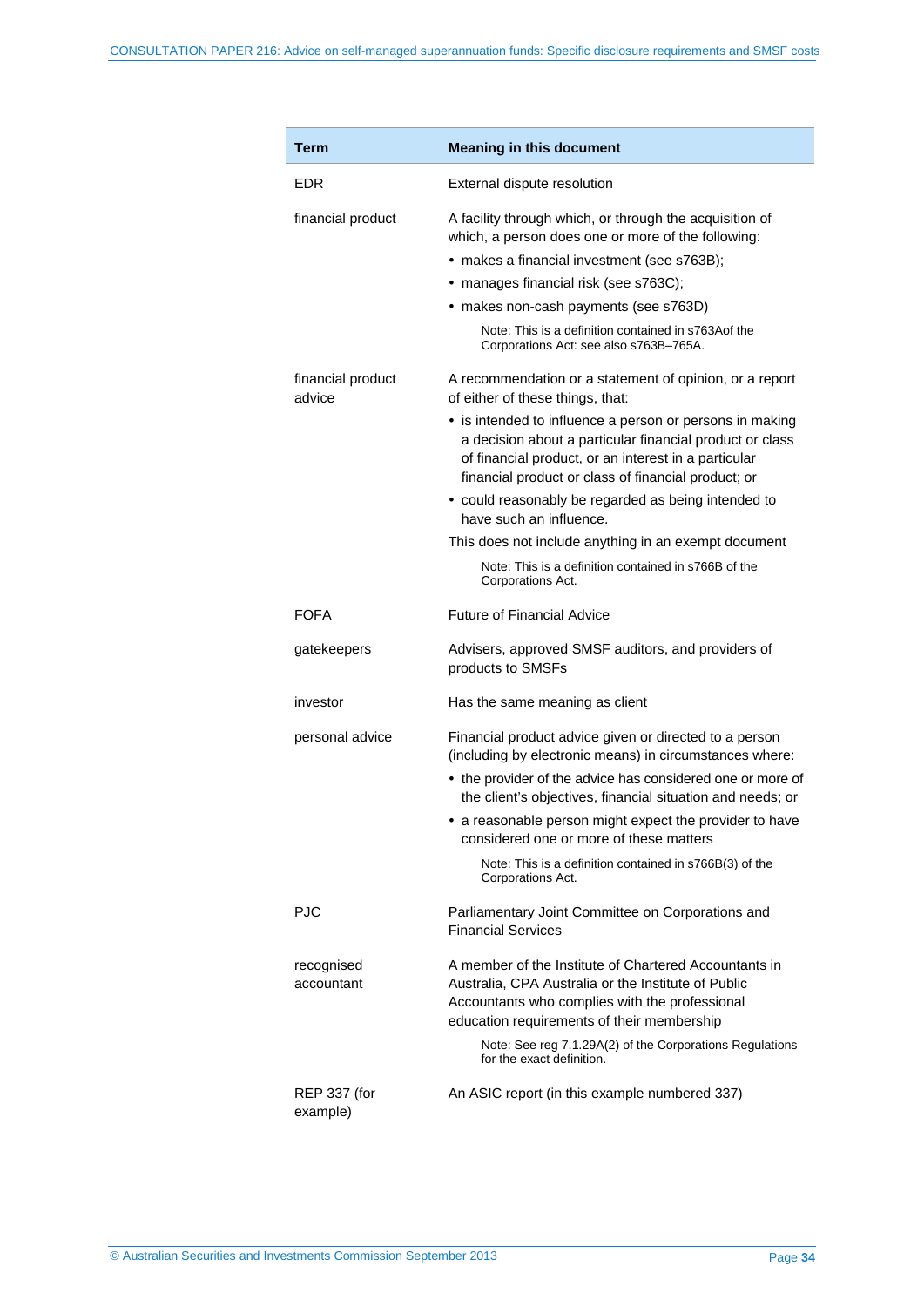| Term                             | <b>Meaning in this document</b>                                                                                     |  |  |  |
|----------------------------------|---------------------------------------------------------------------------------------------------------------------|--|--|--|
| representative of an             | Means:                                                                                                              |  |  |  |
| AFS licensee                     | • an authorised representative of the licensee;                                                                     |  |  |  |
|                                  | an employee or director of the licensee;                                                                            |  |  |  |
|                                  | • an employee or director of a related body corporate of<br>the licensee; or                                        |  |  |  |
|                                  | • any other person acting on behalf of the licensee                                                                 |  |  |  |
|                                  | Note: This is a definition contained in s910A of the<br>Corporations Act.                                           |  |  |  |
| retail client                    | A client as defined in s761G of the Corporations Act and<br>Div 2 of Pt 7.1 of Ch 7 of the Corporations Regulations |  |  |  |
| RG 175 (for example)             | An ASIC regulatory guide (in this example numbered 175)                                                             |  |  |  |
| <b>Rice Warner</b>               | <b>Rice Warner Actuaries</b>                                                                                        |  |  |  |
| Rice Warner report               | Report by Rice Warner Actuaries on the Costs of<br>operating SMSFs-May 2013                                         |  |  |  |
| s913B (for example)              | A section of the Corporations Act (in this example<br>numbered 913B), unless otherwise specified                    |  |  |  |
| SIS Act                          | Superannuation Industry (Supervision) Act 1993,<br>including regulations made for the purposes of that Act          |  |  |  |
| SMSF                             | Self-managed superannuation fund                                                                                    |  |  |  |
| SOA                              | <b>Statement of Advice</b>                                                                                          |  |  |  |
| St John report                   | Report by Richard St John on Compensation<br>arrangements for consumers of financial services                       |  |  |  |
| <b>Stronger Super</b><br>reforms | Proposed changes to the SIS Act, in response to the<br>Super System Review                                          |  |  |  |
| Super System<br>Review           | A review of the superannuation system in Australia,<br>initiated by the Australian Government                       |  |  |  |
| Trio                             | <b>Trio Capital Limited</b>                                                                                         |  |  |  |
| Trio report                      | Final report by the PJC on the Inquiry into the collapse of<br>Trio Capital, released 16 May 2012                   |  |  |  |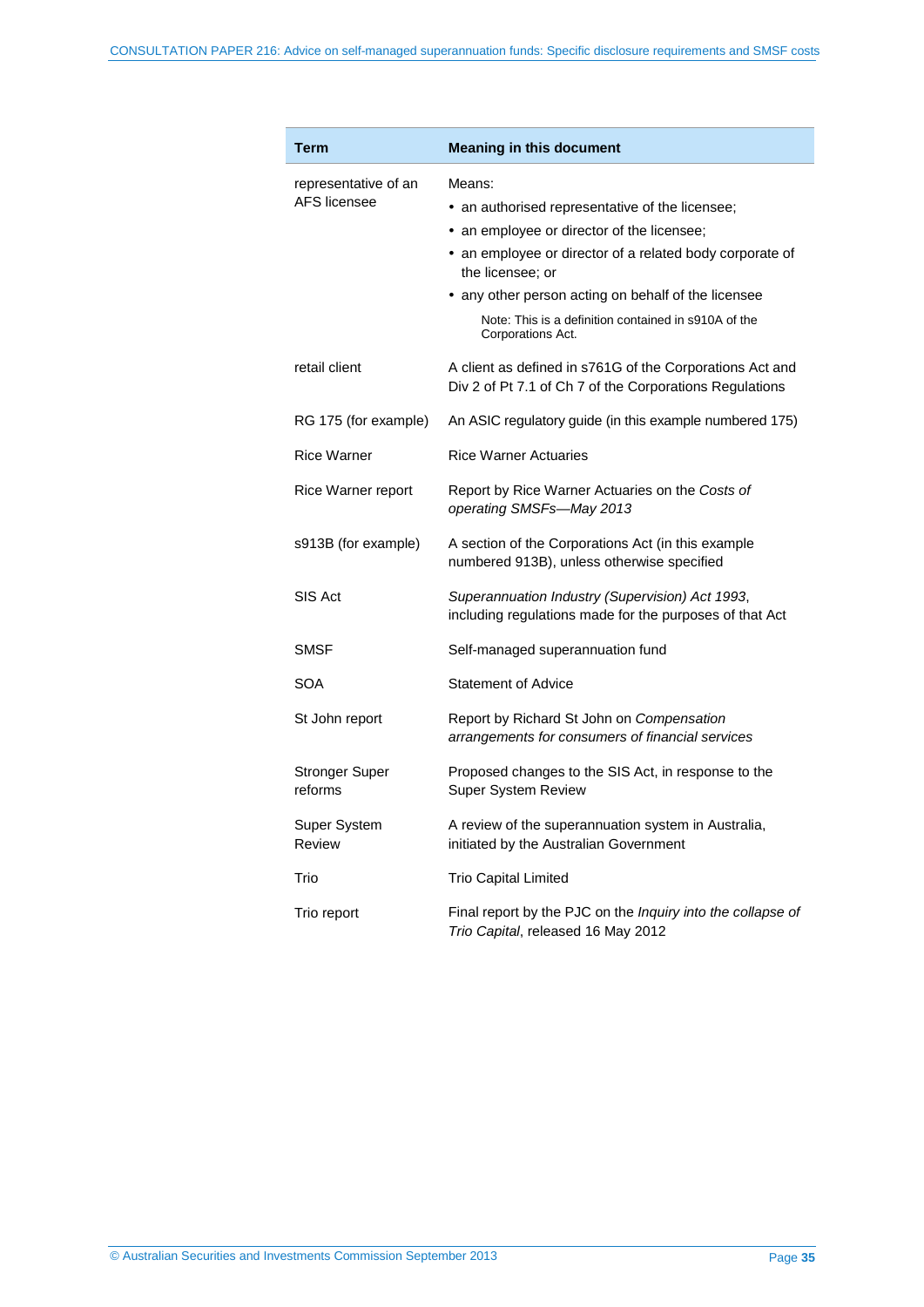# <span id="page-35-0"></span>**List of proposals and questions**

| Proposal       |                                                                                                                                                                                                                                                                                           |                                                                                                                                                                                                                                                                                                                                                                                                                                                                                                                                                                                                                                         | Your feedback                 |                                                                                                                                                                                                                                                                                                                                                                                           |  |
|----------------|-------------------------------------------------------------------------------------------------------------------------------------------------------------------------------------------------------------------------------------------------------------------------------------------|-----------------------------------------------------------------------------------------------------------------------------------------------------------------------------------------------------------------------------------------------------------------------------------------------------------------------------------------------------------------------------------------------------------------------------------------------------------------------------------------------------------------------------------------------------------------------------------------------------------------------------------------|-------------------------------|-------------------------------------------------------------------------------------------------------------------------------------------------------------------------------------------------------------------------------------------------------------------------------------------------------------------------------------------------------------------------------------------|--|
| <b>B1</b>      | We propose to modify Pt 7.7 of the<br>Corporations Act, by way of class order, to<br>require AFS licensees and their authorised<br>representatives who provide personal advice<br>to clients on establishing or switching to an<br>SMSF:<br>to warn clients that SMSFs do not have<br>(a) |                                                                                                                                                                                                                                                                                                                                                                                                                                                                                                                                                                                                                                         | <b>B1Q1</b>                   | Do you agree with our proposed disclosure<br>requirement in Table 1? If not, why not?                                                                                                                                                                                                                                                                                                     |  |
|                |                                                                                                                                                                                                                                                                                           |                                                                                                                                                                                                                                                                                                                                                                                                                                                                                                                                                                                                                                         | <b>B1Q2</b>                   | Do you think that the proposed warning will benefit<br>clients who are considering setting up or switching<br>to an SMSF? If not, what other warnings would<br>help clients decide whether it is appropriate in their<br>circumstances to establish or switch to an SMSF?                                                                                                                 |  |
|                |                                                                                                                                                                                                                                                                                           | access to the compensation<br>arrangements under Pt 23 of the SIS Act<br>in the event of fraud or theft (see<br>Table 1); and                                                                                                                                                                                                                                                                                                                                                                                                                                                                                                           | <b>B1Q3</b>                   | Do you think the proposed warning should be given<br>to clients in a prescribed format? For example,<br>should the warning be given in a stand-alone<br>document, or should it feature more prominently in<br>the SOA? If you do not think the warning should be                                                                                                                          |  |
|                | (b)                                                                                                                                                                                                                                                                                       | to give clients the warning at the same<br>time, and by the same means, as the<br>advice is provided. If the advice is<br>provided in an SOA, the warning can be<br>given by including it in the SOA. If the<br>advice is not provided in an SOA, we<br>expect the warning to be recorded in the<br>SOA when it is later given to clients.                                                                                                                                                                                                                                                                                              |                               | given in a prescribed format, please explain why.                                                                                                                                                                                                                                                                                                                                         |  |
|                |                                                                                                                                                                                                                                                                                           |                                                                                                                                                                                                                                                                                                                                                                                                                                                                                                                                                                                                                                         | <b>B1Q4</b>                   | Do you think that clients should be asked to sign a<br>document acknowledging that they understand that<br>SMSFs are not entitled to receive compensation<br>under the SIS Act? Are there any alternatives to<br>obtaining client acknowledgement that will help to<br>ensure that investors understand the lack of<br>compensation available to SMSFs? If so, please<br>provide details. |  |
|                |                                                                                                                                                                                                                                                                                           |                                                                                                                                                                                                                                                                                                                                                                                                                                                                                                                                                                                                                                         | B1Q5                          | Are our proposed disclosure requirements likely to<br>result in additional compliance costs for AFS<br>licensees and their authorised representatives?<br>Please give details, including figures and reasons.                                                                                                                                                                             |  |
|                |                                                                                                                                                                                                                                                                                           |                                                                                                                                                                                                                                                                                                                                                                                                                                                                                                                                                                                                                                         | B <sub>1</sub> Q <sub>6</sub> | Are there any practical problems with the<br>implementation of this proposal? Please give details.                                                                                                                                                                                                                                                                                        |  |
| B <sub>2</sub> | We propose to modify Pt 7.7 of the<br>Corporations Act, by way of class order, to                                                                                                                                                                                                         |                                                                                                                                                                                                                                                                                                                                                                                                                                                                                                                                                                                                                                         | <b>B2Q1</b>                   | Do you agree with our proposed disclosure<br>requirements in Table 2? If not, why not?                                                                                                                                                                                                                                                                                                    |  |
|                |                                                                                                                                                                                                                                                                                           | require AFS licensees and their authorised<br>representatives who provide personal advice<br>to clients on establishing or switching to<br>an SMSF:                                                                                                                                                                                                                                                                                                                                                                                                                                                                                     |                               | Do you think the proposed disclosure requirements<br>will benefit clients who are considering setting up<br>or switching to an SMSF? If not, what other<br>disclosures do you think would help clients decide                                                                                                                                                                             |  |
|                | (a)                                                                                                                                                                                                                                                                                       | to disclose to clients the matters set out<br>in Table 2. The level of detail about a<br>matter that is required is such as a client<br>would reasonably require to decide<br>whether it is appropriate in their<br>circumstances to establish or switch to<br>an SMSF; and<br>to give clients the disclosures at the<br>same time, and by the same means, as<br>the advice is provided. If the advice is<br>provided in an SOA, the disclosures can<br>be given by including them in the SOA. If<br>the advice is not provided in an SOA, we<br>expect the disclosures to be recorded in<br>the SOA when it is later given to clients. |                               | whether it is appropriate in their circumstances to<br>establish or switch to an SMSF?                                                                                                                                                                                                                                                                                                    |  |
|                |                                                                                                                                                                                                                                                                                           |                                                                                                                                                                                                                                                                                                                                                                                                                                                                                                                                                                                                                                         | <b>B2Q3</b><br><b>B2Q4</b>    | Do you think that the proposed disclosure<br>requirements in Table 2 should be given to clients<br>in a prescribed format? If not, why not?                                                                                                                                                                                                                                               |  |
|                |                                                                                                                                                                                                                                                                                           |                                                                                                                                                                                                                                                                                                                                                                                                                                                                                                                                                                                                                                         |                               | Do you think that clients should also be asked to<br>sign a document acknowledging the responsibilities                                                                                                                                                                                                                                                                                   |  |
|                | (b)                                                                                                                                                                                                                                                                                       |                                                                                                                                                                                                                                                                                                                                                                                                                                                                                                                                                                                                                                         |                               | and risks associated with running an SMSF? Are<br>there any alternatives to obtaining client<br>acknowledgement that will help to ensure that<br>clients understand the risks associated with<br>SMSFs? If so, please provide details.                                                                                                                                                    |  |
|                |                                                                                                                                                                                                                                                                                           |                                                                                                                                                                                                                                                                                                                                                                                                                                                                                                                                                                                                                                         | <b>B2Q5</b>                   | Are our proposed disclosure requirements likely to<br>result in additional compliance costs for AFS<br>licensees and their authorised representatives?<br>Please give details, including figures and reasons.                                                                                                                                                                             |  |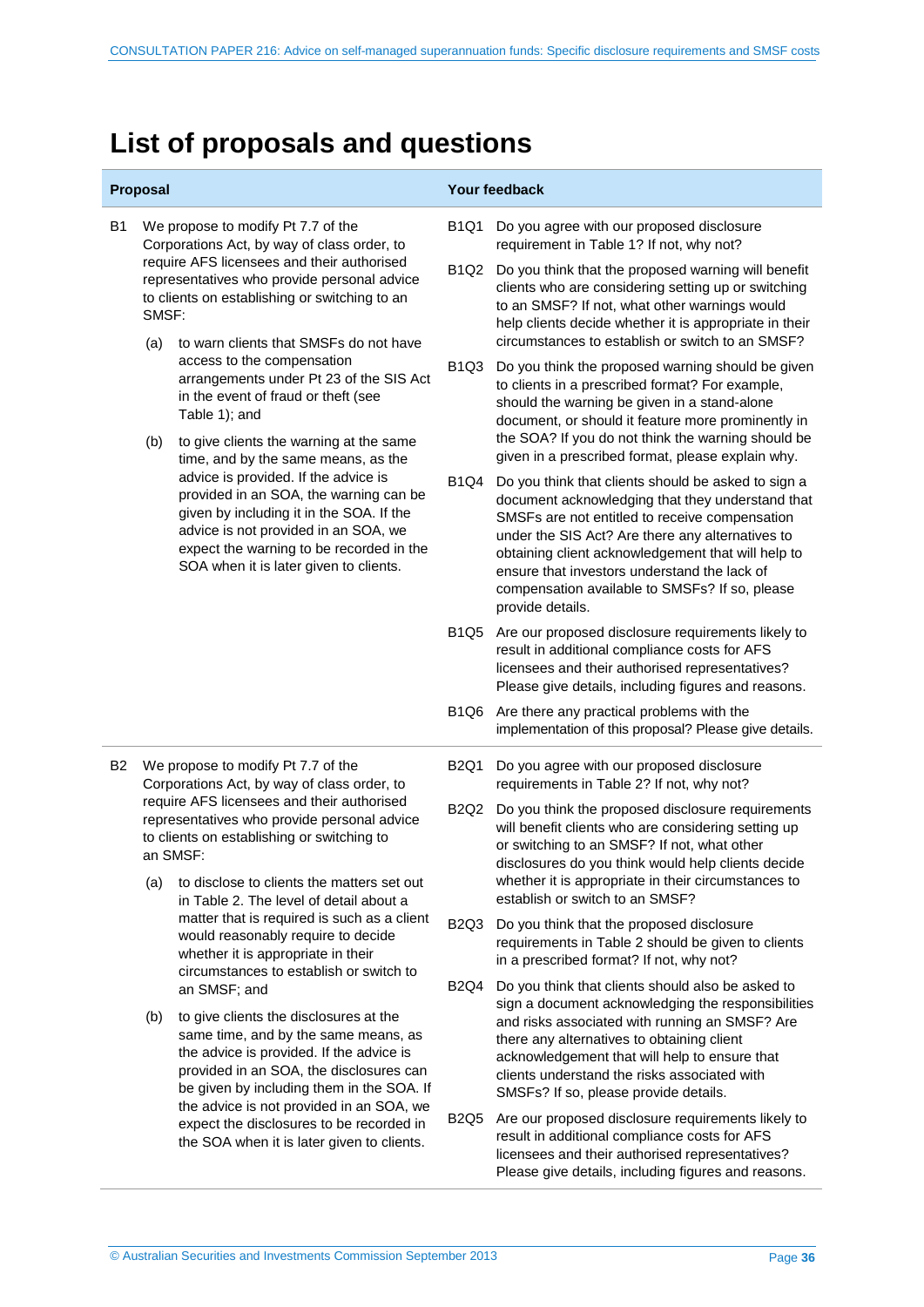| Proposal       |                                                                                                                                                                                                                                                                                                                                                                                     |                               | <b>Your feedback</b>                                                                                                                                                                                         |  |
|----------------|-------------------------------------------------------------------------------------------------------------------------------------------------------------------------------------------------------------------------------------------------------------------------------------------------------------------------------------------------------------------------------------|-------------------------------|--------------------------------------------------------------------------------------------------------------------------------------------------------------------------------------------------------------|--|
|                |                                                                                                                                                                                                                                                                                                                                                                                     | B <sub>2</sub> Q <sub>6</sub> | Are there any practical problems with the<br>implementation of this proposal? Please give<br>details.                                                                                                        |  |
|                |                                                                                                                                                                                                                                                                                                                                                                                     | <b>B2Q7</b>                   | Do you think we should provide further guidance<br>on the disclosure obligations? If so, please provide<br>details.                                                                                          |  |
| B <sub>3</sub> | We propose that an AFS licensee or its<br>authorised representatives that provide<br>personal advice to a client on establishing or<br>switching to an SMSF should be required to<br>make the disclosures in proposals B1 and B2<br>six months after we release our class order on<br>the disclosure requirements.                                                                  | <b>B3Q1</b>                   | Do you agree with the proposed timeframe for the<br>implementation of proposals B1 and B2? If you<br>think that a transition period of longer or shorter<br>than six months is required, please explain why. |  |
| C <sub>1</sub> | We propose to provide guidance that, when<br>giving advice to clients on establishing or<br>switching to an SMSF, advisers must consider<br>and be able to show that they have informed<br>clients of each of the SMSF cost issues set<br>out in Table 4.<br>Our proposed guidance will take into account<br>Rice Warner's findings and the feedback<br>received in response to it. | C1Q1                          | Do you agree with Rice Warner's findings? In<br>particular, do you agree with:                                                                                                                               |  |
|                |                                                                                                                                                                                                                                                                                                                                                                                     |                               | (a) the way that Rice Warner has described SMSF<br>costs in its report? If not, why not?                                                                                                                     |  |
|                |                                                                                                                                                                                                                                                                                                                                                                                     |                               | (b) Rice Warner's analysis about the points at<br>which an SMSF becomes cost-effective<br>compared with an APRA-regulated fund? If<br>not, why not?                                                          |  |
|                |                                                                                                                                                                                                                                                                                                                                                                                     | C1Q2                          | Do you agree that we should provide guidance on<br>the costs associated with setting up, managing and<br>winding up an SMSF? If not, why not? If yes:                                                        |  |
|                |                                                                                                                                                                                                                                                                                                                                                                                     |                               | (a) what are the costs associated with setting up,<br>running and winding up an SMSF?                                                                                                                        |  |
|                |                                                                                                                                                                                                                                                                                                                                                                                     |                               | (b) is insurance purchased through an SMSF cost-<br>effective compared with insurance through an<br>APRA-regulated fund? If not, why not?                                                                    |  |
|                |                                                                                                                                                                                                                                                                                                                                                                                     |                               | (c) do you think we should provide actual dollar<br>costs (or a range of dollar costs) for the<br>following SMSF costs? If not, why not?                                                                     |  |
|                |                                                                                                                                                                                                                                                                                                                                                                                     |                               | the costs associated with setting up,<br>(1)<br>running and winding up an SMSF;                                                                                                                              |  |
|                |                                                                                                                                                                                                                                                                                                                                                                                     |                               | (ii) the time cost associated with managing an<br>SMSF;                                                                                                                                                      |  |
|                |                                                                                                                                                                                                                                                                                                                                                                                     |                               | (iii) the cost of an SMSF not having access to<br>compensation under the SIS Act; and                                                                                                                        |  |
|                |                                                                                                                                                                                                                                                                                                                                                                                     |                               | (iv) the cost of obtaining insurance; and                                                                                                                                                                    |  |
|                |                                                                                                                                                                                                                                                                                                                                                                                     |                               | (d) what are the costs or benefits of SMSF<br>structures compared with other superannuation<br>vehicles? Please provide details.                                                                             |  |
|                |                                                                                                                                                                                                                                                                                                                                                                                     |                               | C1Q3 Should advisers be required to consider and inform<br>clients of the costs in Table 4 before establishing<br>an SMSF? If not, why not?                                                                  |  |